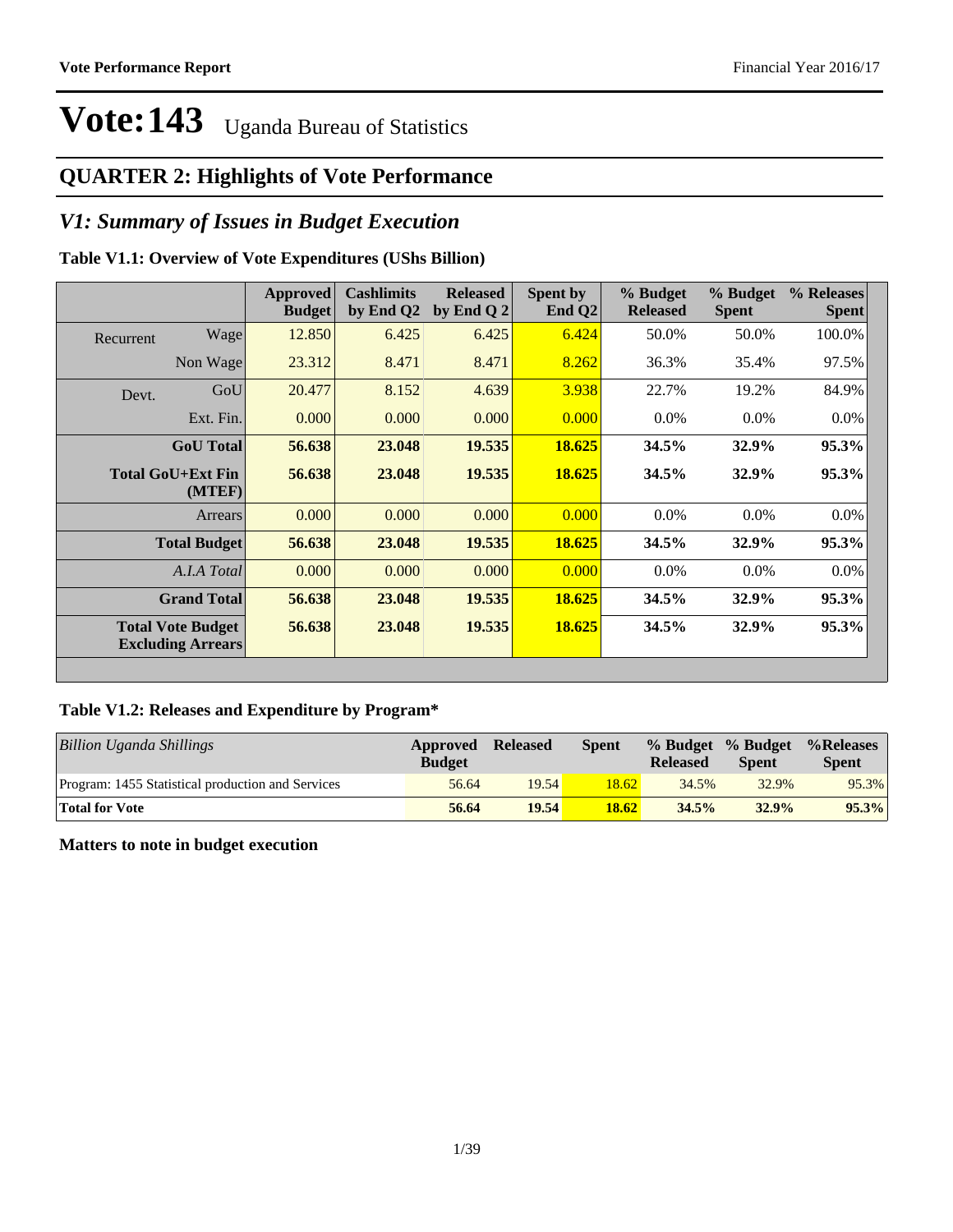## **QUARTER 2: Highlights of Vote Performance**

The key challenge for the FY 2016/17 was the quarters 1&2 limitation in the releases, and therefore we were unable to carry out some key surveys as planned. The following activities were either not undertaken or undertaken at a reduced pace;

- 1. Data collection for the first season for the Annual Agriculture Survey
- 2. Data collection for the Producer Price Index for Agriculture (PPI-A)
- 3. Reduced frequency of the Producer price Index Manufacturing, Hotels and Restaurants, Index of Production, and the Construction Sector Indices. The latest figures are up to September 2016
- 4. Reduced IOP frequency
- 5. Community Information System implementation at district level
- 6. Non introduction of the Harmonized Data base in Districts  $\&$  Municipalities
- 7. Reduced frequency of the Non Profit Institutions Survey (NPIS)
- 8. The data collection for the Rural CPI was not undertaken
- 9. Data collection of other data including Building Statistics,

10. Livestock and crop statistics was undertaken in a reduced manner.

### **Table V1.3: High Unspent Balances and Over-Expenditure in the Domestic Budget (Ushs Bn)**

|              | (i) Major unpsent balances |                                                                |  |  |  |
|--------------|----------------------------|----------------------------------------------------------------|--|--|--|
|              | <b>Programs</b> , Projects |                                                                |  |  |  |
|              |                            | <b>Program 1455 Statistical production and Services</b>        |  |  |  |
|              | $0.003$ Bn Shs             | <b>SubProgram/Project :01 Population and Social Statistics</b> |  |  |  |
|              |                            | Reason: These were funds for committed activities              |  |  |  |
| <b>Items</b> |                            |                                                                |  |  |  |
|              |                            | <b>0.003 Bn Shs</b> Item: 221002 Workshops and Seminars        |  |  |  |
|              |                            | Reason: These were funds for committed activities              |  |  |  |
|              | <b>0.001 Bn Shs</b>        | SubProgram/Project :02 Macro economic statistics               |  |  |  |
|              |                            | Reason: Funds for C omitted CPI Activities                     |  |  |  |
| <b>Items</b> |                            |                                                                |  |  |  |
|              |                            | <b>0.001 Bn Shs</b> Item: 227002 Travel abroad                 |  |  |  |
|              |                            | Reason: Funds for C omitted CPI Activities                     |  |  |  |
|              | <b>0.001 Bn Shs</b>        | <b>SubProgram/Project :03 Business and Industry Statistics</b> |  |  |  |
|              |                            | Reason: Committed Funds for PPI and IoP                        |  |  |  |
| <b>Items</b> |                            |                                                                |  |  |  |
|              |                            | <b>0.001 Bn Shs</b> Item: 227002 Travel abroad                 |  |  |  |
|              |                            | Reason: Committed Funds for PPI and IoP                        |  |  |  |
|              | <b>0.003 Bn Shs</b>        | SubProgram/Project :04 Statistical Coordination Services       |  |  |  |
|              |                            | Reason: Committed Funds for Monitoring progress in the MDAs    |  |  |  |
| <b>Items</b> |                            | 2/39                                                           |  |  |  |
|              |                            |                                                                |  |  |  |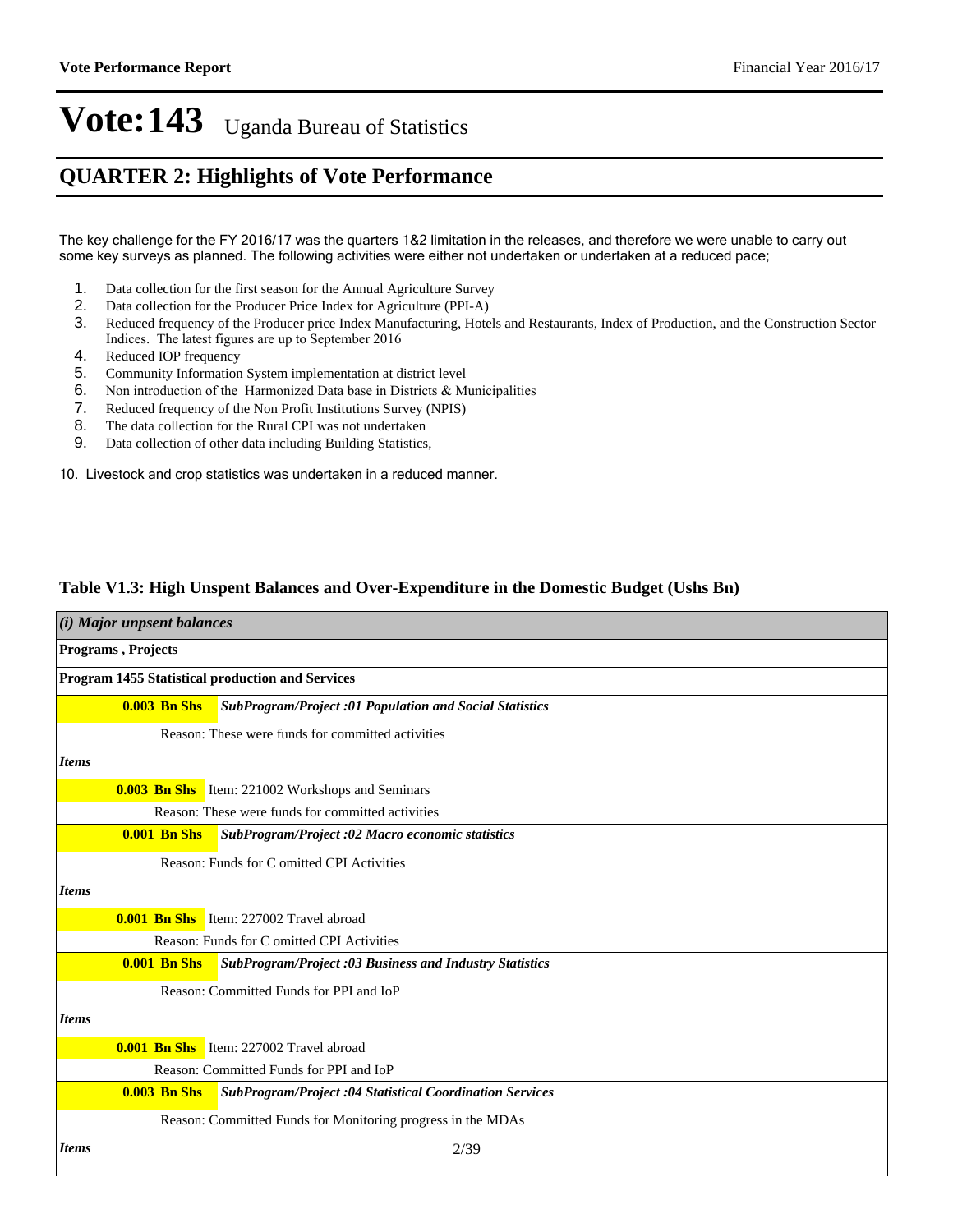## **QUARTER 2: Highlights of Vote Performance**

|              |                     | <b>0.003 Bn Shs</b> Item: 227002 Travel abroad                                |
|--------------|---------------------|-------------------------------------------------------------------------------|
|              |                     | Reason: Committed Funds for Air Ticket                                        |
|              | <b>0.002 Bn Shs</b> | SubProgram/Project :05 District Statistics and Capacity Building              |
|              |                     | Reason: Committed Funds(Allowances) for capacity Building Monitoring          |
| <b>Items</b> |                     |                                                                               |
|              |                     | <b>0.002 Bn Shs</b> Item: 221002 Workshops and Seminars                       |
|              |                     | Reason: Committed Funds(Allowances) for capacity Building Monitoring          |
|              | <b>0.011 Bn Shs</b> | <b>SubProgram/Project :06 Information Technology Services</b>                 |
|              |                     | Reason: Funds for DIT Staff travel for Training Abroad                        |
| <i>Items</i> |                     |                                                                               |
|              |                     | <b>0.011 Bn Shs</b> Item: 227002 Travel abroad                                |
|              |                     |                                                                               |
|              |                     | Reason: Funds for DIT Staff travel for Training Abroad                        |
|              | $0.042$ Bn Shs      | SubProgram/Project :07 Administrative Services                                |
|              |                     | Reason: Funds committed and to be paid out in March 2017                      |
| <i>Items</i> |                     |                                                                               |
|              |                     | <b>0.001 Bn Shs</b> Item: 213004 Gratuity Expenses                            |
|              |                     | Reason: To be paid in March 2017                                              |
|              |                     | <b>0.004 Bn Shs</b> Item: 221004 Recruitment Expenses                         |
|              |                     | Reason: Allowance to the Board to paid out                                    |
|              |                     | <b>0.001 Bn Shs</b> Item: 221007 Books, Periodicals & Newspapers              |
|              |                     | Reason: Pending Invoices                                                      |
|              |                     | <b>0.020 Bn Shs</b> Item: 223001 Property Expenses                            |
|              |                     | Reason: Pending Invoices                                                      |
|              |                     | <b>0.002 Bn Shs</b> Item: 223003 Rent – (Produced Assets) to private entities |
|              |                     | Reason: Pending Invoices                                                      |
|              |                     | <b>0.001 Bn Shs</b> Item: 223004 Guard and Security services                  |
|              |                     | Reason: Pending Invoices                                                      |
|              |                     | <b>0.009 Bn Shs</b> Item: 227002 Travel abroad                                |
|              |                     | Reason: Pending Invoices for the Air Tickets                                  |
|              |                     | <b>0.001 Bn Shs</b> Item: 228001 Maintenance - Civil                          |
|              |                     | Reason: Pending Invoices                                                      |
|              |                     | <b>0.002 Bn Shs</b> Item: 228002 Maintenance - Vehicles                       |
|              |                     | Reason: Pending Invoices                                                      |
|              | $0.014$ Bn Shs      | <b>SubProgram/Project :08 Communication and Public Relations</b>              |
|              |                     | Reason: Funds to be disbursed when procurements are concluded                 |
| <i>Items</i> |                     |                                                                               |
|              |                     | <b>0.007 Bn Shs</b> Item: 221001 Advertising and Public Relations             |
|              |                     | Reason: Allowances for the Staff while in the field                           |
|              |                     | <b>0.006 Bn Shs</b> Item: 221002 Workshops and Seminars                       |
|              |                     | Reason: Funds to be disbursed when venue procuremonts are concluded           |
|              |                     |                                                                               |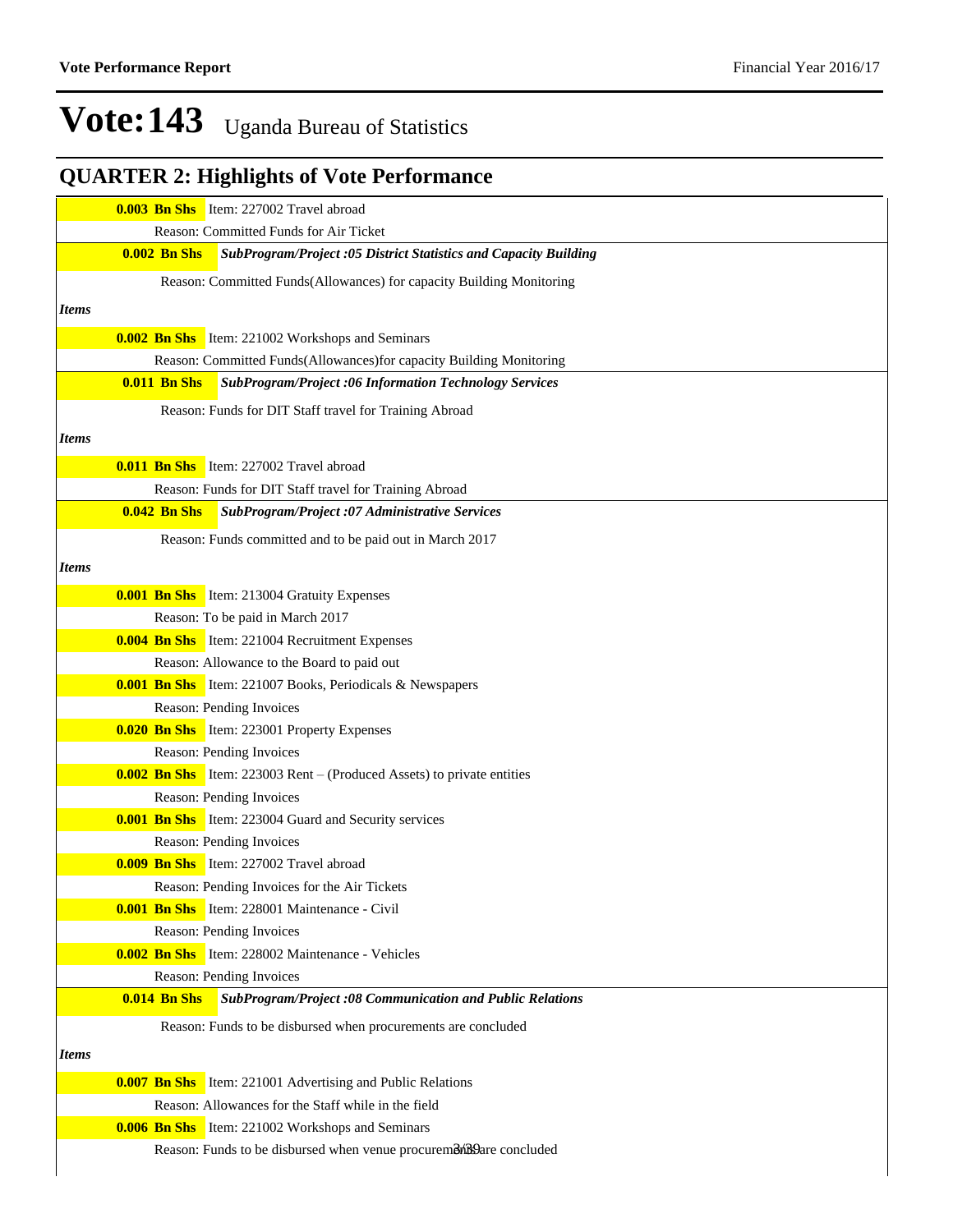## **QUARTER 2: Highlights of Vote Performance**

|              | <b>0.001 Bn Shs</b> Item: 221011 Printing, Stationery, Photocopying and Binding        |
|--------------|----------------------------------------------------------------------------------------|
|              | Reason: Funds to be disbursed when procurements are concluded                          |
|              | <b>0.106 Bn Shs</b><br><b>SubProgram/Project :09 Financial Services</b>                |
|              | Reason: Committed Funds for Staff training                                             |
| <i>Items</i> |                                                                                        |
|              |                                                                                        |
|              | <b>0.027 Bn Shs</b> Item: 221003 Staff Training                                        |
|              | Reason: Committed Funds for Staff training                                             |
|              | <b>0.079 Bn Shs</b> Item: 227002 Travel abroad                                         |
|              | Reason: Committed Funds for Staff training                                             |
|              | $0.002$ Bn Shs<br>SubProgram/Project : 10 Internal Audit Services                      |
|              | Reason: Consultancy procurement delayed                                                |
| <i>Items</i> |                                                                                        |
|              | <b>0.002 Bn Shs</b> Item: 225001 Consultancy Services- Short term                      |
|              | Reason: Consultancy procurement delayed                                                |
|              | <b>0.003 Bn Shs</b><br>SubProgram/Project :11 Social Economic Surveys                  |
|              | Reason: Vehicle Repair invoices awaited                                                |
| <i>Items</i> |                                                                                        |
|              |                                                                                        |
|              | <b>0.003 Bn Shs</b> Item: 228002 Maintenance - Vehicles                                |
|              | Reason: Vehicle Repair invoices awaited                                                |
|              | <b>0.006 Bn Shs</b><br>SubProgram/Project :12 Agriculture and Environmental Statistics |
|              | Reason: Committed funds for various items                                              |
| <i>Items</i> |                                                                                        |
|              | <b>0.002 Bn Shs</b> Item: 211103 Allowances                                            |
|              | Reason: Pending Verification                                                           |
|              | <b>0.002 Bn Shs</b> Item: 221012 Small Office Equipment                                |
|              | Reason: Awaiting Invoices                                                              |
|              | <b>0.002 Bn Shs</b> Item: 225001 Consultancy Services- Short term                      |
|              | Reason: Pending invoices                                                               |
|              | SubProgram/Project :13 Geo - Information Services<br>$0.014$ Bn Shs                    |
|              | Reason: Committed funds for the various items                                          |
| <b>Items</b> |                                                                                        |
|              |                                                                                        |
|              | <b>0.004 Bn Shs</b> Item: 221002 Workshops and Seminars                                |
|              | Reason: Awaiting Invoice from the service provider                                     |
|              | <b>0.001 Bn Shs</b> Item: 221008 Computer supplies and Information Technology (IT)     |
|              | Reason: Awaiting Invoice from the supplier                                             |
|              | <b>0.001 Bn Shs</b> Item: 221011 Printing, Stationery, Photocopying and Binding        |
|              | Reason: Awaiting Delivery                                                              |
|              | <b>0.001 Bn Shs</b> Item: 221012 Small Office Equipment                                |
|              | Reason: Awaiting Invoice from the service provider $\frac{4}{39}$                      |
|              |                                                                                        |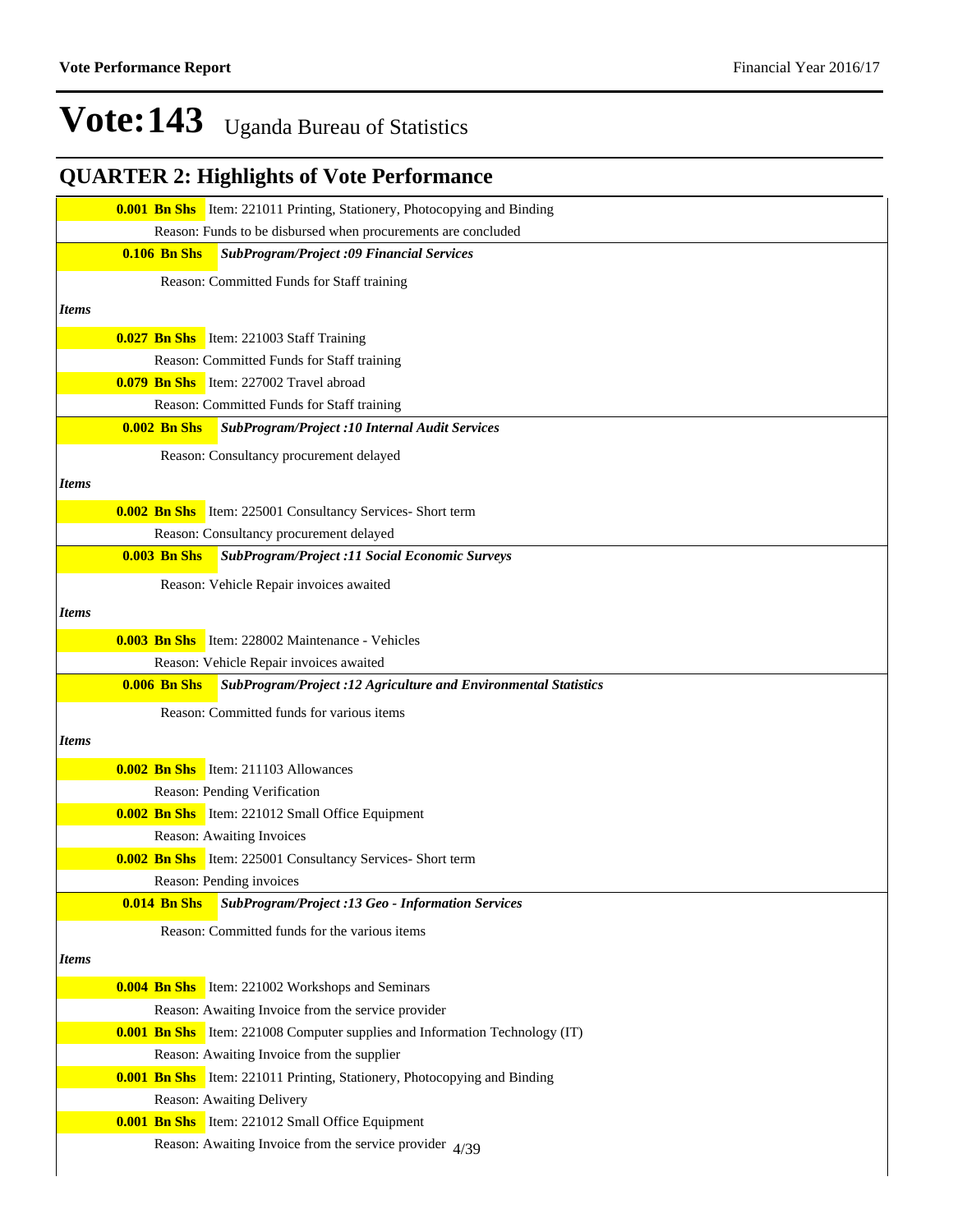## **QUARTER 2: Highlights of Vote Performance**

|                     | <b>0.006 Bn Shs</b> Item: 227002 Travel abroad                     |
|---------------------|--------------------------------------------------------------------|
|                     | Reason: Awaiting Invoice for the Ticket                            |
|                     | <b>0.001 Bn Shs</b> Item: 228002 Maintenance - Vehicles            |
|                     | Reason: Awaiting Invoice from the service provider                 |
| <b>0.692 Bn Shs</b> | <b>SubProgram/Project :0045 Support to UBOS</b>                    |
|                     | Reason: Various comited funds to be paid out in March 2017         |
| <b>Items</b>        |                                                                    |
|                     | <b>0.001 Bn Shs</b> Item: 211103 Allowances                        |
| Reason:             |                                                                    |
|                     | <b>0.001 Bn Shs</b> Item: 227001 Travel inland                     |
|                     | Reason: Allowances to be paid in march 2017                        |
|                     | <b>0.650 Bn Shs</b> Item: 312101 Non-Residential Buildings         |
|                     | Reason: Lengthy Procurement but now almost completed               |
|                     | <b>0.040 Bn Shs</b> Item: 312202 Machinery and Equipment           |
|                     | Reason: Lengthy Procurement but now almost completed               |
| $0.009$ Bn Shs      | <b>SubProgram/Project :1213 Population and Housing Census 2012</b> |
|                     | Reason: Commitments to be cleared March 2017                       |
| <b>Items</b>        |                                                                    |
|                     | <b>0.002 Bn Shs</b> Item: 221002 Workshops and Seminars            |
|                     | Reason: Awaiting invoices from service provider                    |
|                     | <b>0.007 Bn Shs</b> Item: 227002 Travel abroad                     |
|                     | Reason: Awaiting invoices from supplier of the Air Ticket          |
|                     | <b>0.001 Bn Shs</b> Item: 228002 Maintenance - Vehicles            |
|                     | Reason: Awaiting invoices from service provider                    |
|                     | (ii) Expenditures in excess of the original approved budget        |

## *V2: Performance Highlights*

## **Table V2.1: Key Vote Output Indicators and Expenditures\***

| <i>Vote, Vote Function</i><br><b>Key Output</b>                 | <b>Approved Budget and</b><br><b>Planned outputs</b>                                                                                                                                                                                                                                    | <b>Cumulative Expenditure</b><br>and Performance | <b>Status and Reasons for</b><br>any Variation from Plans |
|-----------------------------------------------------------------|-----------------------------------------------------------------------------------------------------------------------------------------------------------------------------------------------------------------------------------------------------------------------------------------|--------------------------------------------------|-----------------------------------------------------------|
| <b>Programme: 1455 Statistical production and Services</b>      |                                                                                                                                                                                                                                                                                         |                                                  |                                                           |
| <b>Output: 145504 District Statistics and Capacity Building</b> |                                                                                                                                                                                                                                                                                         |                                                  |                                                           |
| Description of Performance:                                     | Design and support the<br>development of capacity within<br>local governments to produce,<br>process, analyse and onformation<br>to inform planning and service<br>delivery administration, • Number<br>of statistical training modules<br>revised<br>- Number of Staff managing statis | No Data                                          |                                                           |
| Performance Indicators:                                         |                                                                                                                                                                                                                                                                                         | 5/39                                             |                                                           |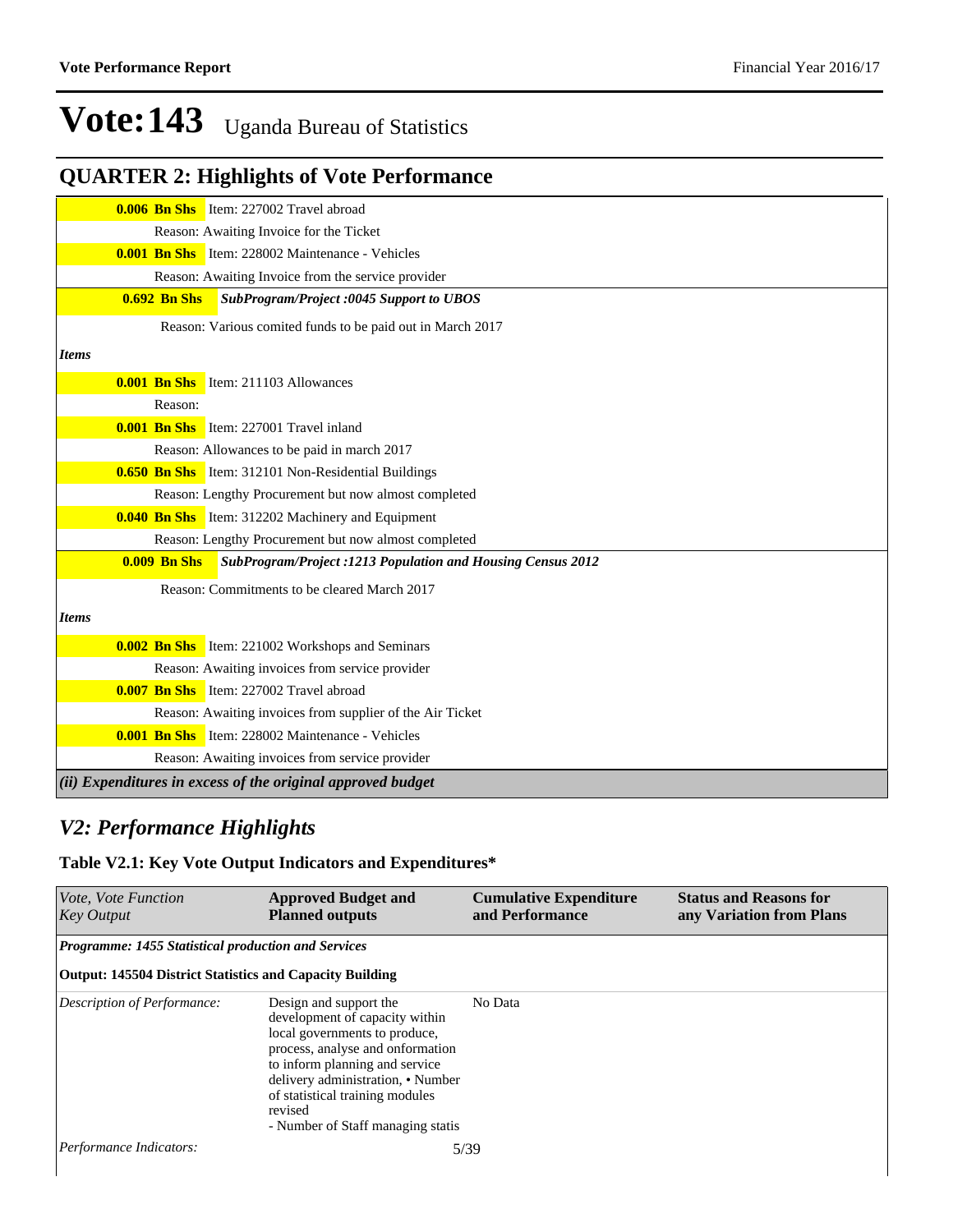## **QUARTER 2: Highlights of Vote Performance**

| Total Cost for Vote:                                                                        | UShs $Bn$ :           | <b>56.638</b> UShs Bn: | 0.909 % Budget Spent:   | $1.6\%$ |
|---------------------------------------------------------------------------------------------|-----------------------|------------------------|-------------------------|---------|
| <b>Program Cost:</b>                                                                        | $UShs Bn:$            | <b>56.638</b> UShs Bn: | $0.909\%$ Budget Spent: | 1.6%    |
|                                                                                             | Output Cost: UShs Bn: | 2.123 UShs Bn:         | 0.909 % Budget Spent:   | 42.8%   |
| No. Higher Local Government 1<br>profiles reports produced and<br>disseminated              |                       | No Data                |                         |         |
| No. Higher Local Government 40<br>compiling District Annual<br><b>Statistical Abstracts</b> |                       | No Data                |                         |         |
| No. Districts implementing 40<br>Community Information System.                              |                       | No Data                |                         |         |

## **Performance highlights for the Quarter**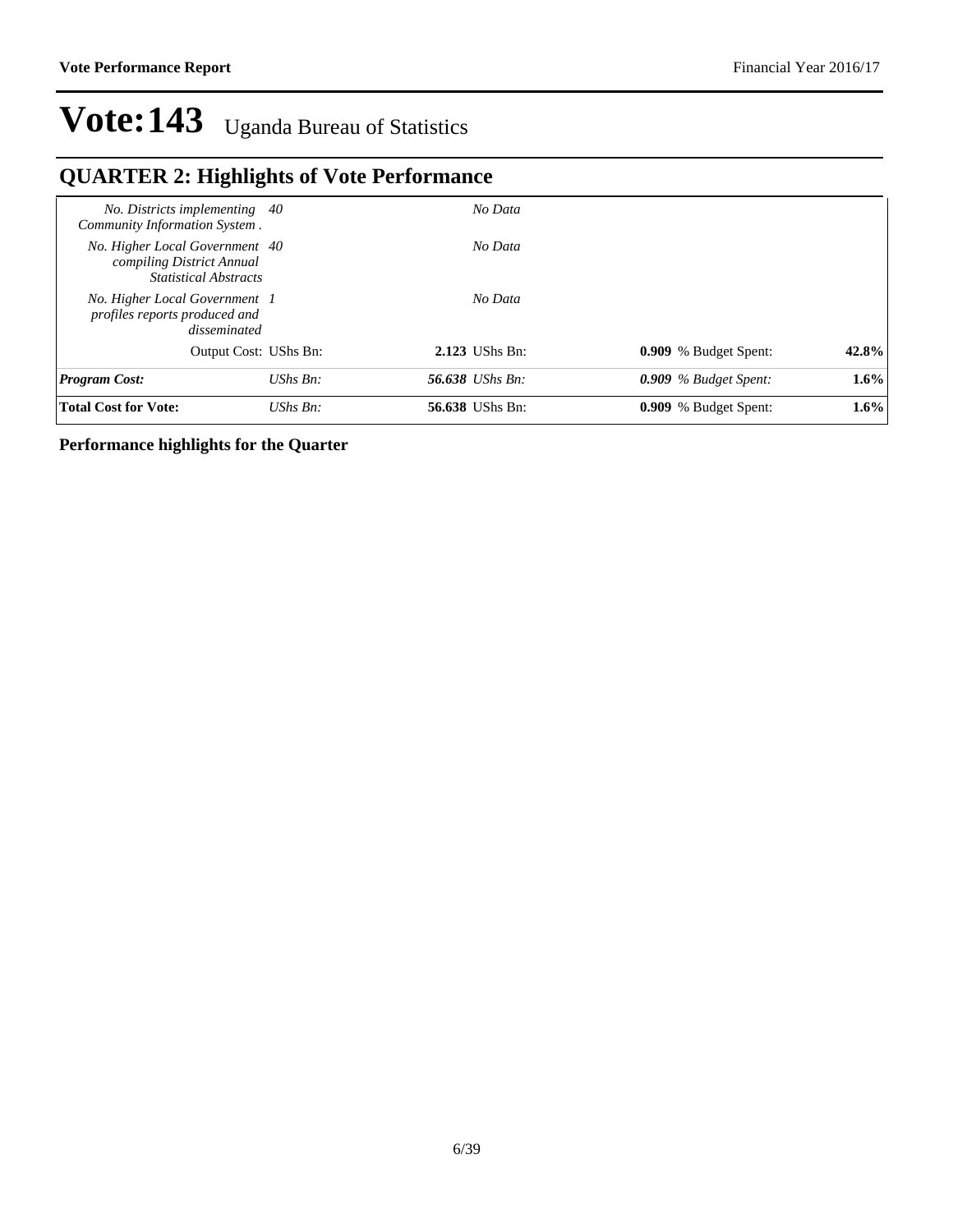## **QUARTER 2: Highlights of Vote Performance**

During the period July to December, 2016, the Bureau provided key outcome indicators required for measuring the performance of the economy. The Bureau produced the final figures for the GDP for FY 2015/16 showing that the economy grew at a reduced rate of 4.8 percent compared to the 5.1 percent growth registered in FY 2014/15. Also, the Bureau produced the Quarterly GDP series for Q4 of FY 2015/16 and for Q1 2016/17 within the 90 days of the subsequent quarter as planned. From the data the QGDP for Q1 of 2016/17 is estimated to have declined by 0.2 percent following a previous growth of 0.6 percent (revised) in the Q4 of FY 2015/16.

The Bureau also produced the Consumer Price Index (CPI) in a timely manner on the last working day of the months July, August, September, October, November and December, 2016. The December release of the CPI shows that the Annual Headline Inflation for the year ending December 2016 rose to 5.7 percent compared to the 4.6 percent level recorded for the year ended November 2016. Inflation by geographical region for December 2016 shows that Arua centre registered the highest inflation of 8.5 percent followed by Fort Portal with 7.4 percent; while Mbale registered the lowest increase in prices.

In addition, for the period under review, the Bureau compiled the Producer Price Indices (PPI) and Construction Sector Indices (CSI), and index of Production for the months of August and September. *It was not possible to compile the various indices for the period October to December due to limited funding.* For the construction sector, input prices for the whole construction sector increased by 20.8 percent in the year ending September 2016 compared to the year ended September 2015; while the Producer Prices for manufactured goods increased by 0.4% for the year ending September 2016 compared to the year ended September 2015.

The Bureau continued with the conduct of key surveys including the following:

- The sixth Uganda Demographic and Health survey (UDHS6); data collection was completed in December 2016 as planned
- The 2016/17 Uganda National Household Survey
- The National Manpower Survey done in collaboration with NPA, OPM and MGLSD
- The Bureau also undertook the pilot survey for the 2016/17 National Labour Force Survey (NLFS), and the pilot Annual Agriculture Survey.
- The findings of the 2015/16 Uganda National Panel Survey (UNPS) 2015/16 were also disseminated during the same period.

## *V3: Details of Releases and Expenditure*

## **Table V3.1: GoU Releases and Expenditure by Output\***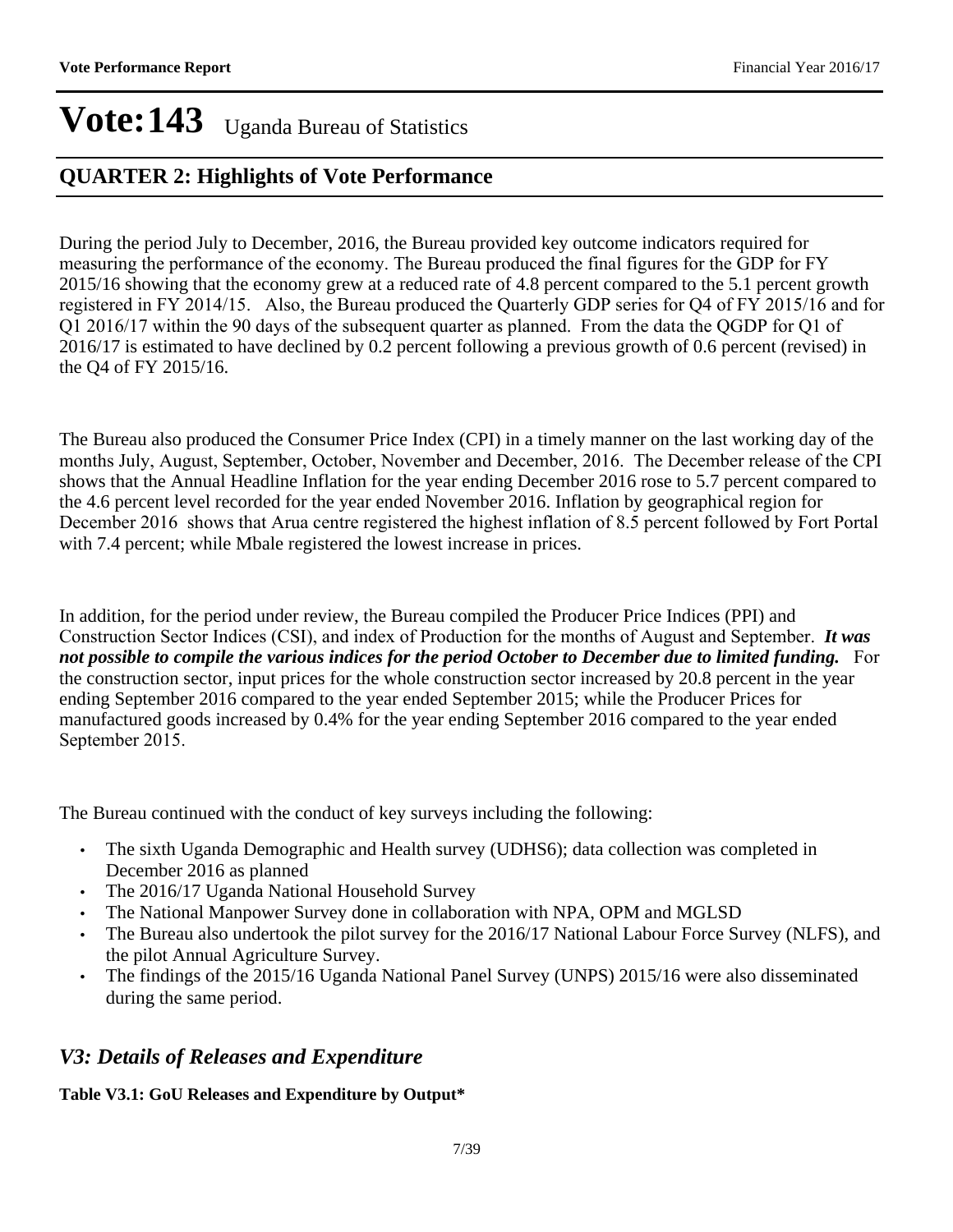## **QUARTER 2: Highlights of Vote Performance**

| <b>Billion Uganda Shillings</b>                                        | Approved<br><b>Budget</b> | <b>Released</b> | <b>Spent</b> | $%$ GoU<br><b>Budget</b><br><b>Released</b> | $%$ GoU<br><b>Budget</b><br><b>Spent</b> | $%$ GoU<br><b>Releases</b><br><b>Spent</b> |
|------------------------------------------------------------------------|---------------------------|-----------------|--------------|---------------------------------------------|------------------------------------------|--------------------------------------------|
| Program 1455 Statistical production and Services                       | 56.64                     | 19.54           | <b>18.62</b> | 34.5%                                       | 32.9%                                    | 95.3%                                      |
| <b>Class: Outputs Provided</b>                                         | 49.37                     | 18.84           | 18.62        | 38.2%                                       | 37.7%                                    | 98.8%                                      |
| 145501 Economic statistical indicators                                 | 5.45                      | 2.45            | 2.45         | 45.0%                                       | 45.0%                                    | 99.9%                                      |
| 145502 Population and Social Statistics indicators                     | 19.76                     | 7.14            | 7.11         | 36.1%                                       | 36.0%                                    | 99.6%                                      |
| 145503 Industrial and Agricultural indicators                          | 6.02                      | 2.22            | 2.22         | 36.9%                                       | 36.8%                                    | 99.7%                                      |
| 145504 District Statistics and Capacity Building                       | 2.12                      | 0.91            | 0.91         | 42.9%                                       | 42.8%                                    | 99.8%                                      |
| 145505 National statistical system database maintained                 | 2.19                      | 0.89            | 0.87         | 40.4%                                       | 39.9%                                    | 98.7%                                      |
| 145506 Statistical Coordination and Administrative Support<br>Services | 13.83                     | 5.23            | 5.06         | 37.8%                                       | 36.6%                                    | 96.8%                                      |
| <b>Class: Capital Purchases</b>                                        | 7.26                      | 0.69            | 0.00         | 9.5%                                        | $0.0\%$                                  | 0.4%                                       |
| 145572 Government Buildings and Administrative<br>Infrastructure       | 5.00                      | 0.65            | 0.00         | 13.0%                                       | 0.0%                                     | 0.0%                                       |
| 145575 Purchase of Motor Vehicles and Other Transport<br>Equipment     | 2.09                      | 0.00            | 0.00         | 0.0%                                        | 0.0%                                     | $0.0\%$                                    |
| 145576 Purchase of Office and ICT Equipment, including<br>Software     | 0.13                      | 0.04            | 0.00         | 30.6%                                       | 0.0%                                     | 0.0%                                       |
| 145578 Purchase of Office and Residential Furniture and<br>Fittings    | 0.04                      | 0.00            | 0.00         | 7.0%                                        | 6.6%                                     | 94.4%                                      |
| <b>Total for Vote</b>                                                  | 56.64                     | 19.54           | 18.62        | 34.5%                                       | 32.9%                                    | 95.3%                                      |

## **Table V3.2: 2016/17 GoU Expenditure by Item**

| Billion Uganda Shillings                                  | Approved<br><b>Budget</b> | <b>Released</b> | <b>Spent</b> | $%$ GoU<br><b>Budget</b><br><b>Released</b> | $%$ GoU<br><b>Budget</b><br><b>Spent</b> | $%$ GoU<br><b>Releases</b><br><b>Spent</b> |
|-----------------------------------------------------------|---------------------------|-----------------|--------------|---------------------------------------------|------------------------------------------|--------------------------------------------|
| <b>Class: Outputs Provided</b>                            | 49.37                     | 18.84           | 18.62        | 38.2%                                       | 37.7%                                    | 98.8%                                      |
| 211102 Contract Staff Salaries (Incl. Casuals, Temporary) | 12.85                     | 6.42            | 6.42         | 50.0%                                       | 50.0%                                    | 100.0%                                     |
| 211103 Allowances                                         | 6.88                      | 3.37            | 3.37         | 49.0%                                       | 48.9%                                    | 99.9%                                      |
| 212101 Social Security Contributions                      | 1.77                      | 0.88            | 0.88         | 50.0%                                       | 50.0%                                    | 100.0%                                     |
| 213001 Medical expenses (To employees)                    | 1.06                      | 0.24            | 0.24         | 23.0%                                       | 23.0%                                    | 100.0%                                     |
| 213004 Gratuity Expenses                                  | 0.80                      | 0.40            | 0.40         | 50.0%                                       | 49.8%                                    | 99.6%                                      |
| 221001 Advertising and Public Relations                   | 0.56                      | 0.20            | 0.19         | 35.8%                                       | 34.5%                                    | 96.4%                                      |
| 221002 Workshops and Seminars                             | 5.34                      | 0.68            | 0.66         | 12.7%                                       | 12.3%                                    | 97.5%                                      |
| 221003 Staff Training                                     | 0.78                      | 0.25            | 0.22         | 31.9%                                       | 28.4%                                    | 89.2%                                      |
| 221004 Recruitment Expenses                               | 0.02                      | 0.00            | 0.00         | 21.8%                                       | 0.0%                                     | 0.0%                                       |
| 221007 Books, Periodicals & Newspapers                    | 0.01                      | 0.00            | 0.00         | 16.8%                                       | 10.9%                                    | 64.8%                                      |
| 221008 Computer supplies and Information Technology (IT)  | 1.43                      | 0.13            | 0.13         | 8.9%                                        | 8.8%                                     | 98.5%                                      |
| 221009 Welfare and Entertainment                          | 0.88                      | 0.06            | 0.06         | 6.8%                                        | 6.8%                                     | 99.0%                                      |
| 221011 Printing, Stationery, Photocopying and Binding     | 2.03                      | 0.44            | 0.44         | 21.8%                                       | 21.7%                                    | 99.7%                                      |
| 221012 Small Office Equipment                             | 0.22                      | 0.04            | 0.04         | 18.5%                                       | 17.2%                                    | 92.7%                                      |
| 221016 IFMS Recurrent costs                               | 0.10                      | 0.00            | 0.00         | 0.0%                                        | 0.0%                                     | 0.0%                                       |
| 221017 Subscriptions                                      | 0.01                      | 0.00            | 0.00         | 0.0%                                        | 0.0%                                     | 0.0%                                       |
| 222001 Telecommunications                                 | 0.24                      | 0.02            | 0.02         | 8.7%                                        | 8.6%                                     | 99.1%                                      |
| 222002 Postage and Courier                                | 8/39                      | 0.00            | 0.00         | 0.0%                                        | 0.0%                                     | 0.0%                                       |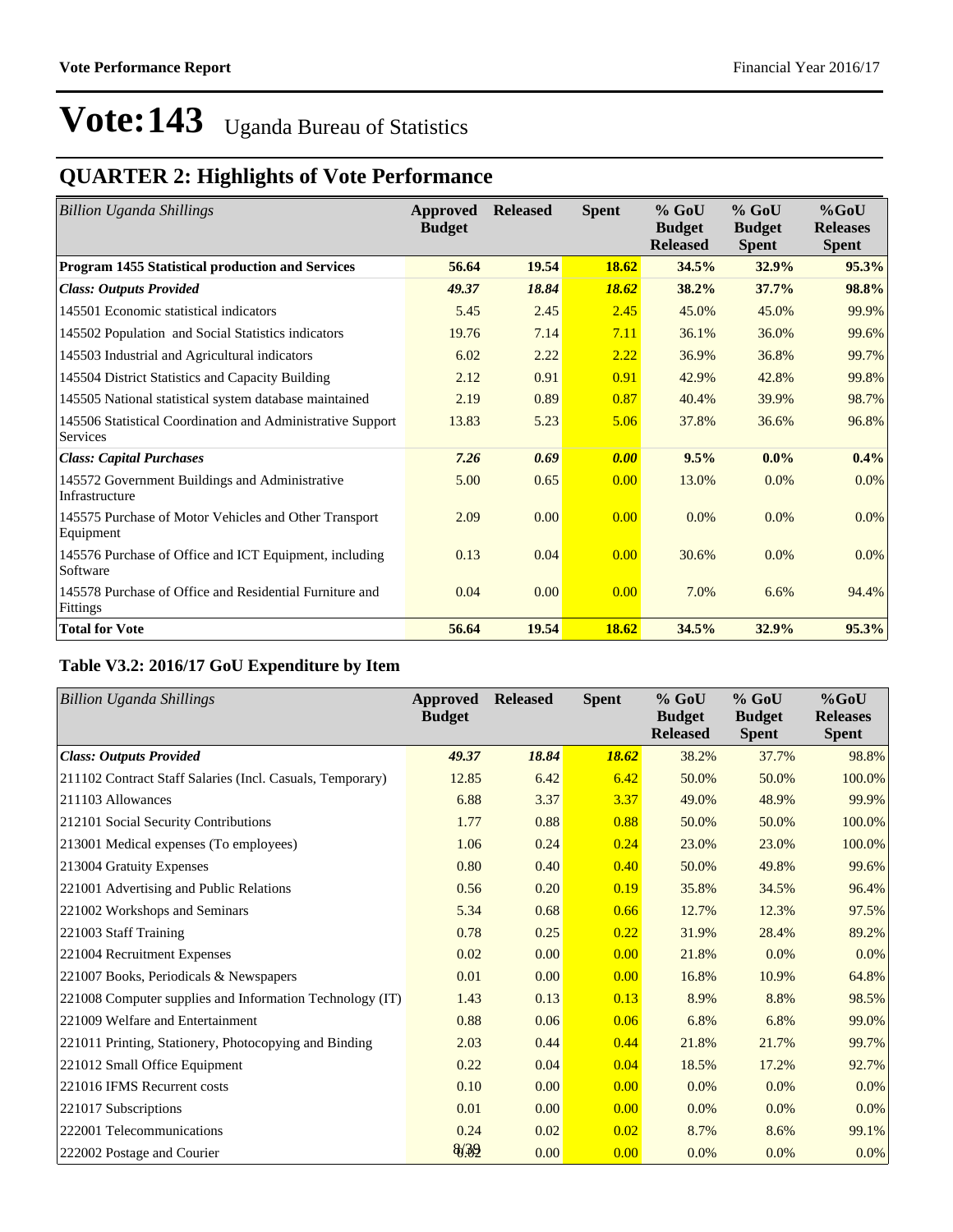## **QUARTER 2: Highlights of Vote Performance**

| 223001 Property Expenses                              | 0.08  | 0.02  | 0.00  | 25.0% | 0.0%  | $0.0\%$ |
|-------------------------------------------------------|-------|-------|-------|-------|-------|---------|
| 223003 Rent – (Produced Assets) to private entities   | 0.80  | 0.01  | 0.01  | 1.5%  | 1.3%  | 85.0%   |
| 223004 Guard and Security services                    | 0.29  | 0.05  | 0.05  | 16.7% | 16.3% | 97.6%   |
| 223005 Electricity                                    | 0.50  | 0.16  | 0.16  | 32.1% | 32.1% | 100.0%  |
| 223006 Water                                          | 0.07  | 0.03  | 0.03  | 37.8% | 37.8% | 100.0%  |
| 225001 Consultancy Services- Short term               | 0.32  | 0.03  | 0.03  | 9.8%  | 8.7%  | 89.1%   |
| 226001 Insurances                                     | 0.29  | 0.02  | 0.02  | 7.7%  | 7.7%  | 100.0%  |
| 226002 Licenses                                       | 0.04  | 0.00  | 0.00  | 0.0%  | 0.0%  | 0.0%    |
| 227001 Travel inland                                  | 8.84  | 4.28  | 4.28  | 48.5% | 48.5% | 100.0%  |
| 227002 Travel abroad                                  | 0.90  | 0.43  | 0.32  | 48.0% | 35.0% | 72.9%   |
| 227004 Fuel, Lubricants and Oils                      | 0.90  | 0.25  | 0.25  | 27.5% | 27.5% | 100.0%  |
| 228001 Maintenance - Civil                            | 0.25  | 0.06  | 0.06  | 25.1% | 24.7% | 98.5%   |
| 228002 Maintenance - Vehicles                         | 0.80  | 0.24  | 0.23  | 29.6% | 28.7% | 97.2%   |
| 228003 Maintenance – Machinery, Equipment & Furniture | 0.31  | 0.11  | 0.11  | 35.9% | 35.9% | 100.0%  |
| <b>Class: Capital Purchases</b>                       | 7.26  | 0.69  | 0.00  | 9.5%  | 0.0%  | 0.4%    |
| 312101 Non-Residential Buildings                      | 5.00  | 0.65  | 0.00  | 13.0% | 0.0%  | 0.0%    |
| 312201 Transport Equipment                            | 2.09  | 0.00  | 0.00  | 0.0%  | 0.0%  | 0.0%    |
| 312202 Machinery and Equipment                        | 0.13  | 0.04  | 0.00  | 30.6% | 0.0%  | $0.0\%$ |
| 312203 Furniture & Fixtures                           | 0.04  | 0.00  | 0.00  | 7.0%  | 6.6%  | 94.4%   |
| <b>Total for Vote</b>                                 | 56.64 | 19.54 | 18.62 | 34.5% | 32.9% | 95.3%   |

## **Table V3.3: GoU Releases and Expenditure by Project and Programme\***

| <b>Billion Uganda Shillings</b>                  | <b>Approved</b><br><b>Budget</b> | <b>Released</b> | <b>Spent</b> | $%$ GoU<br><b>Budget</b><br><b>Released</b> | $%$ GoU<br><b>Budget</b><br><b>Spent</b> | $%$ GoU<br><b>Releases</b><br><b>Spent</b> |
|--------------------------------------------------|----------------------------------|-----------------|--------------|---------------------------------------------|------------------------------------------|--------------------------------------------|
| Program 1455 Statistical production and Services | 56.64                            | 19.54           | 18.62        | 34.5%                                       | 32.9%                                    | 95.3%                                      |
| <b>Recurrent SubProgrammes</b>                   |                                  |                 |              |                                             |                                          |                                            |
| 01 Population and Social Statistics              | 2.63                             | 0.96            | 0.96         | 36.4%                                       | 36.3%                                    | 99.6%                                      |
| 02 Macro economic statistics                     | 5.45                             | 2.45            | 2.45         | 45.0%                                       | 45.0%                                    | 99.9%                                      |
| 03 Business and Industry Statistics              | 3.17                             | 1.07            | 1.07         | 33.7%                                       | 33.7%                                    | 99.9%                                      |
| 04 Statistical Coordination Services             | 1.89                             | 0.72            | 0.72         | 38.1%                                       | 38.0%                                    | 99.6%                                      |
| 05 District Statistics and Capacity Building     | 2.12                             | 0.91            | 0.91         | 42.9%                                       | 42.8%                                    | 99.8%                                      |
| 06 Information Technology Services               | 2.19                             | 0.89            | 0.87         | 40.4%                                       | 39.9%                                    | 98.7%                                      |
| 07 Administrative Services                       | 7.06                             | 2.87            | 2.83         | 40.7%                                       | 40.1%                                    | 98.5%                                      |
| 08 Communication and Public Relations            | 0.96                             | 0.49            | 0.47         | 50.7%                                       | 49.2%                                    | 97.0%                                      |
| 09 Financial Services                            | 2.35                             | 0.79            | 0.69         | 33.8%                                       | 29.3%                                    | 86.7%                                      |
| 10 Internal Audit Services                       | 0.78                             | 0.36            | 0.36         | 46.6%                                       | 46.3%                                    | 99.5%                                      |
| 11 Social Economic Surveys                       | 3.97                             | 1.85            | 1.85         | 46.7%                                       | 46.6%                                    | 99.8%                                      |
| 12 Agriculture and Environmental Statistics      | 2.85                             | 1.15            | 1.15         | 40.5%                                       | 40.3%                                    | 99.5%                                      |
| 13 Geo - Information Services                    | 0.75                             | 0.38            | 0.36         | 50.8%                                       | 48.9%                                    | 96.2%                                      |
| <b>Development Projects</b>                      |                                  |                 |              |                                             |                                          |                                            |
| 0045 Support to UBOS                             | 14.90                            | 3.45            | 2.76         | 23.2%                                       | 18.5%                                    | 80.0%                                      |
| 1213 Population and Housing Census 2012          | $\sqrt{2}/38$                    | 1.19            | 1.18         | 21.3%                                       | 21.1%                                    | 99.3%                                      |
| <b>Total for Vote</b>                            | 56.64                            | 19.54           | 18.62        | 34.5%                                       | 32.9%                                    | 95.3%                                      |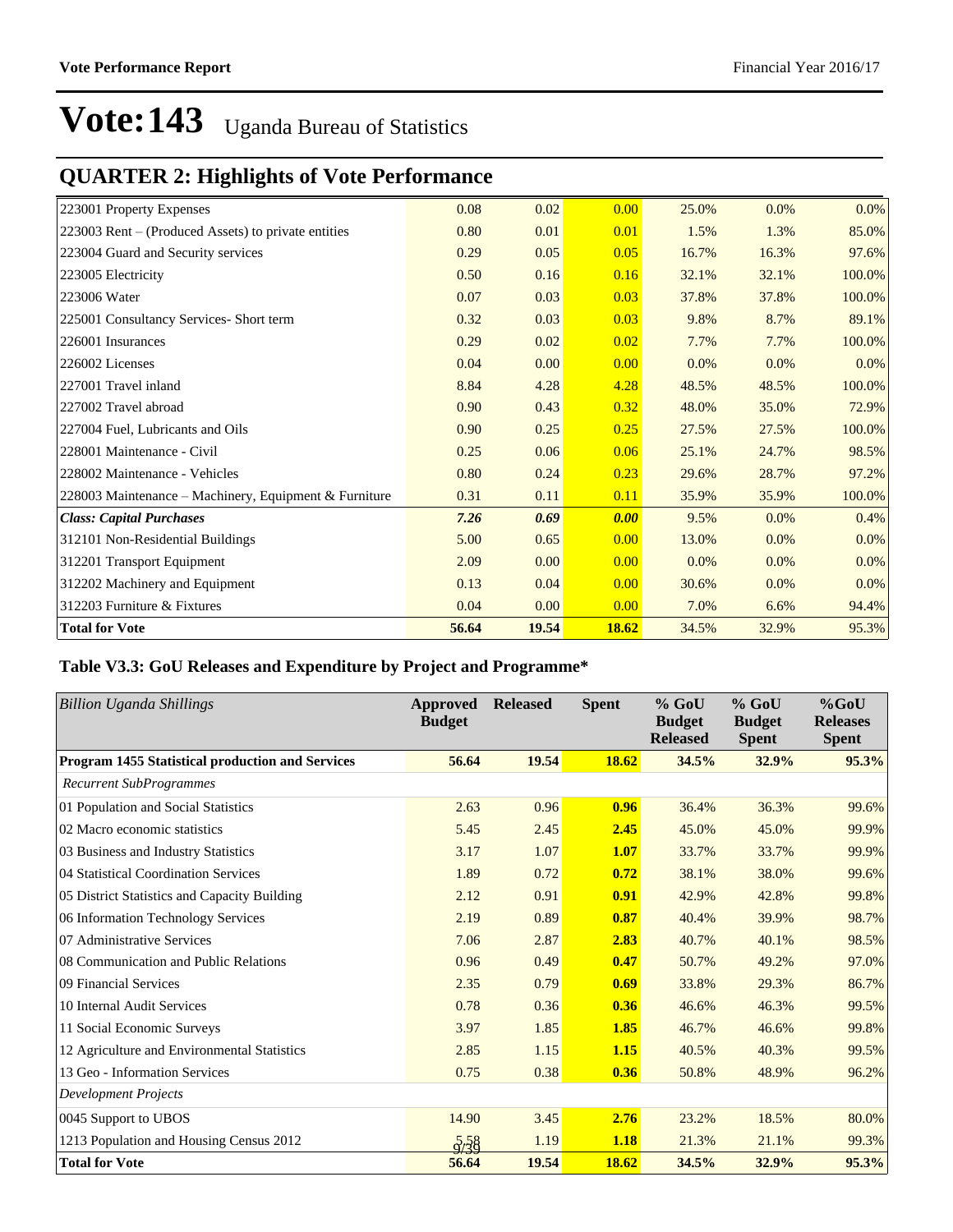## **QUARTER 2: Highlights of Vote Performance**

## **Table V3.4: External Financing Releases and Expenditure by Sub Programme**

| Billion Uganda Shillings | Approved Released |  |                 |              | Spent % Budget % Budget % Releases |
|--------------------------|-------------------|--|-----------------|--------------|------------------------------------|
|                          | <b>Budget</b>     |  | <b>Released</b> | <b>Spent</b> | <b>Spent</b>                       |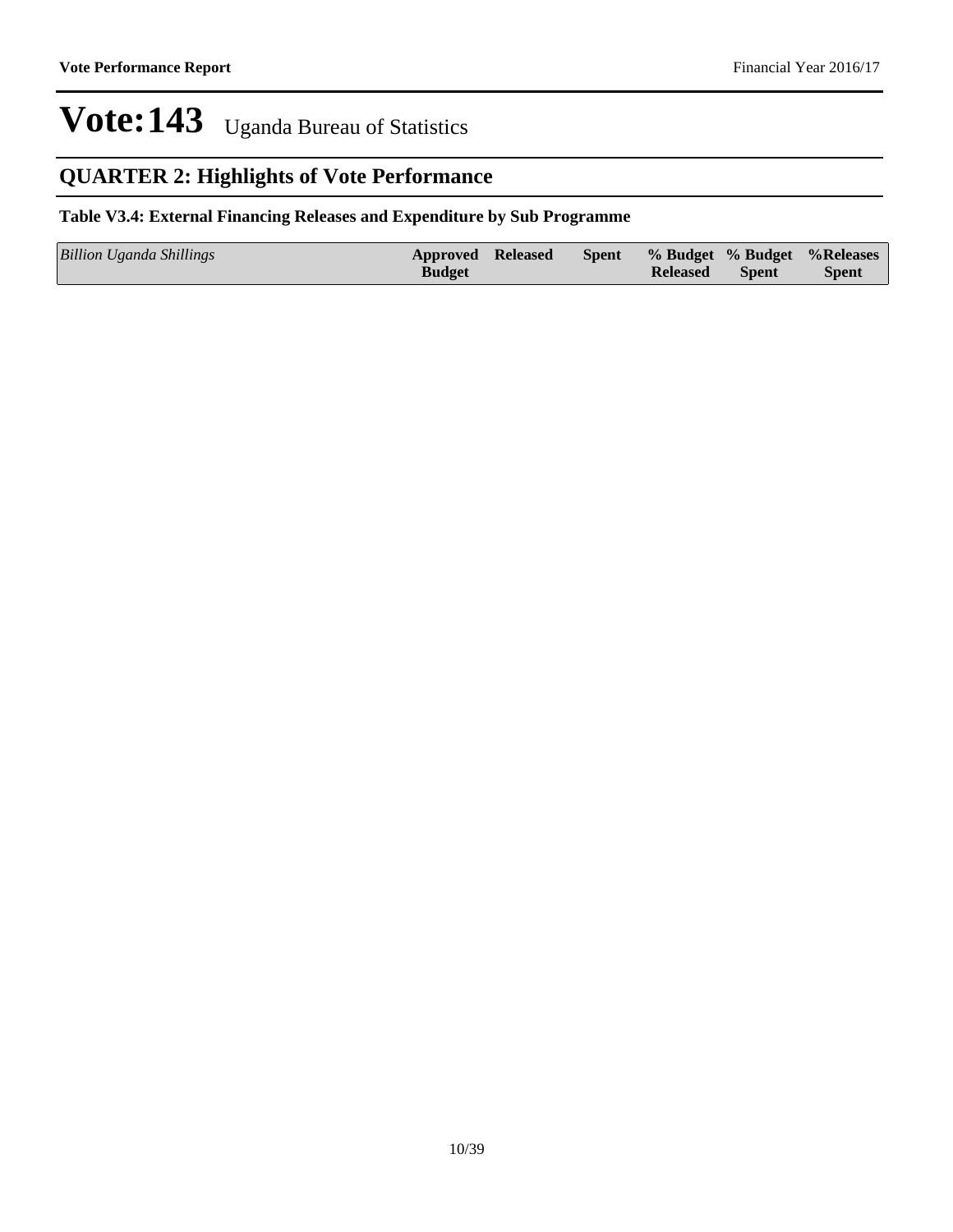## **QUARTER 2: Cumulative Outputs and Expenditure by End of Quarter**

| <b>Annual Planned Outputs</b> | <b>Cumulative Outputs Achieved by</b> | <b>Cumulative Expenditures made by</b> | UShs            |
|-------------------------------|---------------------------------------|----------------------------------------|-----------------|
|                               | <b>End of Ouarter</b>                 | the End of the Quarter to              | <i>Thousand</i> |
|                               |                                       | <b>Deliver Cumulative Outputs</b>      |                 |

## **Program: 55 Statistical production and Services**

**Subprogram: 01 Population and Social Statistics**

*Recurrent Programmes*

## *Outputs Provided*

## **Output: 02 Population and Social Statistics indicators**

| A report on National Labour force Survey A Cumulative Reports on the following; |                                                                                  | Item                                                         | <b>Spent</b> |
|---------------------------------------------------------------------------------|----------------------------------------------------------------------------------|--------------------------------------------------------------|--------------|
| Labour market indicators report<br>Earnings/Wage Index                          | Labor Surveys, Data Collection for the<br>Migration Survey is on course, UDHS is | 211102 Contract Staff Salaries (Incl. Casuals,<br>Temporary) | 418,619      |
| <b>Quarterly Migration reports</b><br><b>UDHS</b> Report                        | on Course, while the Report on<br>Population Projections was concluded.          | 211103 Allowances                                            | 142,800      |
| Annual Health indicators & Cause of                                             | The Bureau may not be able to undertake                                          | 212101 Social Security Contributions                         | 56,142       |
| Death report<br>Report on the national and sub national                         | the following Surveys; Annual Health<br>Indicator, and cause of death due to     | 213004 Gratuity Expenses                                     | 20,931       |
| population projections                                                          | resource constraints                                                             | 221002 Workshops and Seminars                                | 16,613       |
| Report o                                                                        |                                                                                  | 221003 Staff Training                                        | 19,960       |
|                                                                                 |                                                                                  | 227001 Travel inland                                         | 271,424      |
|                                                                                 |                                                                                  | 228002 Maintenance - Vehicles                                | 8.897        |

#### *Reasons for Variation in performance*

Data Collection for the National Labour Force Survey delayed by 2 Months

| 955,386          | <b>Total</b>                  |
|------------------|-------------------------------|
| 418,619          | <b>Wage Recurrent</b>         |
| 536,768          | Non Wage Recurrent            |
| $\overline{0}$   | AIA                           |
| 955,386          | <b>Total For SubProgramme</b> |
| 418,619          | <b>Wage Recurrent</b>         |
| 536,768          | Non Wage Recurrent            |
| $\boldsymbol{0}$ | AIA                           |
|                  |                               |

*Recurrent Programmes*

| Subprogram: 02 Macro economic statistics |  |
|------------------------------------------|--|
| <b>Outputs Provided</b>                  |  |

| <b>Output: 01 Economic statistical indicators</b>                    |                                                                                  |                                                              |              |
|----------------------------------------------------------------------|----------------------------------------------------------------------------------|--------------------------------------------------------------|--------------|
| Weekly & Monthly Inflation rates                                     | Progressive reports on the Following                                             | Item                                                         | <b>Spent</b> |
| Quarterly & Annual GDP Estimates<br>Monthly Data for the Harmonized  | were released:<br>Weekly & Monthly Inflation rates                               | 211102 Contract Staff Salaries (Incl. Casuals,<br>Temporary) | 923,908      |
| Consumer Price Indices and International<br><b>Comparison Prices</b> | Quarterly & Monthly Data Collection for<br>the Harmonized Consumer Price Indices | 211103 Allowances                                            | 584,970      |
| Formal Trade Flows and Indices                                       | and International Comparison Prices                                              | 212101 Social Security Contributions                         | 154,469      |
| <b>ICBT</b> Report<br>Government Revenue and Expenditure             | Formal Trade Flows and Indices ICBT<br>Report Government Revenue and             | 213004 Gratuity Expenses                                     | 47,986       |
| Estimates                                                            | <b>Expenditure Estimates Statistical</b>                                         | 221003 Staff Training                                        | 19.945       |
| Statistica                                                           |                                                                                  | 227001 Travel inland                                         | 704.528      |
|                                                                      |                                                                                  | 227002 Travel abroad                                         | 14.650       |

#### *Reasons for Variation in performance*

The data collection for the Rural Consumer Price Index could not commence due to limited funding in the Qr.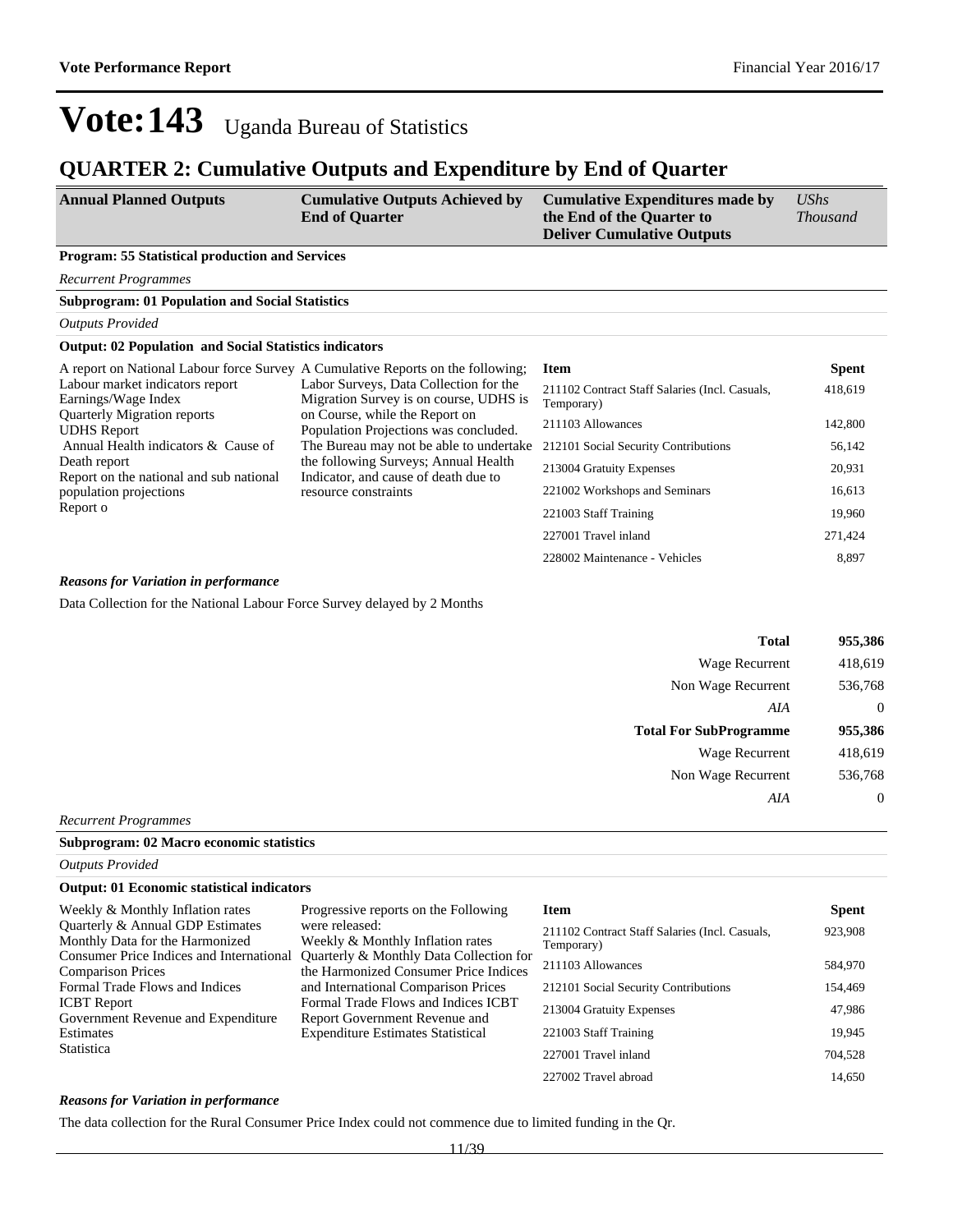227004 Fuel, Lubricants and Oils 873

## Vote: 143 Uganda Bureau of Statistics

## **QUARTER 2: Cumulative Outputs and Expenditure by End of Quarter**

| <b>Annual Planned Outputs</b> | <b>Cumulative Outputs Achieved by</b><br><b>End of Quarter</b> | <b>Cumulative Expenditures made by</b><br>the End of the Quarter to<br><b>Deliver Cumulative Outputs</b> | $\mathit{UShs}$<br><i>Thousand</i> |
|-------------------------------|----------------------------------------------------------------|----------------------------------------------------------------------------------------------------------|------------------------------------|
|                               |                                                                | <b>Total</b>                                                                                             | 2,450,455                          |
|                               |                                                                | Wage Recurrent                                                                                           | 923,908                            |
|                               |                                                                | Non Wage Recurrent                                                                                       | 1,526,547                          |
|                               |                                                                | AIA                                                                                                      | $\overline{0}$                     |
|                               |                                                                | <b>Total For SubProgramme</b>                                                                            | 2,450,455                          |
|                               |                                                                | Wage Recurrent                                                                                           | 923,908                            |
|                               |                                                                | Non Wage Recurrent                                                                                       | 1,526,547                          |
|                               |                                                                | AIA                                                                                                      | $\overline{0}$                     |

*Recurrent Programmes*

**Subprogram: 03 Business and Industry Statistics**

*Outputs Provided*

## **Output: 03 Industrial and Agricultural indicators**

| Monthly Producer Indices for                                                                                                                | The Progressive reports on the following                                                   | <b>Item</b>                          | <b>Spent</b> |
|---------------------------------------------------------------------------------------------------------------------------------------------|--------------------------------------------------------------------------------------------|--------------------------------------|--------------|
| actiivities Monthly Producer Indices for<br>Manufacturing<br>Monthly Producer Price Indices (Hotels<br>Manufacturing Monthly Producer Price | 211102 Contract Staff Salaries (Incl. Casuals,<br>Temporary)                               | 565,084                              |              |
| and Restaurants)<br>Index of Production                                                                                                     | Indices (Hotels and Restaurants) Index of<br><b>Production Monthly Construction Sector</b> | 211103 Allowances                    | 56,757       |
| <b>Monthly Construction Sector Indices</b>                                                                                                  | Indices Monthly Infrastructure (ICT and                                                    | 212101 Social Security Contributions | 62,184       |
| Monthly Infrastructure (ICT and<br>Transport) Statistics                                                                                    | <b>Transport</b> ) Statistics Monthly Energy<br>Statistics (Energy Oil and Gas             | 213004 Gratuity Expenses             | 28,254       |
| Monthly Energy Statistics (Energy Oil                                                                                                       |                                                                                            | 221002 Workshops and Seminars        | 20,000       |
| and Gas                                                                                                                                     |                                                                                            | 221003 Staff Training                | 21,285       |
|                                                                                                                                             |                                                                                            | 227001 Travel inland                 | 314.127      |
|                                                                                                                                             |                                                                                            | 227002 Travel abroad                 | 1.059        |

### *Reasons for Variation in performance*

The Producer Price Index, & Consumer Price Index data collection were delayed

| 1,069,623      | <b>Total</b>                  |
|----------------|-------------------------------|
| 565,084        | <b>Wage Recurrent</b>         |
| 504,539        | Non Wage Recurrent            |
| $\overline{0}$ | AIA                           |
| 1,069,623      | <b>Total For SubProgramme</b> |
| 565,084        | <b>Wage Recurrent</b>         |
| 504,539        | Non Wage Recurrent            |
| $\overline{0}$ | AIA                           |
|                |                               |

*Recurrent Programmes*

#### **Subprogram: 04 Statistical Coordination Services**

*Outputs Provided*

**Output: 06 Statistical Coordination and Administrative Support Services**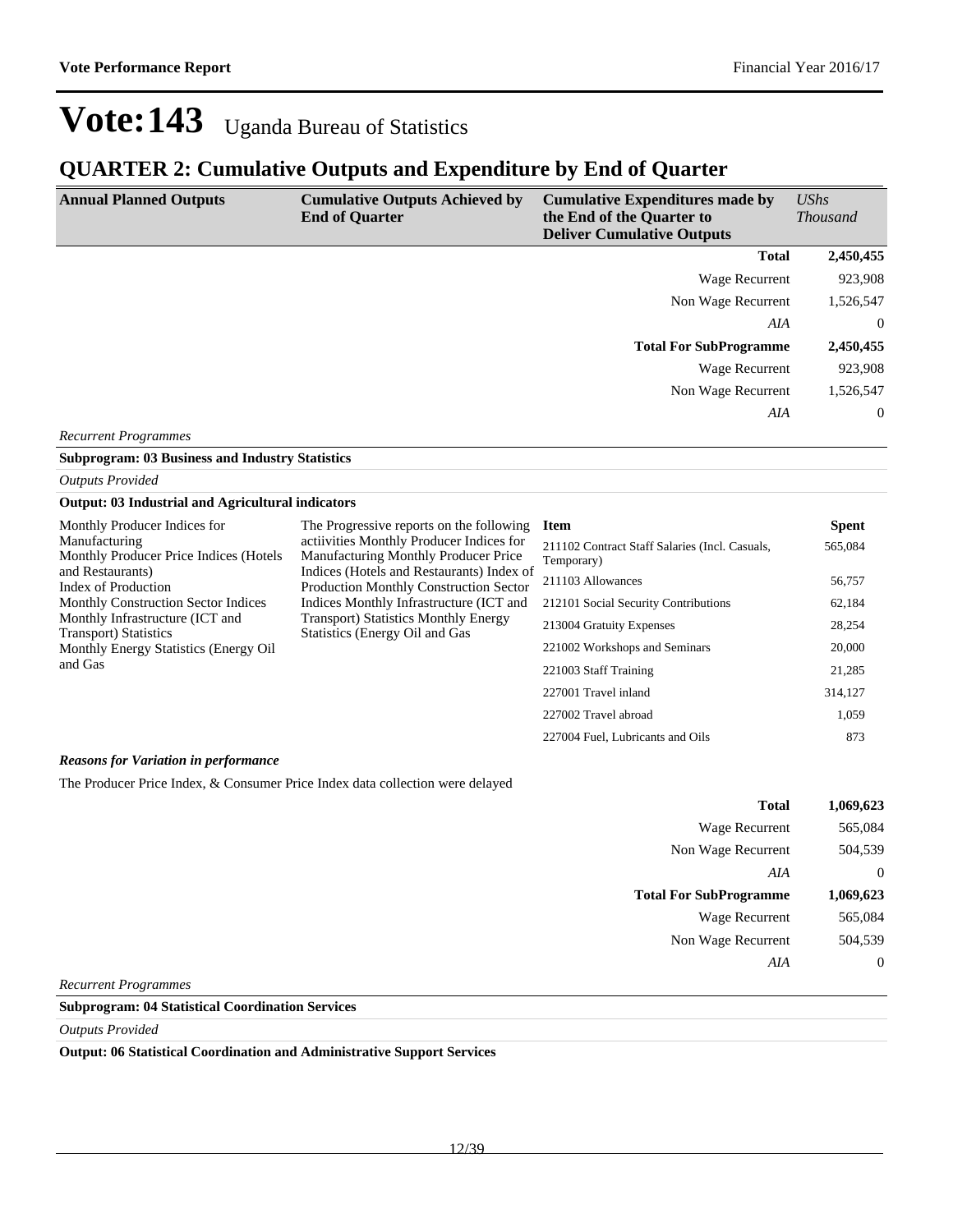## **QUARTER 2: Cumulative Outputs and Expenditure by End of Quarter**

| <b>Annual Planned Outputs</b>                                         | <b>Cumulative Outputs Achieved by</b><br><b>End of Quarter</b>                                                                                                                                                                                                        | <b>Cumulative Expenditures made by</b><br>the End of the Quarter to<br><b>Deliver Cumulative Outputs</b> | $\mathit{UShs}$<br><i>Thousand</i> |
|-----------------------------------------------------------------------|-----------------------------------------------------------------------------------------------------------------------------------------------------------------------------------------------------------------------------------------------------------------------|----------------------------------------------------------------------------------------------------------|------------------------------------|
| 10 MDAs and 5 HLG SSPS produced                                       | The Qr 2 progressive report is in place on Item                                                                                                                                                                                                                       |                                                                                                          | <b>Spent</b>                       |
| Gender Statistics mainstreamed data<br>collection instruments 10 MDAs | the extent of implementation of the<br>following Planned activities; 10 MDAs<br>and 5 HLG SSPS produced Gender<br>Statistics mainstreamed data collection<br>instruments 10 MDAs 10 Indicators<br>quality Assurance (M&E)<br>(compendium/meta data) Three Statistical | 211102 Contract Staff Salaries (Incl. Casuals,<br>Temporary)                                             | 372,088                            |
| 10 Indicators quality Assurance (M&E)<br>(compedium/meta data)        |                                                                                                                                                                                                                                                                       | 212101 Social Security Contributions                                                                     | 37,209                             |
| Three Statistical Research papers.                                    |                                                                                                                                                                                                                                                                       | 213004 Gratuity Expenses                                                                                 | 18,604                             |
| Quarterly, Bi-annual and annual NSS<br>coordination reports (IAC)     |                                                                                                                                                                                                                                                                       | 221001 Advertising and Public Relations                                                                  | 2,400                              |
| Research papers. Quarterly, Bi-annual                                 | 221002 Workshops and Seminars                                                                                                                                                                                                                                         | 80,555                                                                                                   |                                    |
|                                                                       | and annual NSS coordination reports<br>(IAC)                                                                                                                                                                                                                          | 221003 Staff Training                                                                                    | 6,000                              |
|                                                                       |                                                                                                                                                                                                                                                                       | 227001 Travel inland                                                                                     | 171,302                            |
|                                                                       |                                                                                                                                                                                                                                                                       | 227002 Travel abroad                                                                                     | 28,856                             |

#### *Reasons for Variation in performance*

No major variation in the Planned Outputs

| <b>Total</b>                  | 717,014        |
|-------------------------------|----------------|
| Wage Recurrent                | 372,088        |
| Non Wage Recurrent            | 344,926        |
| AIA                           | $\overline{0}$ |
| <b>Total For SubProgramme</b> | 717,014        |
| Wage Recurrent                | 372,088        |
| Non Wage Recurrent            | 344,926        |
| AIA                           | $\overline{0}$ |

*Recurrent Programmes*

### **Subprogram: 05 District Statistics and Capacity Building**

|  | <b>Outputs Provided</b> |
|--|-------------------------|
|--|-------------------------|

## **Output: 04 District Statistics and Capacity Building**

| A report on 2 HLGs supported to have the The Qr 1&2 Progressive report on 2                                                                                                    |                                                                                                                                                                  | <b>Item</b>                                                  | <b>Spent</b> |
|--------------------------------------------------------------------------------------------------------------------------------------------------------------------------------|------------------------------------------------------------------------------------------------------------------------------------------------------------------|--------------------------------------------------------------|--------------|
| Community Information System (CIS)<br>established.                                                                                                                             | HLGs supported to have the Community<br>Information System (CIS) established,<br>Three (3) HLG Institutional Statistics<br>reports HLGs statistical capacity and | 211102 Contract Staff Salaries (Incl. Casuals,<br>Temporary) | 463,838      |
| Three (3) HLG Institutional Statistics<br>reports                                                                                                                              |                                                                                                                                                                  | 211103 Allowances                                            | 58,827       |
| training needs assessment report A report<br>HLGs statistical capacity and training<br>on 15 HLGs and 5 Municipalities<br>needs assessment report<br>A report on 15 HLGs and 5 | 212101 Social Security Contributions                                                                                                                             | 52,275                                                       |              |
|                                                                                                                                                                                | supported                                                                                                                                                        | 213004 Gratuity Expenses                                     | 23,192       |
| Municipalities supported to d                                                                                                                                                  |                                                                                                                                                                  | 221001 Advertising and Public Relations                      | 9,924        |
|                                                                                                                                                                                |                                                                                                                                                                  | 221002 Workshops and Seminars                                | 45,718       |
|                                                                                                                                                                                |                                                                                                                                                                  | 221003 Staff Training                                        | 21,252       |
|                                                                                                                                                                                |                                                                                                                                                                  | 227001 Travel inland                                         | 231,596      |
|                                                                                                                                                                                |                                                                                                                                                                  | 227002 Travel abroad                                         | 2,769        |

## *Reasons for Variation in performance*

No Major variation in the Planned activities

| <b>Total</b>       | 909,389 |
|--------------------|---------|
| Wage Recurrent     | 463,838 |
| Non Wage Recurrent | 445,551 |
| AIA                |         |
| 13/30              |         |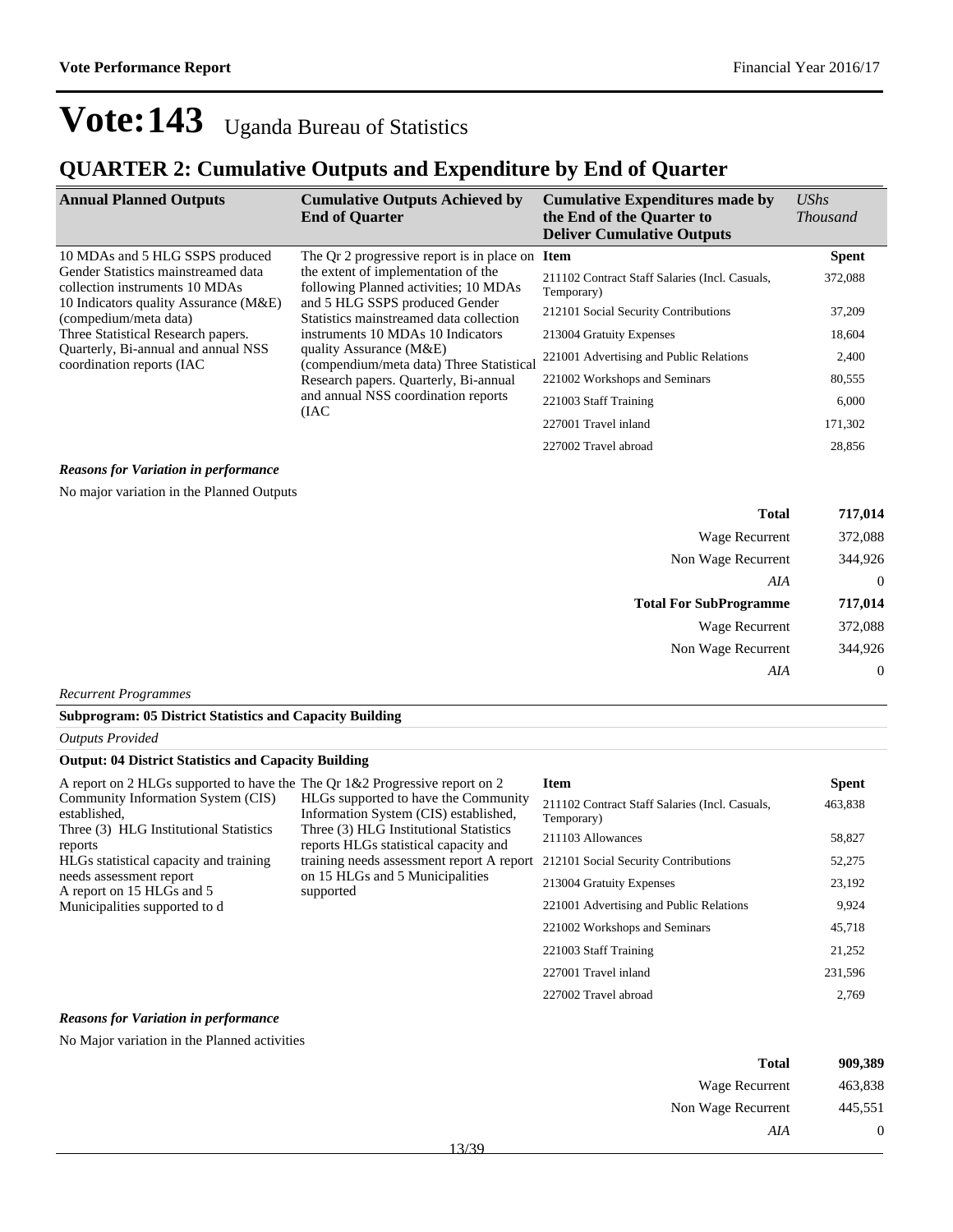## **QUARTER 2: Cumulative Outputs and Expenditure by End of Quarter**

| <b>Annual Planned Outputs</b>                              | <b>Cumulative Outputs Achieved by</b><br><b>End of Quarter</b>                                                                                     | <b>Cumulative Expenditures made by</b><br>the End of the Quarter to<br><b>Deliver Cumulative Outputs</b> | $\mathit{UShs}$<br><b>Thousand</b> |
|------------------------------------------------------------|----------------------------------------------------------------------------------------------------------------------------------------------------|----------------------------------------------------------------------------------------------------------|------------------------------------|
|                                                            |                                                                                                                                                    | <b>Total For SubProgramme</b>                                                                            | 909,389                            |
|                                                            |                                                                                                                                                    | <b>Wage Recurrent</b>                                                                                    | 463,838                            |
|                                                            |                                                                                                                                                    | Non Wage Recurrent                                                                                       | 445,551                            |
|                                                            |                                                                                                                                                    | AIA                                                                                                      | $\theta$                           |
| <b>Recurrent Programmes</b>                                |                                                                                                                                                    |                                                                                                          |                                    |
| <b>Subprogram: 06 Information Technology Services</b>      |                                                                                                                                                    |                                                                                                          |                                    |
| <b>Outputs Provided</b>                                    |                                                                                                                                                    |                                                                                                          |                                    |
| Output: 05 National statistical system database maintained |                                                                                                                                                    |                                                                                                          |                                    |
| IT infrastructure developed                                | A draft Ubos Integrated data base<br>designed ICT Strategy developed and<br>reviewed. still awaiting clearance by the<br><b>Board of Directors</b> | <b>Item</b>                                                                                              | <b>Spent</b>                       |
| Ubos Integrated data base designed                         |                                                                                                                                                    | 211102 Contract Staff Salaries (Incl. Casuals,<br>Temporary)                                             | 542,767                            |
| ICT Strategy developed and reviewed                        |                                                                                                                                                    | 212101 Social Security Contributions                                                                     | 54,277                             |
|                                                            |                                                                                                                                                    | 213004 Gratuity Expenses                                                                                 | 27,138                             |
| IT infrastructure and Services upgraded<br>and maintained  |                                                                                                                                                    | 221003 Staff Training                                                                                    | 22,185                             |
| Local and regional trainings undertaken                    |                                                                                                                                                    | 221008 Computer supplies and Information<br>Technology (IT)                                              | 98,449                             |
|                                                            |                                                                                                                                                    | 222001 Telecommunications                                                                                | 17,222                             |
| Supervision of the Entebbe activities<br>done              |                                                                                                                                                    | 227002 Travel abroad                                                                                     | 35,320                             |
|                                                            |                                                                                                                                                    | 227004 Fuel, Lubricants and Oils                                                                         | 4,000                              |
| <b>Routine Serv</b>                                        |                                                                                                                                                    | 228003 Maintenance – Machinery, Equipment<br>& Furniture                                                 | 72,431                             |
| <b>Reasons for Variation in performance</b>                |                                                                                                                                                    |                                                                                                          |                                    |
| The only variation is the pending Board Clearance          |                                                                                                                                                    |                                                                                                          |                                    |

| <b>Total</b>                  | 873,791  |
|-------------------------------|----------|
| Wage Recurrent                | 542,767  |
| Non Wage Recurrent            | 331,023  |
| AIA                           | $\theta$ |
| <b>Total For SubProgramme</b> | 873,791  |
| <b>Wage Recurrent</b>         | 542,767  |
| Non Wage Recurrent            | 331,023  |
| AIA                           | $\theta$ |
|                               |          |

*Recurrent Programmes*

**Subprogram: 07 Administrative Services**

*Outputs Provided*

**Output: 06 Statistical Coordination and Administrative Support Services**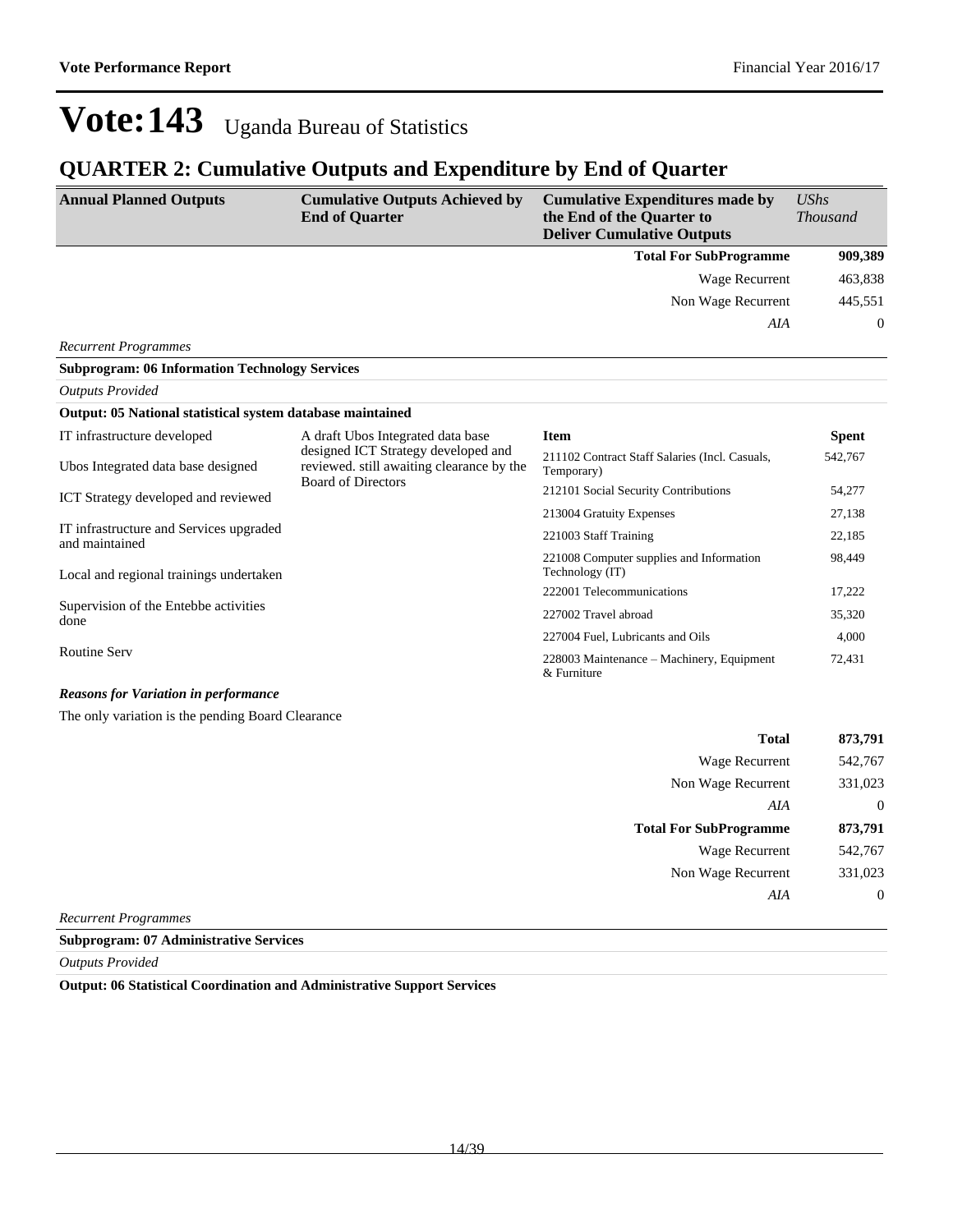## **QUARTER 2: Cumulative Outputs and Expenditure by End of Quarter**

| <b>Annual Planned Outputs</b>               | <b>Cumulative Outputs Achieved by</b><br><b>End of Quarter</b>                                                                           | <b>Cumulative Expenditures made by</b><br>the End of the Quarter to<br><b>Deliver Cumulative Outputs</b> | <b>UShs</b><br><b>Thousand</b> |
|---------------------------------------------|------------------------------------------------------------------------------------------------------------------------------------------|----------------------------------------------------------------------------------------------------------|--------------------------------|
| Adequate and competent staff in place       | A half year report on the Period's<br>Adequate and competent staff in place<br>Conducive working environment Well<br>maintained transpor | <b>Item</b>                                                                                              | <b>Spent</b>                   |
| Conducive working environment               |                                                                                                                                          | 211102 Contract Staff Salaries (Incl. Casuals,<br>Temporary)                                             | 1,521,196                      |
| Well maintained transport                   |                                                                                                                                          | 211103 Allowances                                                                                        | 39,903                         |
|                                             |                                                                                                                                          | 212101 Social Security Contributions                                                                     | 152,160                        |
|                                             |                                                                                                                                          | 213001 Medical expenses (To employees)                                                                   | 200,125                        |
|                                             |                                                                                                                                          | 213004 Gratuity Expenses                                                                                 | 74,633                         |
|                                             |                                                                                                                                          | 221003 Staff Training                                                                                    | 58,040                         |
|                                             |                                                                                                                                          | 221007 Books, Periodicals & Newspapers                                                                   | 1,620                          |
|                                             |                                                                                                                                          | 221009 Welfare and Entertainment                                                                         | 57,104                         |
|                                             |                                                                                                                                          | 221011 Printing, Stationery, Photocopying and<br><b>Binding</b>                                          | 17,000                         |
|                                             |                                                                                                                                          | 221012 Small Office Equipment                                                                            | 4,124                          |
|                                             |                                                                                                                                          | 223003 Rent $-$ (Produced Assets) to private<br>entities                                                 | 10,200                         |
|                                             |                                                                                                                                          | 223004 Guard and Security services                                                                       | 46,975                         |
|                                             |                                                                                                                                          | 223005 Electricity                                                                                       | 160,000                        |
|                                             |                                                                                                                                          | 223006 Water                                                                                             | 28,200                         |
|                                             |                                                                                                                                          | 225001 Consultancy Services- Short term                                                                  | 5,000                          |
|                                             |                                                                                                                                          | 227001 Travel inland                                                                                     | 5,000                          |
|                                             |                                                                                                                                          | 227002 Travel abroad                                                                                     | 70,599                         |
|                                             |                                                                                                                                          | 227004 Fuel, Lubricants and Oils                                                                         | 180,747                        |
|                                             |                                                                                                                                          | 228001 Maintenance - Civil                                                                               | 42,077                         |
|                                             |                                                                                                                                          | 228002 Maintenance - Vehicles                                                                            | 116,578                        |
|                                             |                                                                                                                                          | 228003 Maintenance - Machinery, Equipment<br>& Furniture                                                 | 35,500                         |
| <b>Reasons for Variation in performance</b> |                                                                                                                                          |                                                                                                          |                                |
| No Major Variation on the Planned work      |                                                                                                                                          |                                                                                                          |                                |
|                                             |                                                                                                                                          | <b>Total</b>                                                                                             | 2,826,781                      |
|                                             |                                                                                                                                          | Wage Recurrent                                                                                           | 1,521,196                      |
|                                             |                                                                                                                                          | $M_{\text{max}}$ $M_{\text{max}}$ $D_{\text{maxmax}}$                                                    | 1.205505                       |

| Wage Recurrent                | 1,521,196 |
|-------------------------------|-----------|
| Non Wage Recurrent            | 1,305,585 |
| AIA                           | 0         |
| <b>Total For SubProgramme</b> | 2,826,781 |
| Wage Recurrent                | 1,521,196 |
| Non Wage Recurrent            | 1,305,585 |
| AIA                           | 0         |
|                               |           |

*Recurrent Programmes*

**Subprogram: 08 Communication and Public Relations**

*Outputs Provided*

**Output: 06 Statistical Coordination and Administrative Support Services**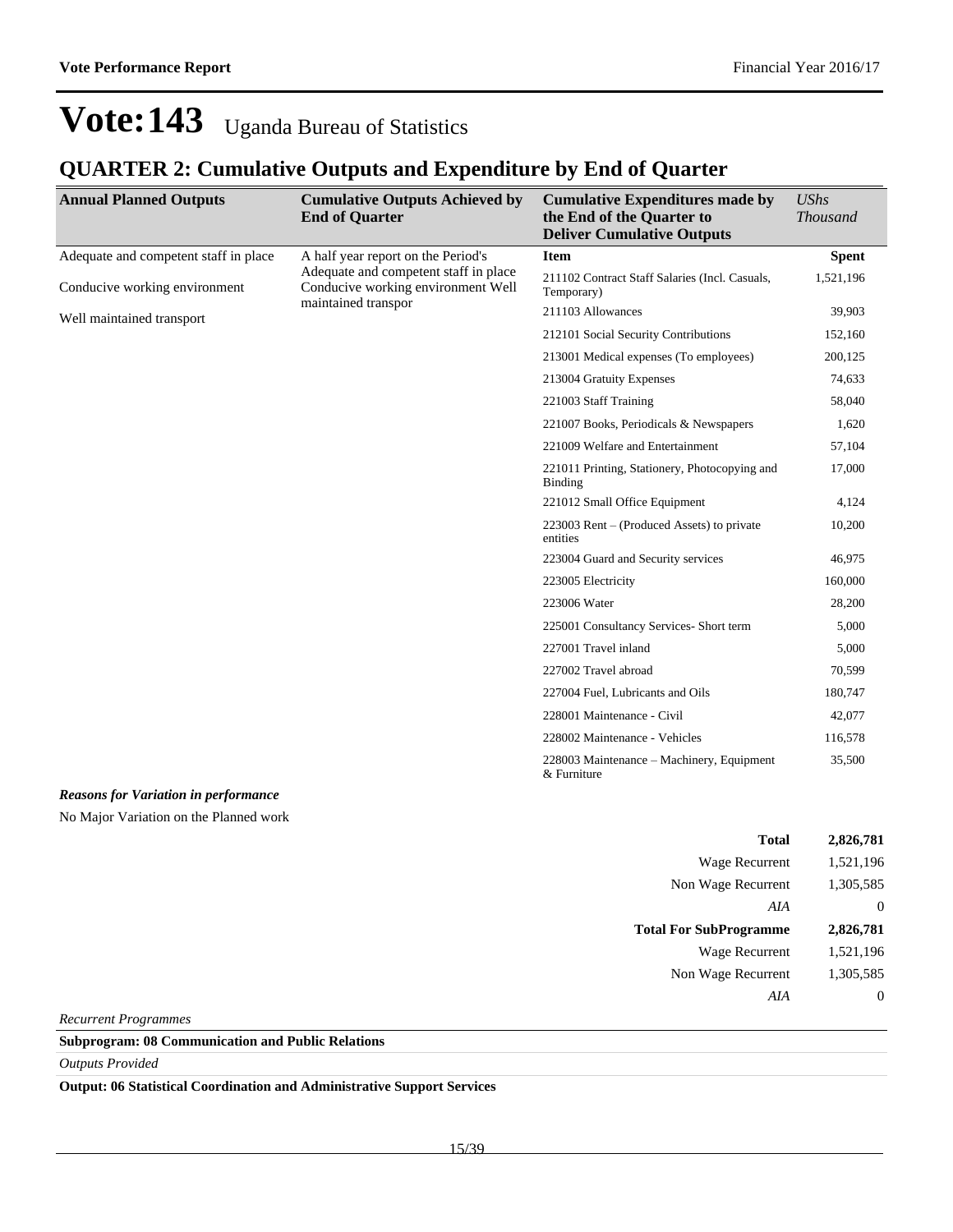## **QUARTER 2: Cumulative Outputs and Expenditure by End of Quarter**

| <b>Annual Planned Outputs</b>               | <b>Cumulative Outputs Achieved by</b><br><b>End of Quarter</b>      | <b>Cumulative Expenditures made by</b><br>the End of the Quarter to<br><b>Deliver Cumulative Outputs</b> | <b>UShs</b><br><i>Thousand</i> |
|---------------------------------------------|---------------------------------------------------------------------|----------------------------------------------------------------------------------------------------------|--------------------------------|
| Monthly/Quarterly dissemination of          | A Progressive report for the July to                                | <b>Item</b>                                                                                              | <b>Spent</b>                   |
| statistics                                  | December 2017 Period on the<br>Monthly/Quarterly dissemination of   | 211102 Contract Staff Salaries (Incl. Casuals,<br>Temporary)                                             | 265,826                        |
| Increased visibility,                       | statistics Increased visibility,<br>Diversification and use of UBOS | 212101 Social Security Contributions                                                                     | 28,091                         |
| Diversification and use of UBOS             | products and programmes is in place                                 | 213004 Gratuity Expenses                                                                                 | 14,046                         |
| products and programmes                     |                                                                     | 221001 Advertising and Public Relations                                                                  | 127,018                        |
|                                             |                                                                     | 221002 Workshops and Seminars                                                                            | 10,902                         |
|                                             |                                                                     | 221003 Staff Training                                                                                    | 10,000                         |
|                                             |                                                                     | 221008 Computer supplies and Information<br>Technology (IT)                                              | 2,370                          |
|                                             |                                                                     | 221011 Printing, Stationery, Photocopying and<br><b>Binding</b>                                          | 750                            |
|                                             |                                                                     | 221012 Small Office Equipment                                                                            | 2,430                          |
|                                             |                                                                     | 227001 Travel inland                                                                                     | 11,023                         |
| <b>Reasons for Variation in performance</b> |                                                                     |                                                                                                          |                                |

No Major variation observed

| <b>Total</b>                  | 472,456  |
|-------------------------------|----------|
| Wage Recurrent                | 265,826  |
| Non Wage Recurrent            | 206,630  |
| AIA                           | $\theta$ |
|                               |          |
| <b>Total For SubProgramme</b> | 472,456  |
| Wage Recurrent                | 265,826  |
| Non Wage Recurrent            | 206,630  |

### *Recurrent Programmes*

#### **Subprogram: 09 Financial Services**

*Outputs Provided*

### **Output: 06 Statistical Coordination and Administrative Support Services**

| <b>Budget Framework Paper (BFP)</b>                          | Budget Framework Paper (BFP) Budget                                             | Item                                                         | <b>Spent</b> |
|--------------------------------------------------------------|---------------------------------------------------------------------------------|--------------------------------------------------------------|--------------|
| compiled                                                     | Policy Statement in progress, Monthly,<br>Quarterly financial reports Financial | 211102 Contract Staff Salaries (Incl. Casuals,<br>Temporary) | 375,850      |
| Monthly, Quarterly and Annual statutory<br>financial reports | Monitoring and Control reports,                                                 | 212101 Social Security Contributions                         | 36,073       |
|                                                              |                                                                                 | 213004 Gratuity Expenses                                     | 18,036       |
| Financial Monitoring and Control reports,                    |                                                                                 | 221002 Workshops and Seminars                                | 50,000       |
|                                                              |                                                                                 | 221003 Staff Training                                        | 17,466       |
|                                                              |                                                                                 | 227001 Travel inland                                         | 134,937      |
|                                                              |                                                                                 | 227002 Travel abroad                                         | 56,069       |
|                                                              |                                                                                 |                                                              |              |

### *Reasons for Variation in performance*

No Major variation

| Total              | 688,431 |
|--------------------|---------|
| Wage Recurrent     | 375,850 |
| Non Wage Recurrent | 312,582 |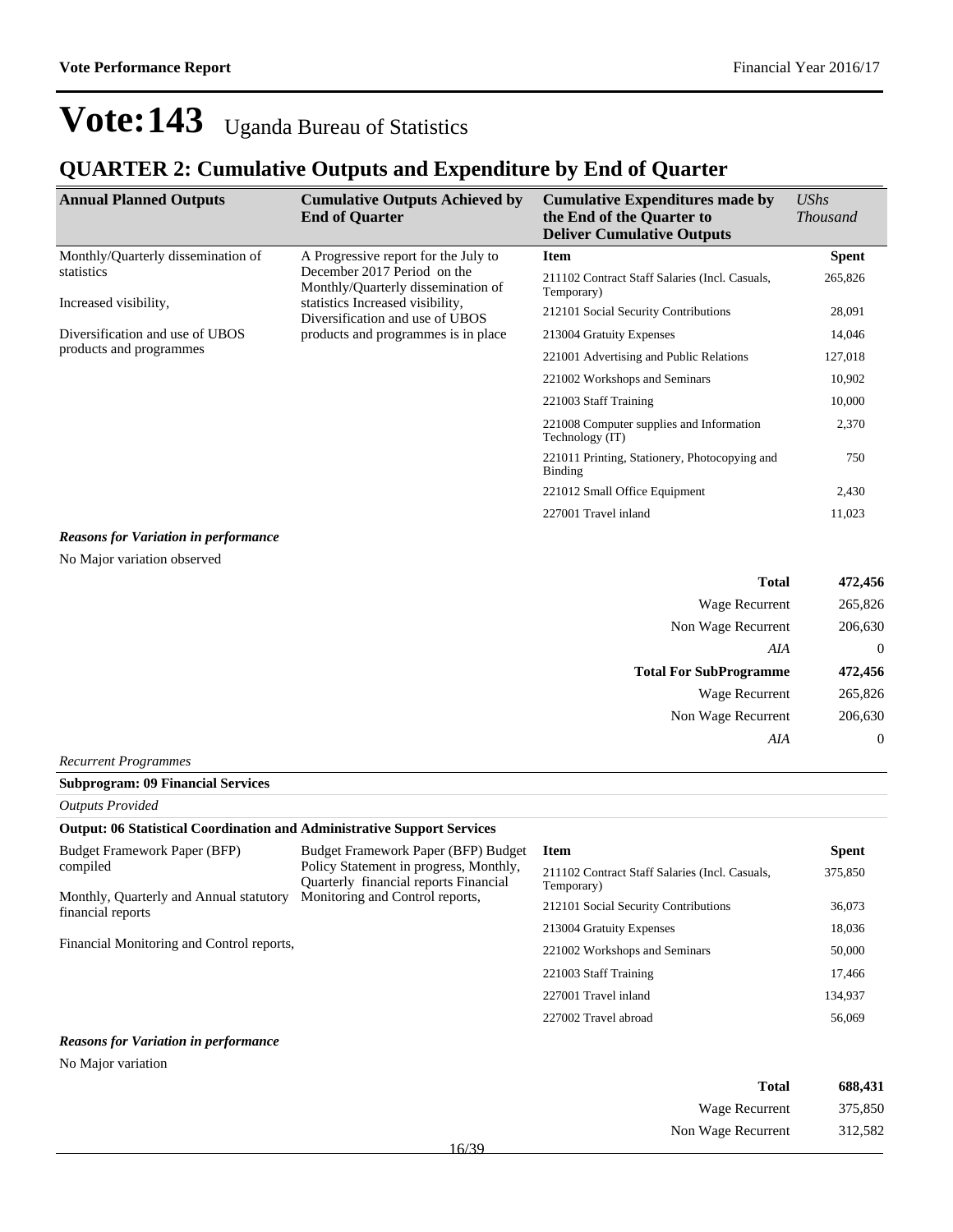Non Wage Recurrent 199,397

*AIA* 0

## Vote: 143 Uganda Bureau of Statistics

## **QUARTER 2: Cumulative Outputs and Expenditure by End of Quarter**

| <b>Annual Planned Outputs</b>                                                  | <b>Cumulative Outputs Achieved by</b><br><b>End of Quarter</b> | <b>Cumulative Expenditures made by</b><br>the End of the Quarter to<br><b>Deliver Cumulative Outputs</b> | <b>UShs</b><br><b>Thousand</b> |
|--------------------------------------------------------------------------------|----------------------------------------------------------------|----------------------------------------------------------------------------------------------------------|--------------------------------|
|                                                                                |                                                                | AIA                                                                                                      | $\overline{0}$                 |
|                                                                                |                                                                | <b>Total For SubProgramme</b>                                                                            | 688,431                        |
|                                                                                |                                                                | Wage Recurrent                                                                                           | 375,850                        |
|                                                                                |                                                                | Non Wage Recurrent                                                                                       | 312,582                        |
|                                                                                |                                                                | <b>AIA</b>                                                                                               | $\overline{0}$                 |
| <b>Recurrent Programmes</b>                                                    |                                                                |                                                                                                          |                                |
| <b>Subprogram: 10 Internal Audit Services</b>                                  |                                                                |                                                                                                          |                                |
| <b>Outputs Provided</b>                                                        |                                                                |                                                                                                          |                                |
| <b>Output: 06 Statistical Coordination and Administrative Support Services</b> |                                                                |                                                                                                          |                                |
| Quarterly audit reports for efficiency of                                      | Qtr 1&2 Reports are in place                                   | <b>Item</b>                                                                                              | <b>Spent</b>                   |
| statistical production, development and<br>dissemination.                      |                                                                | 211102 Contract Staff Salaries (Incl. Casuals,<br>Temporary)                                             | 160,416                        |
|                                                                                |                                                                | 212101 Social Security Contributions                                                                     | 16,042                         |
|                                                                                |                                                                | 213004 Gratuity Expenses                                                                                 | 8,021                          |
|                                                                                |                                                                | 221003 Staff Training                                                                                    | 16,348                         |
|                                                                                |                                                                | 225001 Consultancy Services- Short term                                                                  | 4,371                          |
|                                                                                |                                                                | 227001 Travel inland                                                                                     | 146,435                        |
|                                                                                |                                                                | 227002 Travel abroad                                                                                     | 8,180                          |
| <b>Reasons for Variation in performance</b>                                    |                                                                |                                                                                                          |                                |
| No Major Variation in place                                                    |                                                                |                                                                                                          |                                |
|                                                                                |                                                                | <b>Total</b>                                                                                             | 359,814                        |
|                                                                                |                                                                | <b>Wage Recurrent</b>                                                                                    | 160,416                        |
|                                                                                |                                                                | Non Wage Recurrent                                                                                       | 199,397                        |
|                                                                                |                                                                | AIA                                                                                                      | $\theta$                       |
|                                                                                |                                                                | <b>Total For SubProgramme</b>                                                                            | 359,814                        |
|                                                                                |                                                                | Wage Recurrent                                                                                           | 160,416                        |

*Recurrent Programmes*

**Subprogram: 11 Social Economic Surveys**

*Outputs Provided*

### **Output: 02 Population and Social Statistics indicators**

| A step by step Guide for conducting                                  | A Progress Report about on the step by                                        | Item                                                         | <b>Spent</b> |
|----------------------------------------------------------------------|-------------------------------------------------------------------------------|--------------------------------------------------------------|--------------|
| Household and Economic Surveys<br>Developed/Documented methodologies | step Guide for conducting Household and<br>Economic Surveys,                  | 211102 Contract Staff Salaries (Incl. Casuals,<br>Temporary) | 322,725      |
| for surveys<br>Man power survey report                               | Developed/Documented methodologies<br>for surveys, Man power survey reports   | 211103 Allowances                                            | 445,909      |
| Uganda national Panel Survey Report                                  | Uganda National Panel Survey Report                                           | 213001 Medical expenses (To employees)                       | 7,500        |
| Wave V<br>Progress report for the Uganda National                    | Wave V Progress report for the Uganda<br>National Panel Survey Wave VI Progre | 213004 Gratuity Expenses                                     | 94,763       |
| Panel Survey Wave VI                                                 |                                                                               | 227001 Travel inland                                         | 927,381      |
| Progress repo                                                        |                                                                               | 228002 Maintenance - Vehicles                                | 53,327       |
| <b>Reasons for Variation in performance</b>                          |                                                                               |                                                              |              |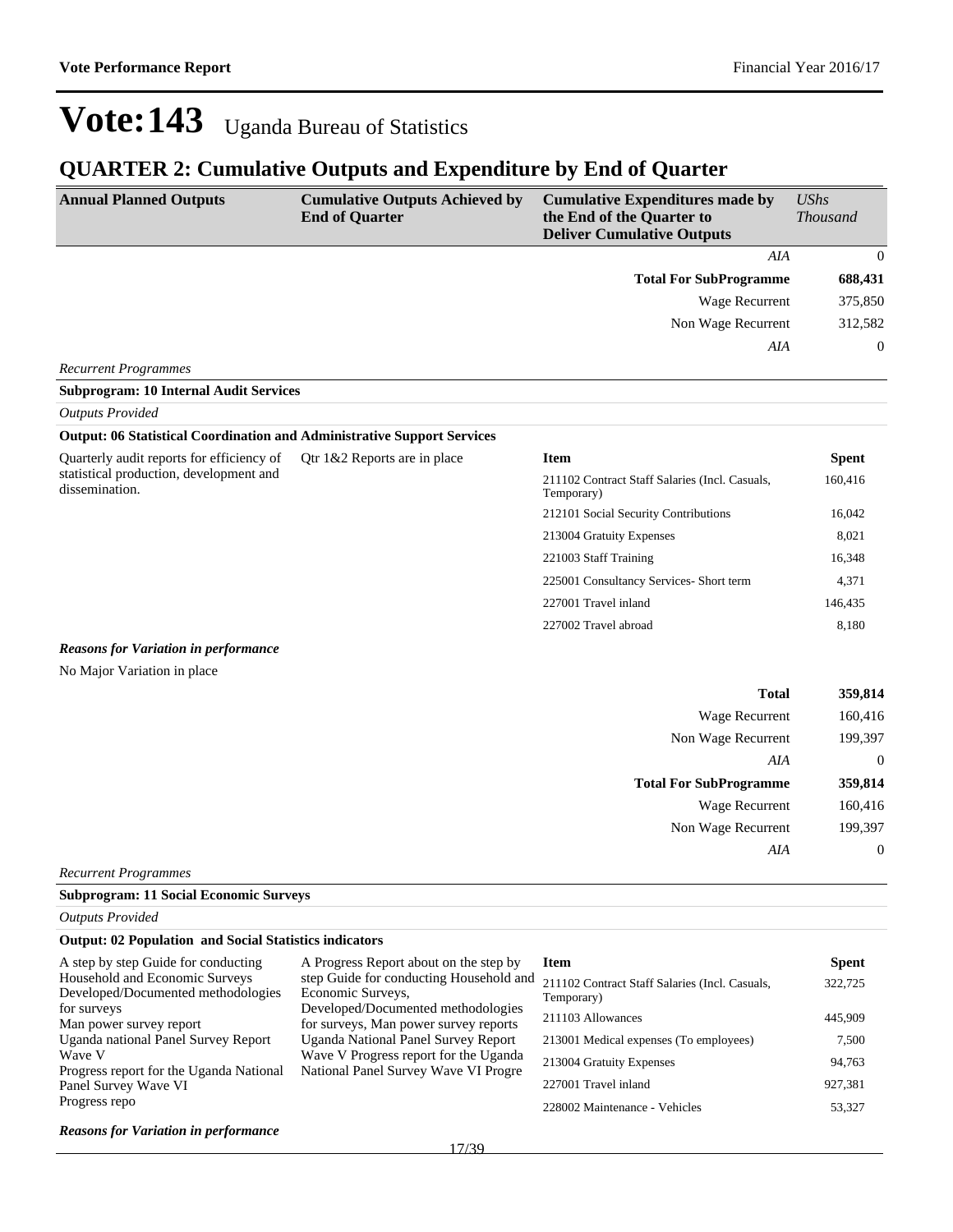## **QUARTER 2: Cumulative Outputs and Expenditure by End of Quarter**

| <b>Annual Planned Outputs</b>                           | <b>Cumulative Outputs Achieved by</b><br><b>End of Quarter</b> | <b>Cumulative Expenditures made by</b><br>the End of the Quarter to<br><b>Deliver Cumulative Outputs</b> | $\mathit{UShs}$<br><b>Thousand</b> |
|---------------------------------------------------------|----------------------------------------------------------------|----------------------------------------------------------------------------------------------------------|------------------------------------|
| national Household survey will be completed in May 2017 |                                                                |                                                                                                          |                                    |
|                                                         |                                                                | <b>Total</b>                                                                                             | 1,851,605                          |
|                                                         |                                                                | Wage Recurrent                                                                                           | 322,725                            |
|                                                         |                                                                | Non Wage Recurrent                                                                                       | 1,528,880                          |
|                                                         |                                                                | AIA                                                                                                      | $\Omega$                           |
|                                                         |                                                                | <b>Total For SubProgramme</b>                                                                            | 1,851,605                          |
|                                                         |                                                                | Wage Recurrent                                                                                           | 322,725                            |
|                                                         |                                                                | Non Wage Recurrent                                                                                       | 1,528,880                          |
|                                                         |                                                                | AIA                                                                                                      | $\Omega$                           |

*Recurrent Programmes*

**Subprogram: 12 Agriculture and Environmental Statistics**

*Outputs Provided*

#### **Output: 03 Industrial and Agricultural indicators**

| Monthly Producer Price Statistics for       |
|---------------------------------------------|
| Agriculture                                 |
| Progress report on the Annual               |
| Agricultural Survey                         |
| <b>Annual Crop and Livestock Production</b> |
| <b>Statistics Report</b>                    |
| Annual report on crop and Livestock         |
| production from the UNPS                    |
| Quarterly Report of Livestock Slaught       |

Progressive reports on the following planned outputs; Monthly Producer Price Statistics for Agriculture Progress report on the Annual Agricultural Survey Annual Crop and Livestock Production Statistics Report Annual report on crop and Livestock production from the UNPS Quarterly Report of Livestock Slaught

### **Item Spent** 211102 Contract Staff Salaries (Incl. Casuals, Temporary) 249,979 211103 Allowances 297,806 212101 Social Security Contributions 49,952 213001 Medical expenses (To employees) 9,000 213004 Gratuity Expenses 12,499 221001 Advertising and Public Relations 3,186 221002 Workshops and Seminars 46,997 221008 Computer supplies and Information Technology (IT) 17,483 221009 Welfare and Entertainment 1,621 221011 Printing, Stationery, Photocopying and Binding 17,090 221012 Small Office Equipment 29,478 222001 Telecommunications 3,185 225001 Consultancy Services- Short term 18,465 227001 Travel inland 374,137 227002 Travel abroad 8,518 227004 Fuel, Lubricants and Oils 8,146

#### *Reasons for Variation in performance*

The following activities were delayed: Annual Agric. Survey Producer price Survey

| <b>Total</b>                  | 1,147,541 |
|-------------------------------|-----------|
| Wage Recurrent                | 249,979   |
| Non Wage Recurrent            | 897,562   |
| AIA                           | $\theta$  |
| <b>Total For SubProgramme</b> | 1,147,541 |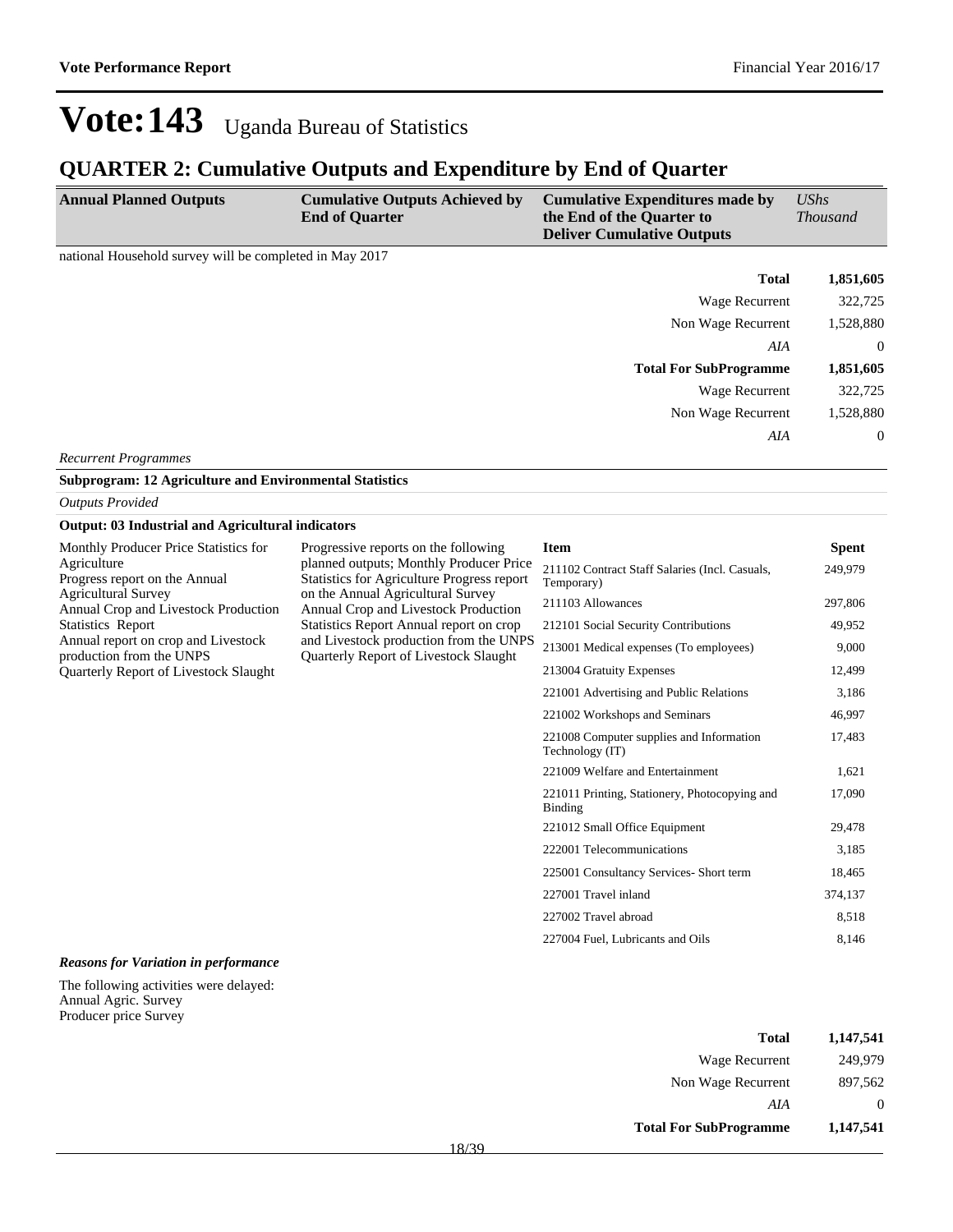## **QUARTER 2: Cumulative Outputs and Expenditure by End of Quarter**

| <b>Annual Planned Outputs</b>                                                        | <b>Cumulative Outputs Achieved by</b><br><b>End of Quarter</b>                                                                                                                                                                                                                                                                                          | <b>Cumulative Expenditures made by</b><br>the End of the Quarter to<br><b>Deliver Cumulative Outputs</b> | UShs<br><b>Thousand</b> |
|--------------------------------------------------------------------------------------|---------------------------------------------------------------------------------------------------------------------------------------------------------------------------------------------------------------------------------------------------------------------------------------------------------------------------------------------------------|----------------------------------------------------------------------------------------------------------|-------------------------|
|                                                                                      |                                                                                                                                                                                                                                                                                                                                                         | <b>Wage Recurrent</b>                                                                                    | 249,979                 |
|                                                                                      |                                                                                                                                                                                                                                                                                                                                                         | Non Wage Recurrent                                                                                       | 897,562                 |
|                                                                                      |                                                                                                                                                                                                                                                                                                                                                         | AIA                                                                                                      | 0                       |
| <b>Recurrent Programmes</b>                                                          |                                                                                                                                                                                                                                                                                                                                                         |                                                                                                          |                         |
| <b>Subprogram: 13 Geo - Information Services</b>                                     |                                                                                                                                                                                                                                                                                                                                                         |                                                                                                          |                         |
| <b>Outputs Provided</b>                                                              |                                                                                                                                                                                                                                                                                                                                                         |                                                                                                          |                         |
| <b>Output: 02 Population and Social Statistics indicators</b>                        |                                                                                                                                                                                                                                                                                                                                                         |                                                                                                          |                         |
| Quarterly Report on digitized GIS Layers. The Qr $1\&2$ . Progressive reports on the |                                                                                                                                                                                                                                                                                                                                                         | <b>Item</b>                                                                                              | <b>Spent</b>            |
| <b>Updated Enumeration Area Maps</b><br>Database                                     | following is in place Quarterly Report on<br>digitized GIS Layers. Updated<br><b>Enumeration Area Maps Database</b><br>Integrated Socio-Economic Facilities<br>Database/report Establishment of web<br>Establishment of web based map services. based map services. Annual report on the<br>Geo-Information Services Support to<br>statistical producti | 211102 Contract Staff Salaries (Incl. Casuals,<br>Temporary)                                             | 242,052                 |
| <b>Integrated Socio-Economic Facilities</b>                                          |                                                                                                                                                                                                                                                                                                                                                         | 212101 Social Security Contributions                                                                     | 25,203                  |
| Database/report                                                                      |                                                                                                                                                                                                                                                                                                                                                         | 213004 Gratuity Expenses                                                                                 | 12,601                  |
| Annual report on the Geo-Information<br>Services Support to statistical producti     |                                                                                                                                                                                                                                                                                                                                                         | 221002 Workshops and Seminars                                                                            | 5,299                   |
|                                                                                      |                                                                                                                                                                                                                                                                                                                                                         | 221003 Staff Training                                                                                    | 10,000                  |
|                                                                                      |                                                                                                                                                                                                                                                                                                                                                         | 221008 Computer supplies and Information<br>Technology (IT)                                              | 6,750                   |
|                                                                                      |                                                                                                                                                                                                                                                                                                                                                         | 221009 Welfare and Entertainment                                                                         | 489                     |
|                                                                                      |                                                                                                                                                                                                                                                                                                                                                         | 221011 Printing, Stationery, Photocopying and<br>Binding                                                 | 15,270                  |
|                                                                                      |                                                                                                                                                                                                                                                                                                                                                         | 221012 Small Office Equipment                                                                            | 960                     |
|                                                                                      |                                                                                                                                                                                                                                                                                                                                                         | 227001 Travel inland                                                                                     | 29,889                  |
|                                                                                      |                                                                                                                                                                                                                                                                                                                                                         | 227002 Travel abroad                                                                                     | 5,960                   |
|                                                                                      |                                                                                                                                                                                                                                                                                                                                                         | 227004 Fuel, Lubricants and Oils                                                                         | 2,375                   |
|                                                                                      |                                                                                                                                                                                                                                                                                                                                                         | 228002 Maintenance - Vehicles                                                                            | 7,617                   |
| <b>Reasons for Variation in performance</b><br>No Variance                           |                                                                                                                                                                                                                                                                                                                                                         |                                                                                                          |                         |

| 364,466        | <b>Total</b>                  |
|----------------|-------------------------------|
| 242,052        | <b>Wage Recurrent</b>         |
| 122,414        | Non Wage Recurrent            |
| $\overline{0}$ | AIA                           |
| 364,466        | <b>Total For SubProgramme</b> |
| 242,052        | <b>Wage Recurrent</b>         |
| 122,414        | Non Wage Recurrent            |
| $\overline{0}$ | AIA                           |
|                | $\sim$ $\sim$                 |

*Development Projects*

### **Project: 0045 Support to UBOS**

*Outputs Provided*

**Output: 02 Population and Social Statistics indicators**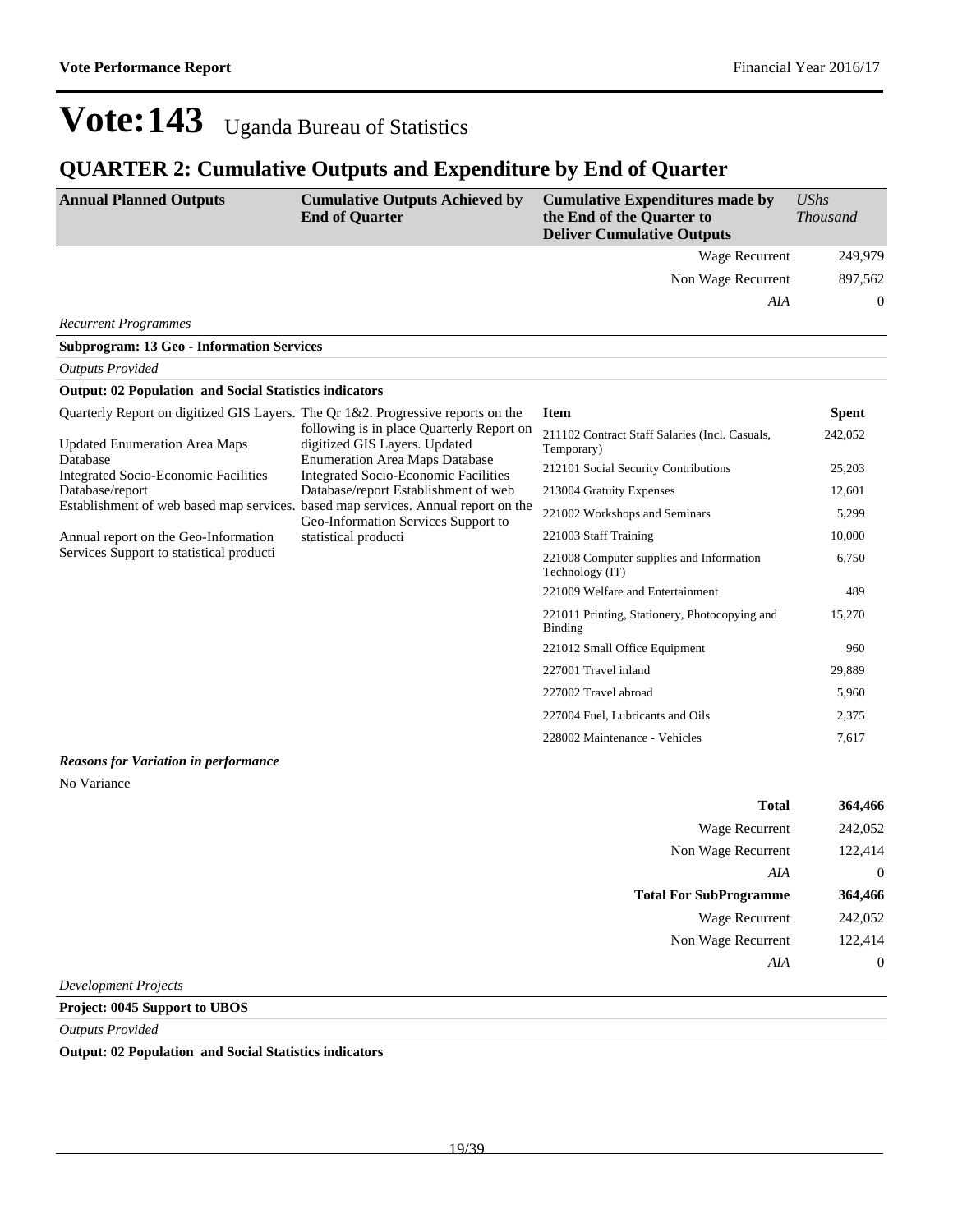## **QUARTER 2: Cumulative Outputs and Expenditure by End of Quarter**

| <b>Annual Planned Outputs</b>                                                                                | <b>Cumulative Outputs Achieved by</b><br><b>End of Quarter</b>      | <b>Cumulative Expenditures made by</b><br>the End of the Quarter to<br><b>Deliver Cumulative Outputs</b> | <b>UShs</b><br><b>Thousand</b> |
|--------------------------------------------------------------------------------------------------------------|---------------------------------------------------------------------|----------------------------------------------------------------------------------------------------------|--------------------------------|
| UNPS wave progress report                                                                                    | Uganda national Panel Survey 2015/16                                | <b>Item</b>                                                                                              | <b>Spent</b>                   |
| Dissemination manpower survey report                                                                         | Results disseminated<br>2016/17 UNPS wave progress report           | 211103 Allowances                                                                                        | 1,680,164                      |
|                                                                                                              | Dissemination manpower survey report                                | 212101 Social Security Contributions                                                                     | 82,600                         |
| Unemployment module in districts                                                                             | Unemployment module in districts<br><b>Informal Business module</b> | 213001 Medical expenses (To employees)                                                                   | 5,000                          |
| <b>Informal Business module</b>                                                                              |                                                                     | 221001 Advertising and Public Relations                                                                  | 50,000                         |
|                                                                                                              |                                                                     | 227001 Travel inland                                                                                     | 940,579                        |
| <b>Reasons for Variation in performance</b>                                                                  |                                                                     |                                                                                                          |                                |
| No amjor variation                                                                                           |                                                                     |                                                                                                          |                                |
|                                                                                                              |                                                                     | <b>Total</b>                                                                                             | 2,758,343                      |
|                                                                                                              |                                                                     | <b>GoU</b> Development                                                                                   | 2,758,343                      |
|                                                                                                              |                                                                     | <b>External Financing</b>                                                                                | $\Omega$                       |
|                                                                                                              |                                                                     | AIA                                                                                                      | $\mathbf{0}$                   |
| Capital Purchases                                                                                            |                                                                     |                                                                                                          |                                |
| <b>Output: 78 Purchase of Office and Residential Furniture and Fittings</b>                                  |                                                                     |                                                                                                          |                                |
| Develop and maitain a good working                                                                           | This was Halted due to resource                                     | <b>Item</b>                                                                                              | <b>Spent</b>                   |
| envronment that attract , Utilises, Develops constraint<br>and retains a compitent and comitted<br>workforce |                                                                     | 312203 Furniture & Fixtures                                                                              | 2.832                          |
| <b>Reasons for Variation in performance</b>                                                                  |                                                                     |                                                                                                          |                                |
| The activities were Halted due to resource constraint                                                        |                                                                     |                                                                                                          |                                |
|                                                                                                              |                                                                     | <b>Total</b>                                                                                             | 2,832                          |
|                                                                                                              |                                                                     | GoU Development                                                                                          | 2,832                          |
|                                                                                                              |                                                                     | <b>External Financing</b>                                                                                | $\mathbf{0}$                   |
|                                                                                                              |                                                                     | AIA                                                                                                      | $\Omega$                       |
|                                                                                                              |                                                                     | <b>Total For SubProgramme</b>                                                                            | 2,761,175                      |
|                                                                                                              |                                                                     | GoU Development                                                                                          | 2,761,175                      |
|                                                                                                              |                                                                     | <b>External Financing</b>                                                                                | $\Omega$                       |
|                                                                                                              |                                                                     | AIA                                                                                                      | $\boldsymbol{0}$               |
| <b>Development Projects</b>                                                                                  |                                                                     |                                                                                                          |                                |
| <b>Project: 1213 Population and Housing Census 2012</b>                                                      |                                                                     |                                                                                                          |                                |

*Outputs Provided*

**Output: 02 Population and Social Statistics indicators**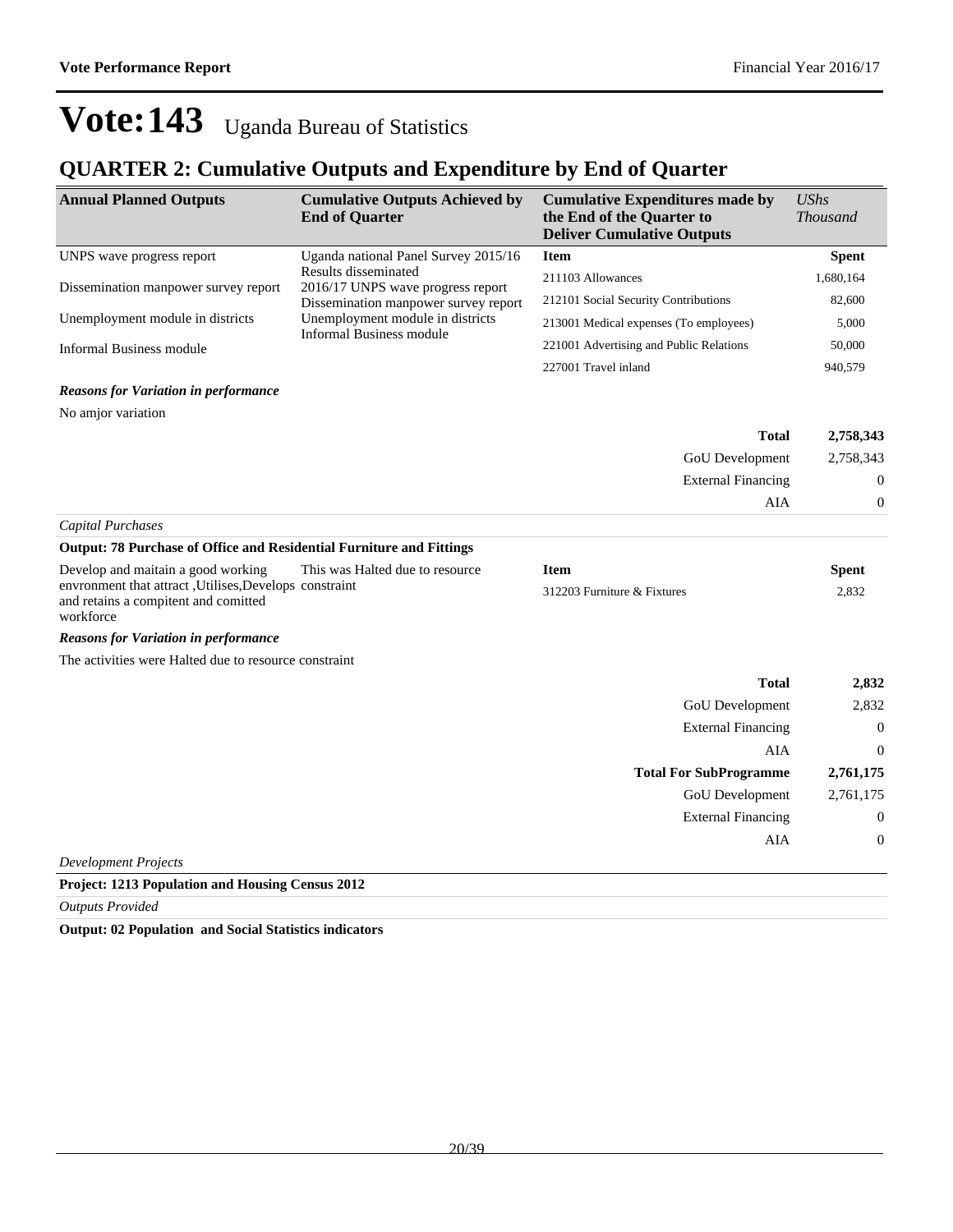## **QUARTER 2: Cumulative Outputs and Expenditure by End of Quarter**

| <b>Annual Planned Outputs</b>               | <b>Cumulative Outputs Achieved by</b><br><b>End of Quarter</b>                   | <b>Cumulative Expenditures made by</b><br>the End of the Quarter to<br><b>Deliver Cumulative Outputs</b> | <b>UShs</b><br><i>Thousand</i> |
|---------------------------------------------|----------------------------------------------------------------------------------|----------------------------------------------------------------------------------------------------------|--------------------------------|
| Census amalysis report                      | Report on Sectoral, & District Census                                            | <b>Item</b>                                                                                              | <b>Spent</b>                   |
| <b>Census Dissemination Report</b>          | analysis report National & District<br><b>Census Dissemination Repor</b>         | 211103 Allowances                                                                                        | 60,544                         |
|                                             |                                                                                  | 212101 Social Security Contributions                                                                     | 76,307                         |
|                                             | The sub county profiles were generated<br>and disseminated and also available on | 213001 Medical expenses (To employees)                                                                   | 22,000                         |
|                                             | the Website                                                                      | 221002 Workshops and Seminars                                                                            | 383,271                        |
|                                             |                                                                                  | 221011 Printing, Stationery, Photocopying and<br>Binding                                                 | 390,000                        |
|                                             |                                                                                  | 226001 Insurances                                                                                        | 22,000                         |
|                                             |                                                                                  | 227001 Travel inland                                                                                     | 21,360                         |
|                                             |                                                                                  | 227002 Travel abroad                                                                                     | 83,448                         |
|                                             |                                                                                  | 227004 Fuel, Lubricants and Oils                                                                         | 50,000                         |
|                                             |                                                                                  | 228001 Maintenance - Civil                                                                               | 20,000                         |
|                                             |                                                                                  | 228002 Maintenance - Vehicles                                                                            | 44,491                         |
|                                             |                                                                                  | 228003 Maintenance – Machinery, Equipment<br>$&$ Furniture                                               | 3,600                          |
| <b>Reasons for Variation in performance</b> |                                                                                  |                                                                                                          |                                |
| No Major variation in the Planned work      |                                                                                  |                                                                                                          |                                |
|                                             |                                                                                  | <b>Total</b>                                                                                             | 1,177,021                      |

| 1,177,021        | GoU Development               |
|------------------|-------------------------------|
| $\boldsymbol{0}$ | <b>External Financing</b>     |
| $\boldsymbol{0}$ | AIA                           |
| 1,177,021        | <b>Total For SubProgramme</b> |
| 1,177,021        | GoU Development               |
| $\boldsymbol{0}$ | <b>External Financing</b>     |
| $\mathbf{0}$     | AIA                           |
| 18,624,949       | <b>GRAND TOTAL</b>            |
| 6,424,349        | <b>Wage Recurrent</b>         |
| 8,262,403        | Non Wage Recurrent            |
| 3,938,196        | GoU Development               |
| $\mathbf{0}$     | <b>External Financing</b>     |
| $\mathbf{0}$     | AIA                           |
|                  |                               |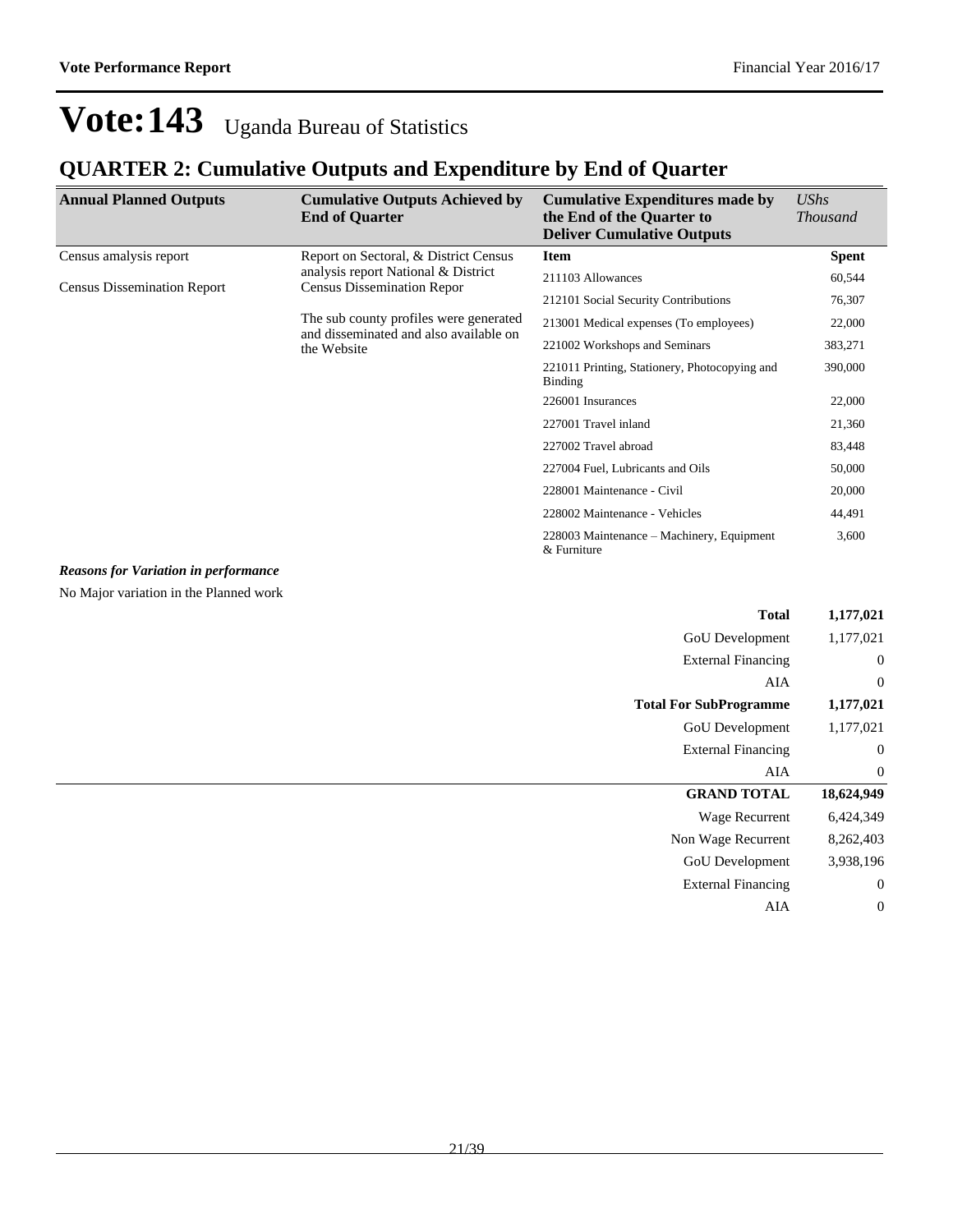## **QUARTER 2: Outputs and Expenditure in Quarter**

| <b>Outputs Planned in Quarter</b>                                                                                                                                                                                                                                                                                              | <b>Actual Outputs Achieved in</b><br>Quarter                                                                                                                                                                                                                                                                                                                          | <b>Expenditures incurred in the</b><br><b>Ouarter to deliver outputs</b> | UShs<br><i>Thousand</i> |
|--------------------------------------------------------------------------------------------------------------------------------------------------------------------------------------------------------------------------------------------------------------------------------------------------------------------------------|-----------------------------------------------------------------------------------------------------------------------------------------------------------------------------------------------------------------------------------------------------------------------------------------------------------------------------------------------------------------------|--------------------------------------------------------------------------|-------------------------|
| <b>Program: 55 Statistical production and Services</b>                                                                                                                                                                                                                                                                         |                                                                                                                                                                                                                                                                                                                                                                       |                                                                          |                         |
| <b>Recurrent Programmes</b>                                                                                                                                                                                                                                                                                                    |                                                                                                                                                                                                                                                                                                                                                                       |                                                                          |                         |
| <b>Subprogram: 01 Population and Social Statistics</b>                                                                                                                                                                                                                                                                         |                                                                                                                                                                                                                                                                                                                                                                       |                                                                          |                         |
| <b>Outputs Provided</b>                                                                                                                                                                                                                                                                                                        |                                                                                                                                                                                                                                                                                                                                                                       |                                                                          |                         |
| <b>Output: 02 Population and Social Statistics indicators</b>                                                                                                                                                                                                                                                                  |                                                                                                                                                                                                                                                                                                                                                                       |                                                                          |                         |
| Progressive Report on the Following<br>activities:<br>Labour market indicators report<br>Earnings/Wage Index Quarterly Migration<br>reports UDHS Progressive Report Health<br>Report & Cause of Death report Report on<br>the national and sub national population<br>projections Report on Disability statistics<br>A Quarter | Progressive Reports on the Following are.<br>in place: Labor Surveys, Data Collection<br>for the Migration Survey is on course,<br>UDHS is on Course, while the Report on<br>Population Projections was concluded.<br>The Bureau may not be able to undertake<br>the following Surveys; Annual Health<br>Indicator, and cause of death due to<br>resource constraints | <b>Item</b>                                                              | <b>Spent</b>            |
|                                                                                                                                                                                                                                                                                                                                |                                                                                                                                                                                                                                                                                                                                                                       | 211102 Contract Staff Salaries (Incl. Casuals,<br>Temporary)             | 418,619                 |
|                                                                                                                                                                                                                                                                                                                                |                                                                                                                                                                                                                                                                                                                                                                       | 211103 Allowances                                                        | 142,800                 |
|                                                                                                                                                                                                                                                                                                                                |                                                                                                                                                                                                                                                                                                                                                                       | 212101 Social Security Contributions                                     | 56,142                  |
|                                                                                                                                                                                                                                                                                                                                |                                                                                                                                                                                                                                                                                                                                                                       | 213004 Gratuity Expenses                                                 | 20,931                  |
|                                                                                                                                                                                                                                                                                                                                |                                                                                                                                                                                                                                                                                                                                                                       | 221002 Workshops and Seminars                                            | 16,613                  |
|                                                                                                                                                                                                                                                                                                                                |                                                                                                                                                                                                                                                                                                                                                                       | 221003 Staff Training                                                    | 19,960                  |
|                                                                                                                                                                                                                                                                                                                                |                                                                                                                                                                                                                                                                                                                                                                       | 227001 Travel inland                                                     | 271,424                 |
|                                                                                                                                                                                                                                                                                                                                |                                                                                                                                                                                                                                                                                                                                                                       | 228002 Maintenance - Vehicles                                            | 8,897                   |

### *Reasons for Variation in performance*

Data Collection for the National Labour Force Survey delayed by 2 Months

| 955,386     | <b>Total</b>                  |
|-------------|-------------------------------|
| 418,619     | Wage Recurrent                |
| 536,768     | Non Wage Recurrent            |
| $\mathbf 0$ | AIA                           |
| 955,386     | <b>Total For SubProgramme</b> |
| 418,619     | <b>Wage Recurrent</b>         |
| 536,768     | Non Wage Recurrent            |
| $\mathbf 0$ | AIA                           |
|             |                               |

*Recurrent Programmes*

#### **Subprogram: 02 Macro economic statistics**

*Outputs Provided*

#### **Output: 01 Economic statistical indicators**

| Progressive Reports on the following                                                                                       | Progressive reports on the Following were Item                                                                                                                                                                                              |                                                              | <b>Spent</b> |
|----------------------------------------------------------------------------------------------------------------------------|---------------------------------------------------------------------------------------------------------------------------------------------------------------------------------------------------------------------------------------------|--------------------------------------------------------------|--------------|
| actiivities:                                                                                                               | released:<br>Weekly & Monthly Inflation rates                                                                                                                                                                                               | 211102 Contract Staff Salaries (Incl. Casuals,<br>Temporary) | 923,908      |
| Weekly & Monthly Inflation rates<br>Quarterly & Annual GDP Estimates                                                       | Quarterly & Monthly Data Collection for<br>the Harmonized Consumer Price Indices<br>and International Comparison Prices<br>Formal Trade Flows and Indices ICBT<br>Report Government Revenue and<br><b>Expenditure Estimates Statistical</b> | 211103 Allowances                                            | 584,970      |
| Monthly Data for the Harmonized<br>Consumer Price Indices and International<br><b>Comparison Prices Formal Trade Flows</b> |                                                                                                                                                                                                                                             | 212101 Social Security Contributions                         | 154,469      |
|                                                                                                                            |                                                                                                                                                                                                                                             | 213004 Gratuity Expenses                                     | 47.986       |
| and Indices ICBT Report Government                                                                                         |                                                                                                                                                                                                                                             | 221003 Staff Training                                        | 19,945       |
| Revenue and Expenditure Estimates St                                                                                       | 227001 Travel inland                                                                                                                                                                                                                        | 704,528                                                      |              |
|                                                                                                                            |                                                                                                                                                                                                                                             | 227002 Travel abroad                                         | 14,650       |

#### *Reasons for Variation in performance*

The data collection for the Rural Consumer Price Index could not commence due to limited funding in the Qr.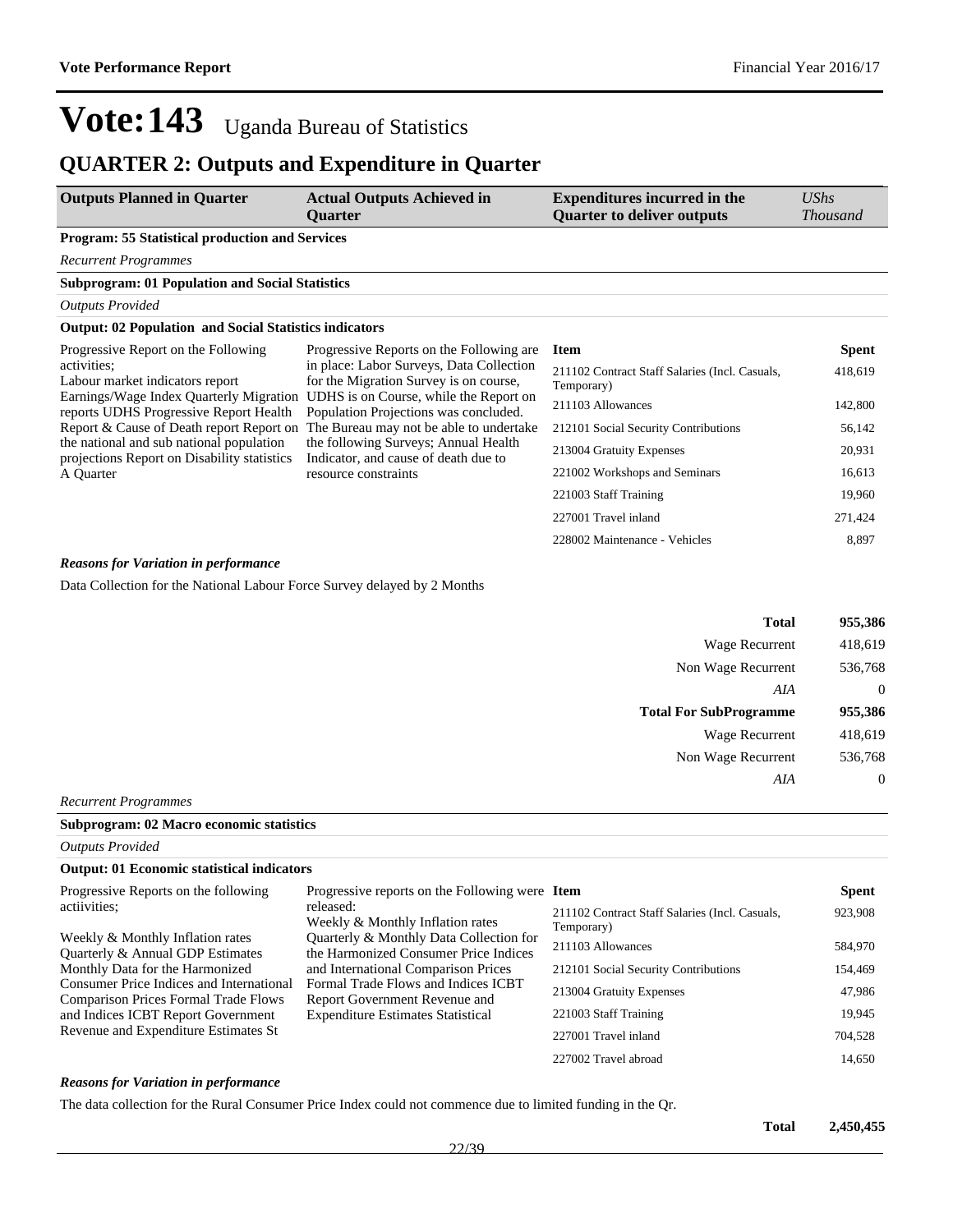## **QUARTER 2: Outputs and Expenditure in Quarter**

| <b>Outputs Planned in Quarter</b> | <b>Actual Outputs Achieved in</b><br><b>Ouarter</b> | <b>Expenditures incurred in the</b><br><b>Ouarter to deliver outputs</b> | UShs            |
|-----------------------------------|-----------------------------------------------------|--------------------------------------------------------------------------|-----------------|
|                                   |                                                     |                                                                          | <b>Thousand</b> |
|                                   |                                                     | Wage Recurrent                                                           | 923,908         |
|                                   |                                                     | Non Wage Recurrent                                                       | 1,526,547       |
|                                   |                                                     | AIA                                                                      | $\overline{0}$  |
|                                   |                                                     | <b>Total For SubProgramme</b>                                            | 2,450,455       |
|                                   |                                                     | Wage Recurrent                                                           | 923,908         |
|                                   |                                                     | Non Wage Recurrent                                                       | 1,526,547       |
|                                   |                                                     | AIA                                                                      | $\overline{0}$  |
| <b>Recurrent Programmes</b>       |                                                     |                                                                          |                 |

#### **Subprogram: 03 Business and Industry Statistics**

*Outputs Provided*

### **Output: 03 Industrial and Agricultural indicators**

| Progressive reports on the following<br>actiivities                                                                                      | A Progressive report on the following<br>activities Monthly Producer Indices for<br><b>Manufacturing Monthly Producer Price</b><br>Indices (Hotels and Restaurants) Index of<br><b>Production Monthly Construction Sector</b><br>Indices Monthly Infrastructure (ICT and | <b>Item</b><br>211102 Contract Staff Salaries (Incl. Casuals,<br>Temporary) | <b>Spent</b><br>565,084 |
|------------------------------------------------------------------------------------------------------------------------------------------|--------------------------------------------------------------------------------------------------------------------------------------------------------------------------------------------------------------------------------------------------------------------------|-----------------------------------------------------------------------------|-------------------------|
| Monthly Producer Indices for<br>Manufacturing Monthly Producer Price                                                                     |                                                                                                                                                                                                                                                                          | 211103 Allowances                                                           | 56,757                  |
| Indices (Hotels and Restaurants) Index of                                                                                                |                                                                                                                                                                                                                                                                          | 212101 Social Security Contributions                                        | 62,184                  |
| <b>Transport</b> ) Statistics Monthly Energy<br><b>Production Monthly Construction Sector</b><br>Indices Monthly Infrastructure (ICT and | 213004 Gratuity Expenses                                                                                                                                                                                                                                                 | 28,254                                                                      |                         |
| <b>Transport</b> ) Statistics Monthly Energy                                                                                             | Statistics (Energy Oil and Gas                                                                                                                                                                                                                                           | 221002 Workshops and Seminars                                               | 20,000                  |
| Statistics (Energy Oil and Gas                                                                                                           |                                                                                                                                                                                                                                                                          | 221003 Staff Training                                                       | 21,285                  |
|                                                                                                                                          |                                                                                                                                                                                                                                                                          | 227001 Travel inland                                                        | 314,127                 |
|                                                                                                                                          |                                                                                                                                                                                                                                                                          | 227002 Travel abroad                                                        | 1,059                   |
|                                                                                                                                          |                                                                                                                                                                                                                                                                          | 227004 Fuel, Lubricants and Oils                                            | 873                     |

### *Reasons for Variation in performance*

The Producer Price Index, & Consumer Price Index data collection were delayed

| 1,069,623 | <b>Total</b>                  |   |
|-----------|-------------------------------|---|
| 565,084   | <b>Wage Recurrent</b>         |   |
| 504,539   | Non Wage Recurrent            |   |
| $\theta$  | AIA                           |   |
| 1,069,623 | <b>Total For SubProgramme</b> |   |
| 565,084   | <b>Wage Recurrent</b>         |   |
| 504,539   | Non Wage Recurrent            |   |
| $\theta$  | AIA                           |   |
|           | $\overline{\phantom{a}}$      | _ |

*Recurrent Programmes*

**Subprogram: 04 Statistical Coordination Services**

*Outputs Provided*

**Output: 06 Statistical Coordination and Administrative Support Services**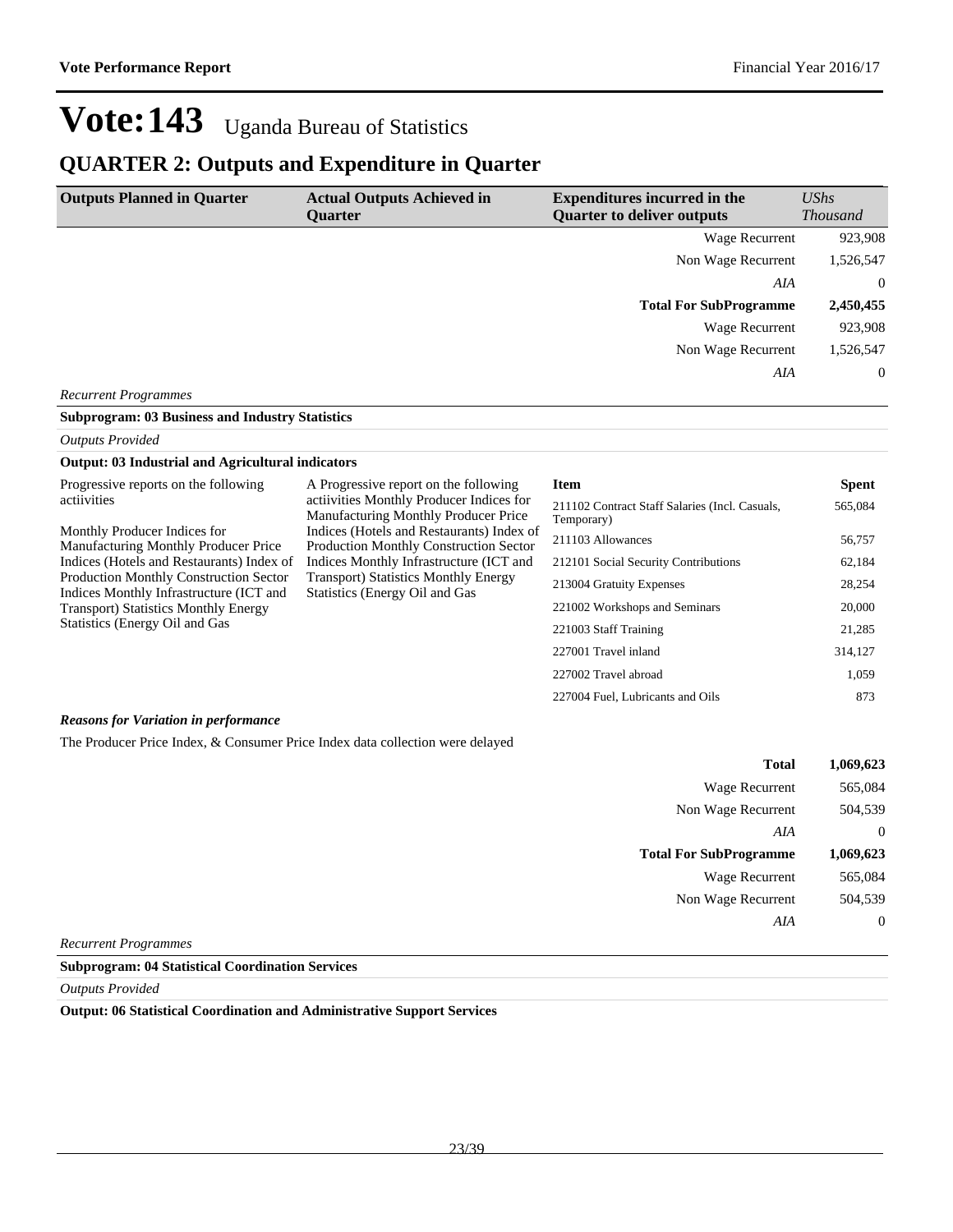## **QUARTER 2: Outputs and Expenditure in Quarter**

| <b>Outputs Planned in Quarter</b>                                           | <b>Actual Outputs Achieved in</b><br><b>Ouarter</b>                                                                                                                                   | <b>Expenditures incurred in the</b><br><b>Quarter to deliver outputs</b> | $\mathit{UShs}$<br><b>Thousand</b> |
|-----------------------------------------------------------------------------|---------------------------------------------------------------------------------------------------------------------------------------------------------------------------------------|--------------------------------------------------------------------------|------------------------------------|
| Progressive reports on the following                                        | The Qr 2 progressive report is in place on                                                                                                                                            | <b>Item</b>                                                              | <b>Spent</b>                       |
| should be in place;                                                         | the extent of implementation of the<br>following Planned activities; 10 MDAs                                                                                                          | 211102 Contract Staff Salaries (Incl. Casuals,<br>Temporary)             | 372,088                            |
| 10 MDAs and 5 HLG SSPS in place<br>Gender Statistics mainstreamed data      | and 5 HLG SSPS produced Gender<br>Statistics mainstreamed data collection<br>instruments 10 MDAs 10 Indicators<br>quality Assurance (M&E)<br>(compendium/meta data) Three Statistical | 212101 Social Security Contributions                                     | 37,209                             |
| collection instruments 10 MDAs 10                                           |                                                                                                                                                                                       | 213004 Gratuity Expenses                                                 | 18,604                             |
| Indicators quality Assurance (M&E)<br>(compedium/meta data) in place Three  |                                                                                                                                                                                       | 221001 Advertising and Public Relations                                  | 2,400                              |
| Statistical Research papers. Quarterly, Bi-                                 | Research papers. Quarterly, Bi-annual and                                                                                                                                             | 221002 Workshops and Seminars                                            | 80,555                             |
| annual and annual NSS coordination<br>annual NSS coordination reports (IAC) | 221003 Staff Training                                                                                                                                                                 | 6,000                                                                    |                                    |
|                                                                             |                                                                                                                                                                                       | 227001 Travel inland                                                     | 171,302                            |
|                                                                             |                                                                                                                                                                                       | 227002 Travel abroad                                                     | 28,856                             |

### *Reasons for Variation in performance*

No major variation in the Planned Outputs

| 717,014      | <b>Total</b>                  |
|--------------|-------------------------------|
| 372,088      | Wage Recurrent                |
| 344,926      | Non Wage Recurrent            |
| $\theta$     | AIA                           |
| 717,014      | <b>Total For SubProgramme</b> |
| 372,088      | Wage Recurrent                |
| 344,926      | Non Wage Recurrent            |
| $\mathbf{0}$ | AIA                           |
|              |                               |

supported to have the Community Information System (CIS) established,

*Recurrent Programmes*

#### **Subprogram: 05 District Statistics and Capacity Building**

*Outputs Provided*

#### **Output: 04 District Statistics and Capacity Building**

The following progressive reports will be The Qr 2 Progressive report on 2 HLGs in place by end of the Qtr 2;

A report on 2 HLGs supported to have the Three (3) HLG Institutional Statistics Community Information System (CIS) established, Three (3) HLG Institutional Statistics reports HLGs statistical capacity and training needs assessment report A report on 15 HLGs and 5 Municipalities supported to d reports HLGs statistical capacity and training needs assessment report A report on 15 HLGs and 5 Municipalities supported

| <b>Item</b>                                                  | Spent   |
|--------------------------------------------------------------|---------|
| 211102 Contract Staff Salaries (Incl. Casuals,<br>Temporary) | 463,838 |
| 211103 Allowances                                            | 58,827  |
| 212101 Social Security Contributions                         | 52,275  |
| 213004 Gratuity Expenses                                     | 23,192  |
| 221001 Advertising and Public Relations                      | 9,924   |
| 221002 Workshops and Seminars                                | 45.718  |
| 221003 Staff Training                                        | 21,252  |
| 227001 Travel inland                                         | 231,596 |
| 227002 Travel abroad                                         | 2.769   |

#### *Reasons for Variation in performance*

No Major variation in the Planned activities

| 1 otal                        | ソリソ・コロソ |
|-------------------------------|---------|
| Wage Recurrent                | 463,838 |
| Non Wage Recurrent            | 445,551 |
| AIA                           |         |
| <b>Total For SubProgramme</b> | 909,389 |

**Total 909,389**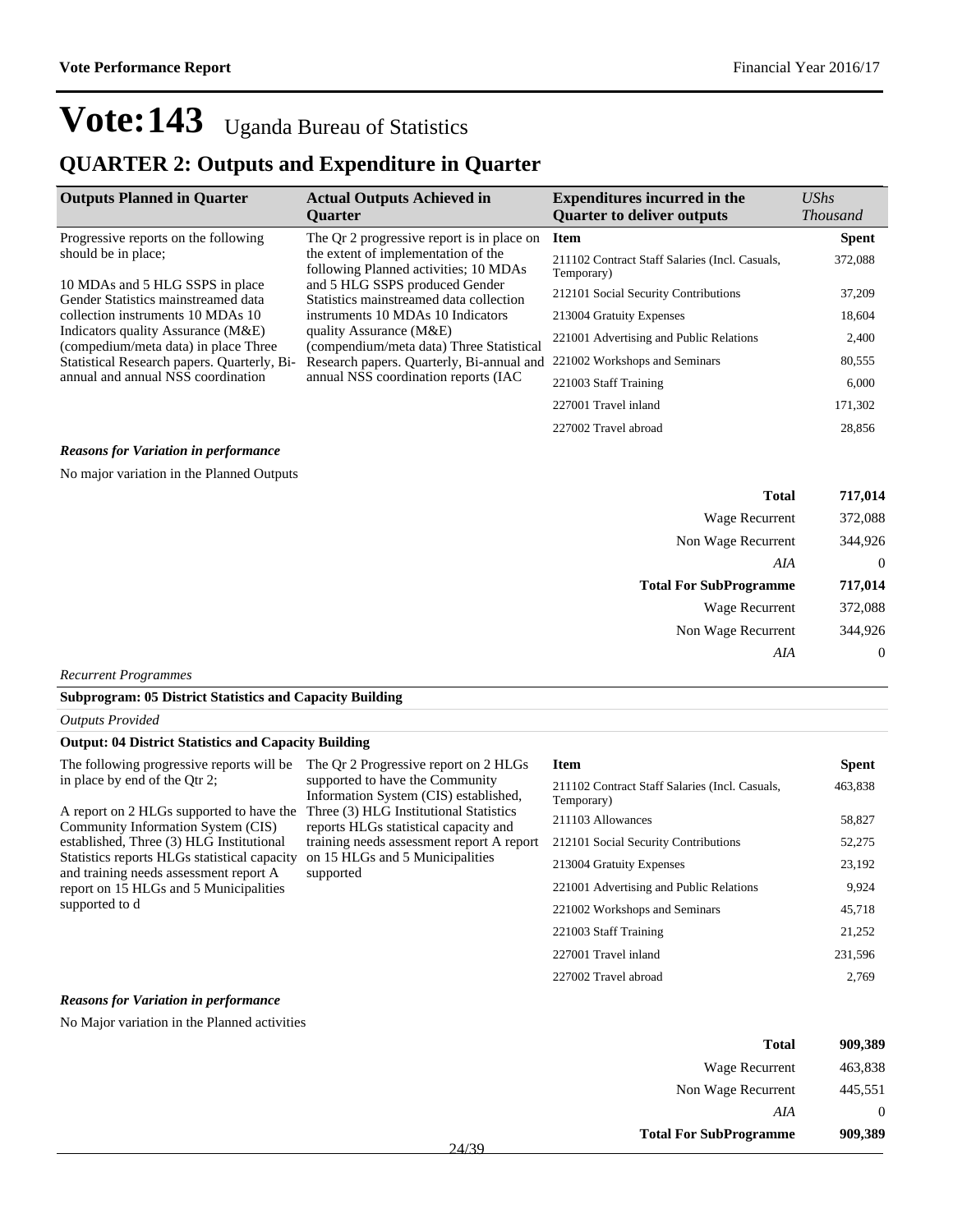## **QUARTER 2: Outputs and Expenditure in Quarter**

| <b>Outputs Planned in Quarter</b> | <b>Actual Outputs Achieved in</b><br>Ouarter | <b>Expenditures incurred in the</b><br><b>Quarter to deliver outputs</b> | <b>UShs</b><br><b>Thousand</b> |
|-----------------------------------|----------------------------------------------|--------------------------------------------------------------------------|--------------------------------|
|                                   |                                              | Wage Recurrent                                                           | 463,838                        |
|                                   |                                              | Non Wage Recurrent                                                       | 445,551                        |
|                                   |                                              | AIA                                                                      | $\Omega$                       |
| <b>Recurrent Programmes</b>       |                                              |                                                                          |                                |

### **Subprogram: 06 Information Technology Services** *Outputs Provided*

### **Output: 05 National statistical system database maintained**

| Adjustments on the draft Ubos Integrated<br>data base designed ICT Strategy<br>developed and reviewed, awaiting | A draft Ubos Integrated data base<br>designed ICT Strategy developed and<br>reviewed, still awaiting clearance by the<br><b>Board of Directors</b> | Item                                                         | <b>Spent</b> |
|-----------------------------------------------------------------------------------------------------------------|----------------------------------------------------------------------------------------------------------------------------------------------------|--------------------------------------------------------------|--------------|
|                                                                                                                 |                                                                                                                                                    | 211102 Contract Staff Salaries (Incl. Casuals,<br>Temporary) | 542,767      |
| clearance bu the Board of Directors                                                                             |                                                                                                                                                    | 212101 Social Security Contributions                         | 54,277       |
|                                                                                                                 |                                                                                                                                                    | 213004 Gratuity Expenses                                     | 27,138       |
|                                                                                                                 |                                                                                                                                                    | 221003 Staff Training                                        | 22,185       |
|                                                                                                                 |                                                                                                                                                    | 221008 Computer supplies and Information<br>Technology (IT)  | 98,449       |
|                                                                                                                 |                                                                                                                                                    | 222001 Telecommunications                                    | 17,222       |
|                                                                                                                 |                                                                                                                                                    | 227002 Travel abroad                                         | 35,320       |
|                                                                                                                 |                                                                                                                                                    | 227004 Fuel, Lubricants and Oils                             | 4,000        |
|                                                                                                                 |                                                                                                                                                    | 228003 Maintenance – Machinery, Equipment<br>& Furniture     | 72,431       |
|                                                                                                                 |                                                                                                                                                    |                                                              |              |

### *Reasons for Variation in performance*

The only variation is the pending Board Clearance

| <b>Total</b>                  | 873,791        |
|-------------------------------|----------------|
| Wage Recurrent                | 542,767        |
| Non Wage Recurrent            | 331,023        |
| AIA                           | $\overline{0}$ |
| <b>Total For SubProgramme</b> | 873,791        |
| Wage Recurrent                | 542,767        |
| Non Wage Recurrent            | 331,023        |
| AIA                           | $\overline{0}$ |

*Recurrent Programmes*

### **Subprogram: 07 Administrative Services**

*Outputs Provided*

**Output: 06 Statistical Coordination and Administrative Support Services**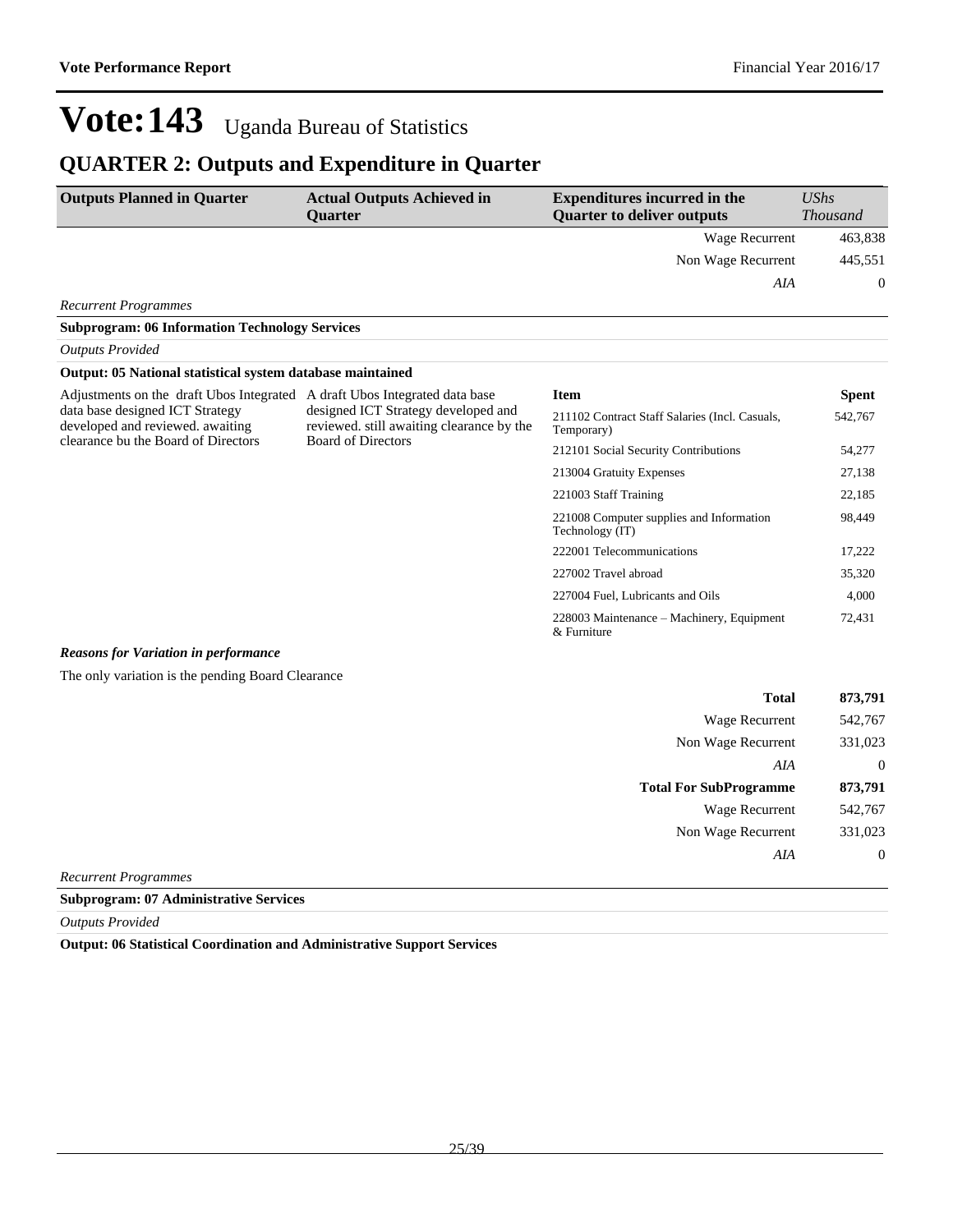## **QUARTER 2: Outputs and Expenditure in Quarter**

| <b>Outputs Planned in Quarter</b>                                                                                  | <b>Actual Outputs Achieved in</b>                                                                                                        | <b>Expenditures incurred in the</b>                             | <b>UShs</b>     |
|--------------------------------------------------------------------------------------------------------------------|------------------------------------------------------------------------------------------------------------------------------------------|-----------------------------------------------------------------|-----------------|
|                                                                                                                    | Quarter                                                                                                                                  | <b>Quarter to deliver outputs</b>                               | <b>Thousand</b> |
| A report on the Period's Adequate and<br>competent staff in place Conducive<br>working environment Well maintained | A half year report on the Period's<br>Adequate and competent staff in place<br>Conducive working environment Well<br>maintained transpor | <b>Item</b>                                                     | <b>Spent</b>    |
|                                                                                                                    |                                                                                                                                          | 211102 Contract Staff Salaries (Incl. Casuals,<br>Temporary)    | 1,521,196       |
| transport                                                                                                          |                                                                                                                                          | 211103 Allowances                                               | 39,903          |
|                                                                                                                    |                                                                                                                                          | 212101 Social Security Contributions                            | 152,160         |
|                                                                                                                    |                                                                                                                                          | 213001 Medical expenses (To employees)                          | 200,125         |
|                                                                                                                    |                                                                                                                                          | 213004 Gratuity Expenses                                        | 74,633          |
|                                                                                                                    |                                                                                                                                          | 221003 Staff Training                                           | 58,040          |
|                                                                                                                    |                                                                                                                                          | 221007 Books, Periodicals & Newspapers                          | 1,620           |
|                                                                                                                    |                                                                                                                                          | 221009 Welfare and Entertainment                                | 57,104          |
|                                                                                                                    |                                                                                                                                          | 221011 Printing, Stationery, Photocopying and<br><b>Binding</b> | 17,000          |
|                                                                                                                    |                                                                                                                                          | 221012 Small Office Equipment                                   | 4,124           |
|                                                                                                                    |                                                                                                                                          | $223003$ Rent – (Produced Assets) to private<br>entities        | 10,200          |
|                                                                                                                    |                                                                                                                                          | 223004 Guard and Security services                              | 46,975          |
|                                                                                                                    |                                                                                                                                          | 223005 Electricity                                              | 160,000         |
|                                                                                                                    |                                                                                                                                          | 223006 Water                                                    | 28,200          |
|                                                                                                                    |                                                                                                                                          | 225001 Consultancy Services- Short term                         | 5,000           |
|                                                                                                                    |                                                                                                                                          | 227001 Travel inland                                            | 5,000           |
|                                                                                                                    |                                                                                                                                          | 227002 Travel abroad                                            | 70,599          |
|                                                                                                                    |                                                                                                                                          | 227004 Fuel, Lubricants and Oils                                | 180,747         |
|                                                                                                                    |                                                                                                                                          | 228001 Maintenance - Civil                                      | 42,077          |
|                                                                                                                    |                                                                                                                                          | 228002 Maintenance - Vehicles                                   | 116,578         |
|                                                                                                                    |                                                                                                                                          | 228003 Maintenance – Machinery, Equipment<br>& Furniture        | 35,500          |
| <b>Reasons for Variation in performance</b>                                                                        |                                                                                                                                          |                                                                 |                 |

*Reasons for Variation in performance*

No Major Variation on the Planned work

| Total                         | 2,826,781 |
|-------------------------------|-----------|
| Wage Recurrent                | 1,521,196 |
| Non Wage Recurrent            | 1,305,585 |
| AIA                           | $\theta$  |
|                               |           |
| <b>Total For SubProgramme</b> | 2,826,781 |
| <b>Wage Recurrent</b>         | 1,521,196 |
| Non Wage Recurrent            | 1,305,585 |

*Recurrent Programmes*

**Subprogram: 08 Communication and Public Relations**

*Outputs Provided*

**Output: 06 Statistical Coordination and Administrative Support Services**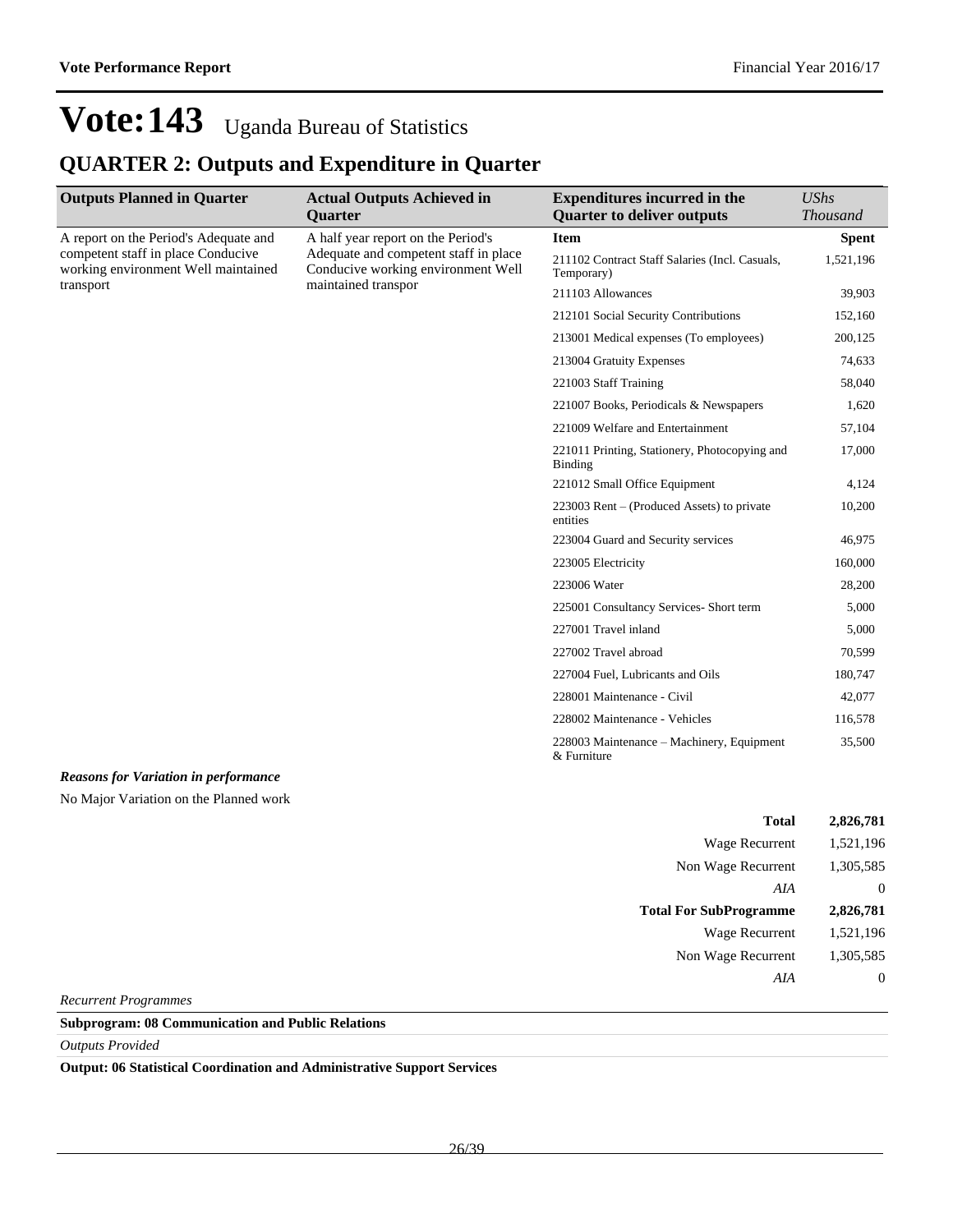## **QUARTER 2: Outputs and Expenditure in Quarter**

| <b>Outputs Planned in Quarter</b>                                            | <b>Actual Outputs Achieved in</b><br><b>Ouarter</b>                                                                                               | <b>Expenditures incurred in the</b><br><b>Quarter to deliver outputs</b> | UShs<br><b>Thousand</b> |
|------------------------------------------------------------------------------|---------------------------------------------------------------------------------------------------------------------------------------------------|--------------------------------------------------------------------------|-------------------------|
| Monthly/Quarterly dissemination of                                           | A Progressive report for the Quater on the                                                                                                        | <b>Item</b>                                                              | <b>Spent</b>            |
| statistics Increased visibility,<br>Diversification and use of UBOS products | Monthly/Quarterly dissemination of<br>statistics Increased visibility,<br>Diversification and use of UBOS products<br>and programmes is in place. | 211102 Contract Staff Salaries (Incl. Casuals,<br>Temporary)             | 265,826                 |
| and programmes                                                               |                                                                                                                                                   | 212101 Social Security Contributions                                     | 28,091                  |
|                                                                              |                                                                                                                                                   | 213004 Gratuity Expenses                                                 | 14,046                  |
|                                                                              |                                                                                                                                                   | 221001 Advertising and Public Relations                                  | 127,018                 |
|                                                                              |                                                                                                                                                   | 221002 Workshops and Seminars                                            | 10,902                  |
|                                                                              |                                                                                                                                                   | 221003 Staff Training                                                    | 10,000                  |
|                                                                              |                                                                                                                                                   | 221008 Computer supplies and Information<br>Technology (IT)              | 2,370                   |
|                                                                              |                                                                                                                                                   | 221011 Printing, Stationery, Photocopying and<br><b>Binding</b>          | 750                     |
|                                                                              |                                                                                                                                                   | 221012 Small Office Equipment                                            | 2,430                   |
|                                                                              |                                                                                                                                                   | 227001 Travel inland                                                     | 11,023                  |
| <b>Reasons for Variation in performance</b>                                  |                                                                                                                                                   |                                                                          |                         |
| No Major variation observed                                                  |                                                                                                                                                   |                                                                          |                         |
|                                                                              |                                                                                                                                                   | <b>Total</b>                                                             | 472,456                 |
|                                                                              |                                                                                                                                                   | <b>Wage Recurrent</b>                                                    | 265,826                 |
|                                                                              |                                                                                                                                                   | Non Wage Recurrent                                                       | 206,630                 |
|                                                                              |                                                                                                                                                   | AIA                                                                      | $\theta$                |
|                                                                              |                                                                                                                                                   | <b>Total For SubProgramme</b>                                            | 472,456                 |
|                                                                              |                                                                                                                                                   | <b>Wage Recurrent</b>                                                    | 265,826                 |
|                                                                              |                                                                                                                                                   | Non Wage Recurrent                                                       | 206,630                 |
|                                                                              |                                                                                                                                                   | AIA                                                                      | $\boldsymbol{0}$        |
| <b>Recurrent Programmes</b>                                                  |                                                                                                                                                   |                                                                          |                         |
| <b>Subprogram: 09 Financial Services</b>                                     |                                                                                                                                                   |                                                                          |                         |

| <b>Outputs Provided</b>                                                        |  |
|--------------------------------------------------------------------------------|--|
| <b>Output: 06 Statistical Coordination and Administrative Support Services</b> |  |

| $\sim$ web also to the contract of the contraction of the continuous and the complexe contraction |                                                                                                                                                           |                                                              |              |
|---------------------------------------------------------------------------------------------------|-----------------------------------------------------------------------------------------------------------------------------------------------------------|--------------------------------------------------------------|--------------|
| Budget Framework Paper (BFP) Monthly<br>Quarterly,                                                | Budget Framework Paper (BFP) Budget<br>Policy Statement in progress, Monthly,<br>Quarterly financial reports Financial<br>Monitoring and Control reports. | <b>Item</b>                                                  | <b>Spent</b> |
|                                                                                                   |                                                                                                                                                           | 211102 Contract Staff Salaries (Incl. Casuals,<br>Temporary) | 375,850      |
|                                                                                                   |                                                                                                                                                           | 212101 Social Security Contributions                         | 36,073       |
|                                                                                                   |                                                                                                                                                           | 213004 Gratuity Expenses                                     | 18,036       |
|                                                                                                   |                                                                                                                                                           | 221002 Workshops and Seminars                                | 50,000       |
|                                                                                                   |                                                                                                                                                           | 221003 Staff Training                                        | 17,466       |
|                                                                                                   |                                                                                                                                                           | 227001 Travel inland                                         | 134,937      |
|                                                                                                   |                                                                                                                                                           | 227002 Travel abroad                                         | 56,069       |
| <b>Reasons for Variation in performance</b>                                                       |                                                                                                                                                           |                                                              |              |

No Major variation

| 688,431        | <b>Total</b>       |       |
|----------------|--------------------|-------|
| 375,850        | Wage Recurrent     |       |
| 312,582        | Non Wage Recurrent |       |
| $\overline{0}$ | AIA                |       |
|                |                    | 27/30 |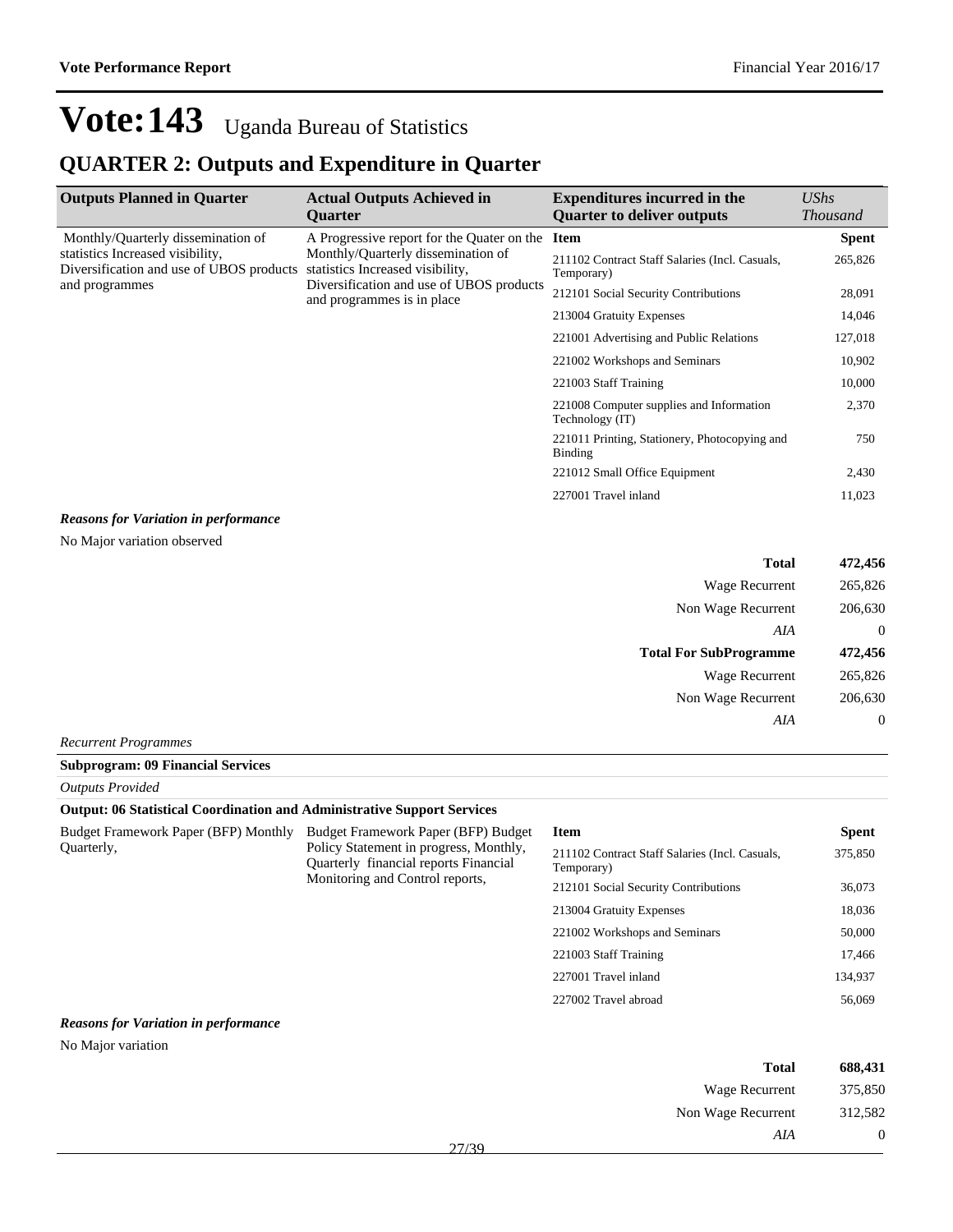## **QUARTER 2: Outputs and Expenditure in Quarter**

| <b>Outputs Planned in Quarter</b>                                              | <b>Actual Outputs Achieved in</b><br>Quarter | <b>Expenditures incurred in the</b><br><b>Quarter to deliver outputs</b> | <b>UShs</b><br><b>Thousand</b> |
|--------------------------------------------------------------------------------|----------------------------------------------|--------------------------------------------------------------------------|--------------------------------|
|                                                                                |                                              | <b>Total For SubProgramme</b>                                            | 688,431                        |
|                                                                                |                                              | Wage Recurrent                                                           | 375,850                        |
|                                                                                |                                              | Non Wage Recurrent                                                       | 312,582                        |
|                                                                                |                                              | AIA                                                                      | $\theta$                       |
| <b>Recurrent Programmes</b>                                                    |                                              |                                                                          |                                |
| <b>Subprogram: 10 Internal Audit Services</b>                                  |                                              |                                                                          |                                |
| <b>Outputs Provided</b>                                                        |                                              |                                                                          |                                |
| <b>Output: 06 Statistical Coordination and Administrative Support Services</b> |                                              |                                                                          |                                |
| Qtr 2 Reports are in place                                                     | Qtr 2 Reports are in place                   | <b>Item</b>                                                              | <b>Spent</b>                   |
|                                                                                |                                              | 211102 Contract Staff Salaries (Incl. Casuals,<br>Temporary)             | 160,416                        |
|                                                                                |                                              | 212101 Social Security Contributions                                     | 16,042                         |
|                                                                                |                                              | 213004 Gratuity Expenses                                                 | 8,021                          |
|                                                                                |                                              | 221003 Staff Training                                                    | 16,348                         |
|                                                                                |                                              | 225001 Consultancy Services- Short term                                  | 4,371                          |
|                                                                                |                                              | 227001 Travel inland                                                     | 146,435                        |
|                                                                                |                                              | 227002 Travel abroad                                                     | 8,180                          |
| <b>Reasons for Variation in performance</b>                                    |                                              |                                                                          |                                |
| No Major Variation in place                                                    |                                              |                                                                          |                                |
|                                                                                |                                              | <b>Total</b>                                                             | 359,814                        |

|                               | <b>Wage Recurrent</b> | 160,416     |
|-------------------------------|-----------------------|-------------|
|                               | Non Wage Recurrent    | 199,397     |
|                               | AIA                   | $\mathbf 0$ |
| <b>Total For SubProgramme</b> |                       | 359,814     |
|                               | <b>Wage Recurrent</b> | 160,416     |
|                               | Non Wage Recurrent    | 199,397     |
|                               | AIA                   | $\theta$    |
| Recurrent Programmes          |                       |             |

#### **Subprogram: 11 Social Economic Surveys**

*Outputs Provided*

### **Output: 02 Population and Social Statistics indicators**

| A Progress Report about on the step by     | A Pro  |
|--------------------------------------------|--------|
| step Guide for conducting Household and    | step C |
| Economic Surveys,                          | Econo  |
| Developed/Documented methodologies         | Devel  |
| for surveys, Man power survey reports      | for su |
| <b>Uganda National Panel Survey Report</b> | Ugano  |
| Wave V Progress report for the Uganda      | Wave   |
| National Panel Survey Wave VI Progre       | Natio: |
|                                            |        |

gress Report about on the step by Suide for conducting Household and omic Surveys, loped/Documented methodologies irveys, Man power survey reports da National Panel Survey Report V Progress report for the Uganda nal Panel Survey Wave VI Progre

| <b>Spent</b> |
|--------------|
| 322,725      |
| 445,909      |
| 7,500        |
| 94.763       |
| 927,381      |
| 53,327       |
|              |

### *Reasons for Variation in performance*

national Household survey will be completed in May 2017

**Total 1,851,605**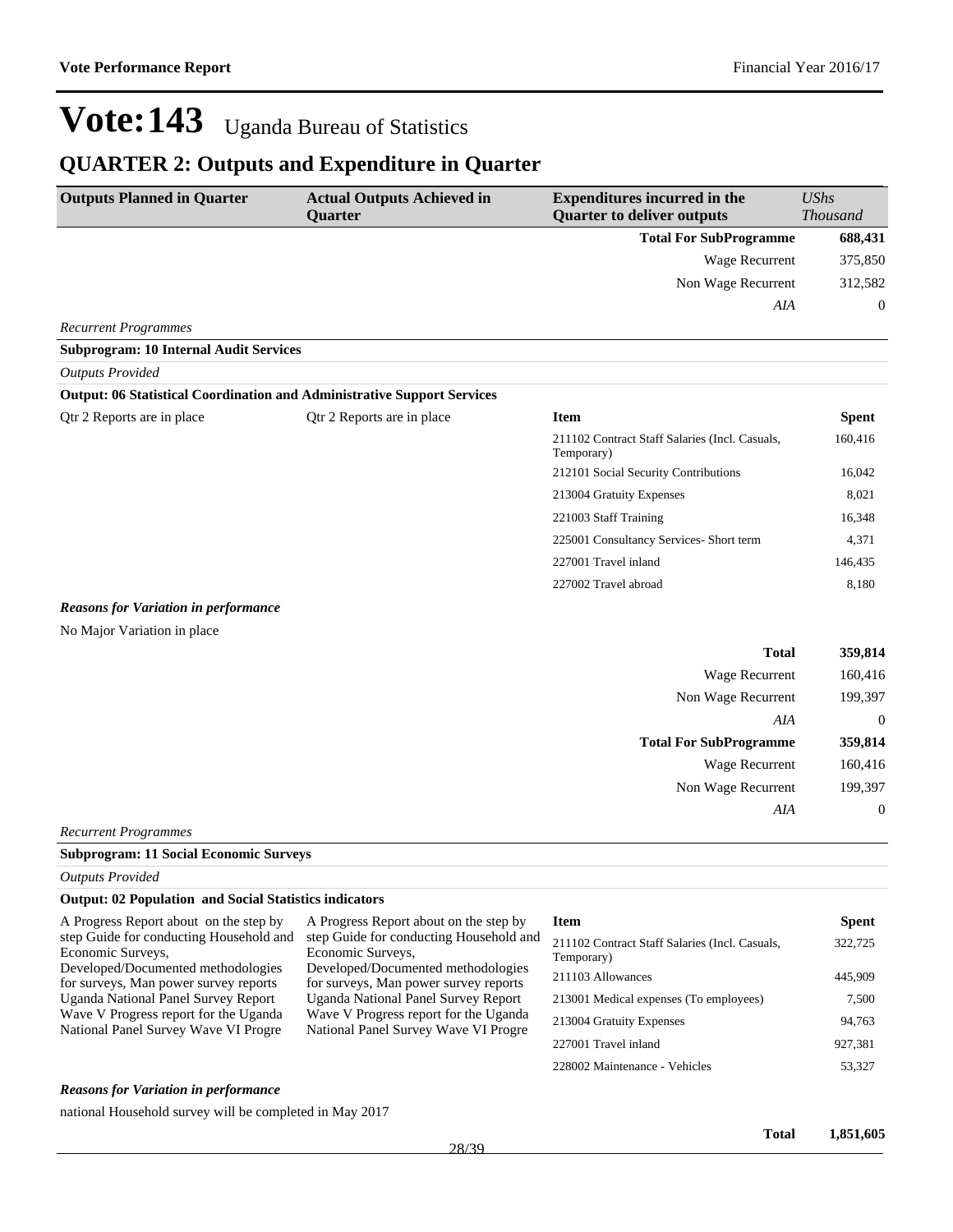## **QUARTER 2: Outputs and Expenditure in Quarter**

| <b>Outputs Planned in Quarter</b> | <b>Actual Outputs Achieved in</b><br><b>Ouarter</b> | <b>Expenditures incurred in the</b><br><b>Quarter to deliver outputs</b> | UShs<br><b>Thousand</b> |
|-----------------------------------|-----------------------------------------------------|--------------------------------------------------------------------------|-------------------------|
|                                   |                                                     | Wage Recurrent                                                           | 322,725                 |
|                                   |                                                     | Non Wage Recurrent                                                       | 1,528,880               |
|                                   |                                                     | AIA                                                                      | $\overline{0}$          |
|                                   |                                                     | <b>Total For SubProgramme</b>                                            | 1,851,605               |
|                                   |                                                     | Wage Recurrent                                                           | 322,725                 |
|                                   |                                                     | Non Wage Recurrent                                                       | 1,528,880               |
|                                   |                                                     | AIA                                                                      | $\overline{0}$          |
| <b>Recurrent Programmes</b>       |                                                     |                                                                          |                         |

|  | <b>Subprogram: 12 Agriculture and Environmental Statistics</b> |
|--|----------------------------------------------------------------|
|--|----------------------------------------------------------------|

#### *Outputs Provided*

#### **Output: 03 Industrial and Agricultural indicators**

| Progressive reports on the following |  |
|--------------------------------------|--|
| targets;                             |  |

Monthly Producer Price Statistics for Agriculture Progress report on the Annual Agricultural Survey Annual Crop and Livestock Production Statistics Report Annual report on crop and Livestock production from the UNPS Quarterly Report of Livestock Slaught

Progressive reports on the following planned outputs; Monthly Producer Price Statistics for Agriculture Progress report on the Annual Agricultural Survey Annual Crop and Livestock Production Statistics Report Annual report on crop and Livestock production from the UNPS Quarterly Report of Livestock Slaught

### **Item Spent** 211102 Contract Staff Salaries (Incl. Casuals, Temporary) 249,979 211103 Allowances 297,806 212101 Social Security Contributions 49,952 213001 Medical expenses (To employees) 9,000 213004 Gratuity Expenses 12,499 221001 Advertising and Public Relations 3,186 221002 Workshops and Seminars 46,997 221008 Computer supplies and Information Technology (IT) 17,483 221009 Welfare and Entertainment 1,621 221011 Printing, Stationery, Photocopying and Binding 17,090 221012 Small Office Equipment 29,478 222001 Telecommunications 3,185 225001 Consultancy Services- Short term 18,465 227001 Travel inland 374,137 227002 Travel abroad 8,518

227004 Fuel, Lubricants and Oils 8,146

#### *Reasons for Variation in performance*

The following activities were delayed: Annual Agric. Survey Producer price Survey

| Total                         | 1,147,541 |
|-------------------------------|-----------|
| Wage Recurrent                | 249,979   |
| Non Wage Recurrent            | 897,562   |
| AIA                           | 0         |
|                               |           |
| <b>Total For SubProgramme</b> | 1,147,541 |
| Wage Recurrent                | 249,979   |
| Non Wage Recurrent            | 897,562   |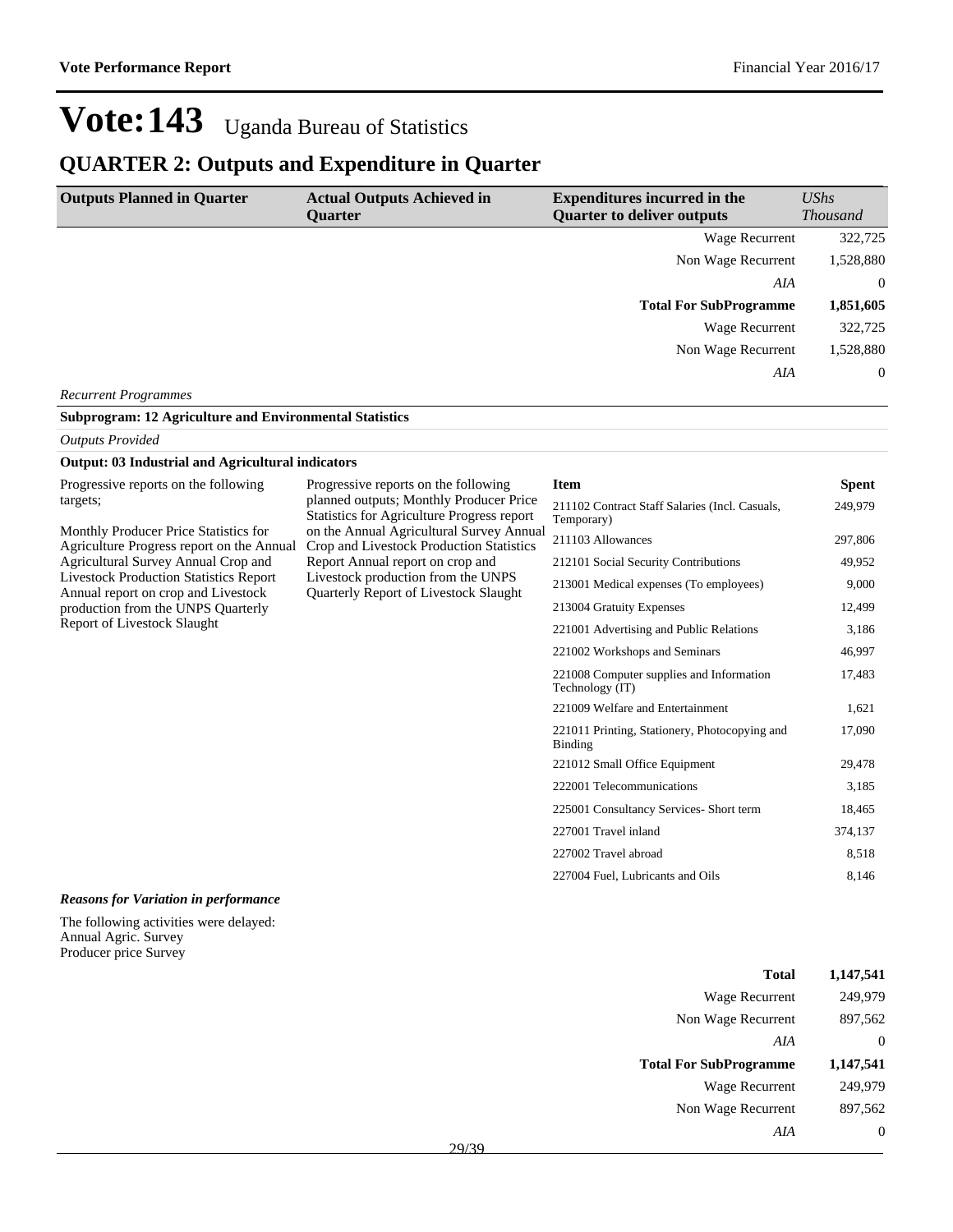## **QUARTER 2: Outputs and Expenditure in Quarter**

| <b>Outputs Planned in Quarter</b>                                                                                  | <b>Actual Outputs Achieved in</b><br><b>Ouarter</b>                                  | <b>Expenditures incurred in the</b><br><b>Quarter to deliver outputs</b> | <b>UShs</b><br><b>Thousand</b> |
|--------------------------------------------------------------------------------------------------------------------|--------------------------------------------------------------------------------------|--------------------------------------------------------------------------|--------------------------------|
| <b>Recurrent Programmes</b>                                                                                        |                                                                                      |                                                                          |                                |
| <b>Subprogram: 13 Geo - Information Services</b>                                                                   |                                                                                      |                                                                          |                                |
| <b>Outputs Provided</b>                                                                                            |                                                                                      |                                                                          |                                |
| <b>Output: 02 Population and Social Statistics indicators</b>                                                      |                                                                                      |                                                                          |                                |
| Quarterly Report on Digitized GIS Layers. The Qr 1. Progressive report on the                                      | following is in place Quarterly Report on<br>digitized GIS Layers. Updated           | <b>Item</b>                                                              | <b>Spent</b>                   |
| Annual Report on the EA/LC Re-coding<br><b>Updated Enumeration Area Maps</b><br>Database Integrated Socio-Economic |                                                                                      | 211102 Contract Staff Salaries (Incl. Casuals,<br>Temporary)             | 242,052                        |
| Facilities Database/Report Establishment                                                                           | <b>Enumeration Area Maps Database</b><br><b>Integrated Socio-Economic Facilities</b> | 212101 Social Security Contributions                                     | 25,203                         |
| of Web Based Map Services. Annual                                                                                  | Database/report Establishment of web                                                 | 213004 Gratuity Expenses                                                 | 12,601                         |
| Report on the Geo-Informatio                                                                                       | based map services. Annual report on the<br>Geo-Information Services Support to      | 221002 Workshops and Seminars                                            | 5,299                          |
|                                                                                                                    | statistical producti                                                                 | 221003 Staff Training                                                    | 10,000                         |
|                                                                                                                    |                                                                                      | 221008 Computer supplies and Information<br>Technology (IT)              | 6,750                          |
|                                                                                                                    |                                                                                      | 221009 Welfare and Entertainment                                         | 489                            |
|                                                                                                                    |                                                                                      | 221011 Printing, Stationery, Photocopying and<br><b>Binding</b>          | 15,270                         |
|                                                                                                                    |                                                                                      | 221012 Small Office Equipment                                            | 960                            |
|                                                                                                                    |                                                                                      | 227001 Travel inland                                                     | 29,889                         |
|                                                                                                                    |                                                                                      | 227002 Travel abroad                                                     | 5,960                          |
|                                                                                                                    |                                                                                      | 227004 Fuel, Lubricants and Oils                                         | 2,375                          |
|                                                                                                                    |                                                                                      | 228002 Maintenance - Vehicles                                            | 7,617                          |
| <b>Reasons for Variation in performance</b>                                                                        |                                                                                      |                                                                          |                                |
| No Variance                                                                                                        |                                                                                      |                                                                          |                                |
|                                                                                                                    |                                                                                      | Total                                                                    | 364,466                        |
|                                                                                                                    |                                                                                      | <b>Wage Recurrent</b>                                                    | 242,052                        |
|                                                                                                                    |                                                                                      | Non Wage Recurrent                                                       | 122,414                        |
|                                                                                                                    |                                                                                      | AIA                                                                      | $\theta$                       |
|                                                                                                                    |                                                                                      | <b>Total For SubProgramme</b>                                            | 364,466                        |
|                                                                                                                    |                                                                                      | <b>Wage Recurrent</b>                                                    | 242,052                        |
|                                                                                                                    |                                                                                      | Non Wage Recurrent                                                       | 122,414                        |
|                                                                                                                    |                                                                                      | AIA                                                                      | $\boldsymbol{0}$               |
| <b>Development Projects</b>                                                                                        |                                                                                      |                                                                          |                                |

**Project: 0045 Support to UBOS**

*Outputs Provided*

| <b>Output: 02 Population and Social Statistics indicators</b> |
|---------------------------------------------------------------|
|                                                               |

| A Progressive report on UNPS wave<br>progress report Dissemination manpower<br>survey report Unemployment module in | Uganda national Panel Survey 2015/16<br>Results disseminated | <b>Item</b>                             | <b>Spent</b> |
|---------------------------------------------------------------------------------------------------------------------|--------------------------------------------------------------|-----------------------------------------|--------------|
|                                                                                                                     |                                                              | 211103 Allowances                       | 1,680,164    |
| districts Informal Business module                                                                                  |                                                              | 212101 Social Security Contributions    | 82,600       |
|                                                                                                                     |                                                              | 213001 Medical expenses (To employees)  | 5,000        |
|                                                                                                                     |                                                              | 221001 Advertising and Public Relations | 50,000       |
|                                                                                                                     |                                                              | 227001 Travel inland                    | 940,579      |
| <b>Reasons for Variation in performance</b>                                                                         |                                                              |                                         |              |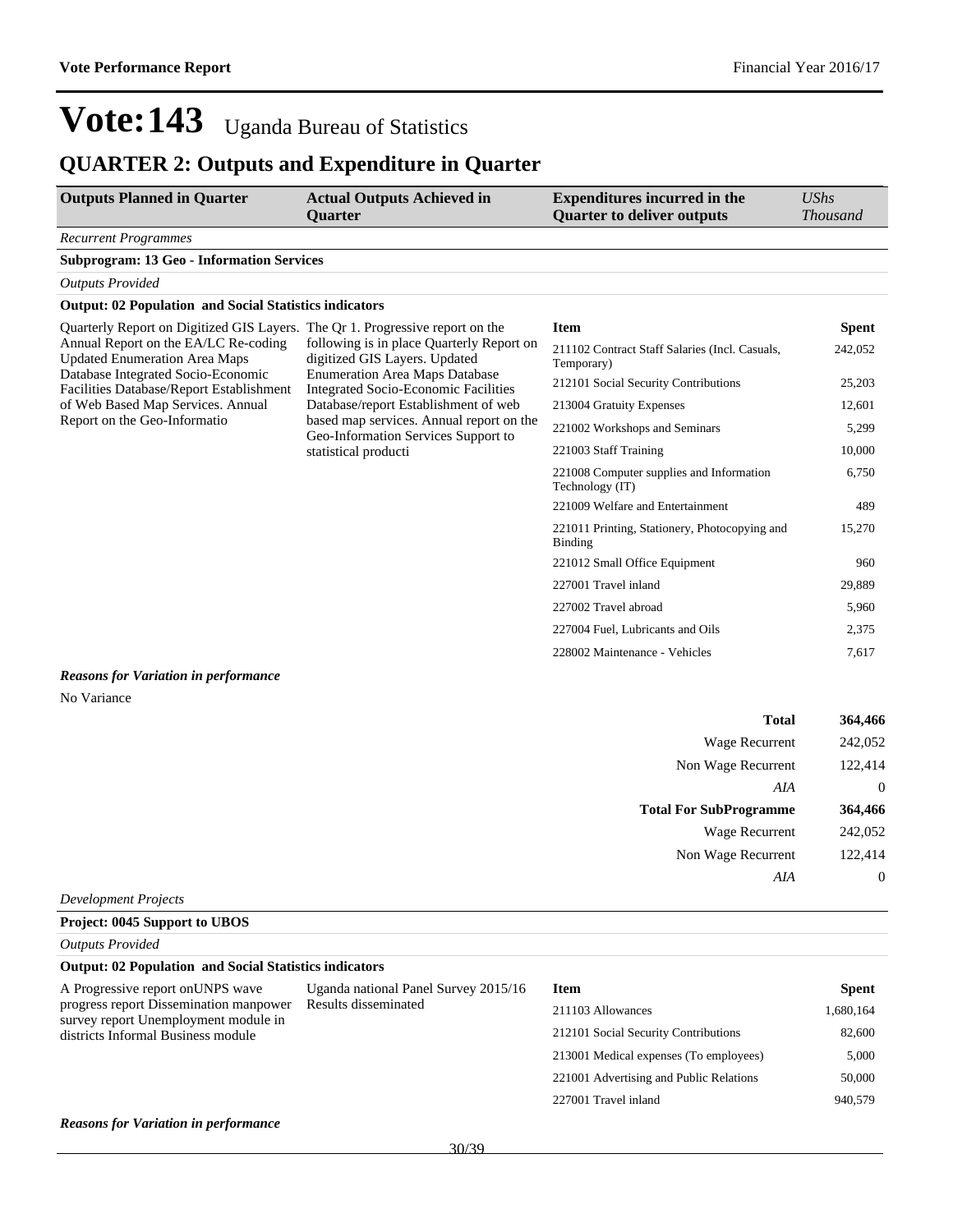## **QUARTER 2: Outputs and Expenditure in Quarter**

| <b>Outputs Planned in Quarter</b>                                    | <b>Actual Outputs Achieved in</b><br>Quarter                                              | <b>Expenditures incurred in the</b><br><b>Quarter to deliver outputs</b> | <b>UShs</b><br><b>Thousand</b> |
|----------------------------------------------------------------------|-------------------------------------------------------------------------------------------|--------------------------------------------------------------------------|--------------------------------|
| No amjor variation                                                   |                                                                                           |                                                                          |                                |
|                                                                      |                                                                                           | <b>Total</b>                                                             | 2,758,343                      |
|                                                                      |                                                                                           | GoU Development                                                          | 2,758,343                      |
|                                                                      |                                                                                           | <b>External Financing</b>                                                | 0                              |
|                                                                      |                                                                                           | AIA                                                                      | 0                              |
| <b>Capital Purchases</b>                                             |                                                                                           |                                                                          |                                |
| Output: 78 Purchase of Office and Residential Furniture and Fittings |                                                                                           |                                                                          |                                |
|                                                                      | A progresive report on Purchase of Office This was Halted due to resource constraint Item |                                                                          | <b>Spent</b>                   |
| and Residential Furniture and Fittings                               |                                                                                           | 312203 Furniture & Fixtures                                              | 2,832                          |
| <b>Reasons for Variation in performance</b>                          |                                                                                           |                                                                          |                                |
| The activities were Halted due to resource constraint                |                                                                                           |                                                                          |                                |
|                                                                      |                                                                                           | <b>Total</b>                                                             | 2,832                          |
|                                                                      |                                                                                           | GoU Development                                                          | 2,832                          |
|                                                                      |                                                                                           | <b>External Financing</b>                                                | $\theta$                       |
|                                                                      |                                                                                           | AIA                                                                      | $\theta$                       |
|                                                                      |                                                                                           | <b>Total For SubProgramme</b>                                            | 2,761,175                      |
|                                                                      |                                                                                           | GoU Development                                                          | 2,761,175                      |
|                                                                      |                                                                                           | <b>External Financing</b>                                                | $\overline{0}$                 |
|                                                                      |                                                                                           | AIA                                                                      | $\overline{0}$                 |
|                                                                      |                                                                                           |                                                                          |                                |

*Development Projects*

**Project: 1213 Population and Housing Census 2012**

*Outputs Provided*

### **Output: 02 Population and Social Statistics indicators**

| Final Report on Sectoral, & District                                             | The sub county profiles were generated                | Item                                                            | <b>Spent</b> |
|----------------------------------------------------------------------------------|-------------------------------------------------------|-----------------------------------------------------------------|--------------|
| Census analysis report National & District<br><b>Census Dissemination Report</b> | and disseminated and also available on the<br>Website | 211103 Allowances                                               | 60,544       |
|                                                                                  |                                                       | 212101 Social Security Contributions                            | 76,307       |
|                                                                                  |                                                       | 213001 Medical expenses (To employees)                          | 22,000       |
|                                                                                  |                                                       | 221002 Workshops and Seminars                                   | 383,271      |
|                                                                                  |                                                       | 221011 Printing, Stationery, Photocopying and<br><b>Binding</b> | 390,000      |
|                                                                                  |                                                       | 226001 Insurances                                               | 22,000       |
|                                                                                  |                                                       | 227001 Travel inland                                            | 21,360       |
|                                                                                  |                                                       | 227002 Travel abroad                                            | 83,448       |
|                                                                                  |                                                       | 227004 Fuel, Lubricants and Oils                                | 50,000       |
|                                                                                  |                                                       | 228001 Maintenance - Civil                                      | 20,000       |
|                                                                                  |                                                       | 228002 Maintenance - Vehicles                                   | 44,491       |
|                                                                                  |                                                       | 228003 Maintenance – Machinery, Equipment<br>& Furniture        | 3,600        |

#### *Reasons for Variation in performance*

No Major variation in the Planned work

| Total                  | 1,177,021 |
|------------------------|-----------|
| <b>GoU</b> Development | 1,177,021 |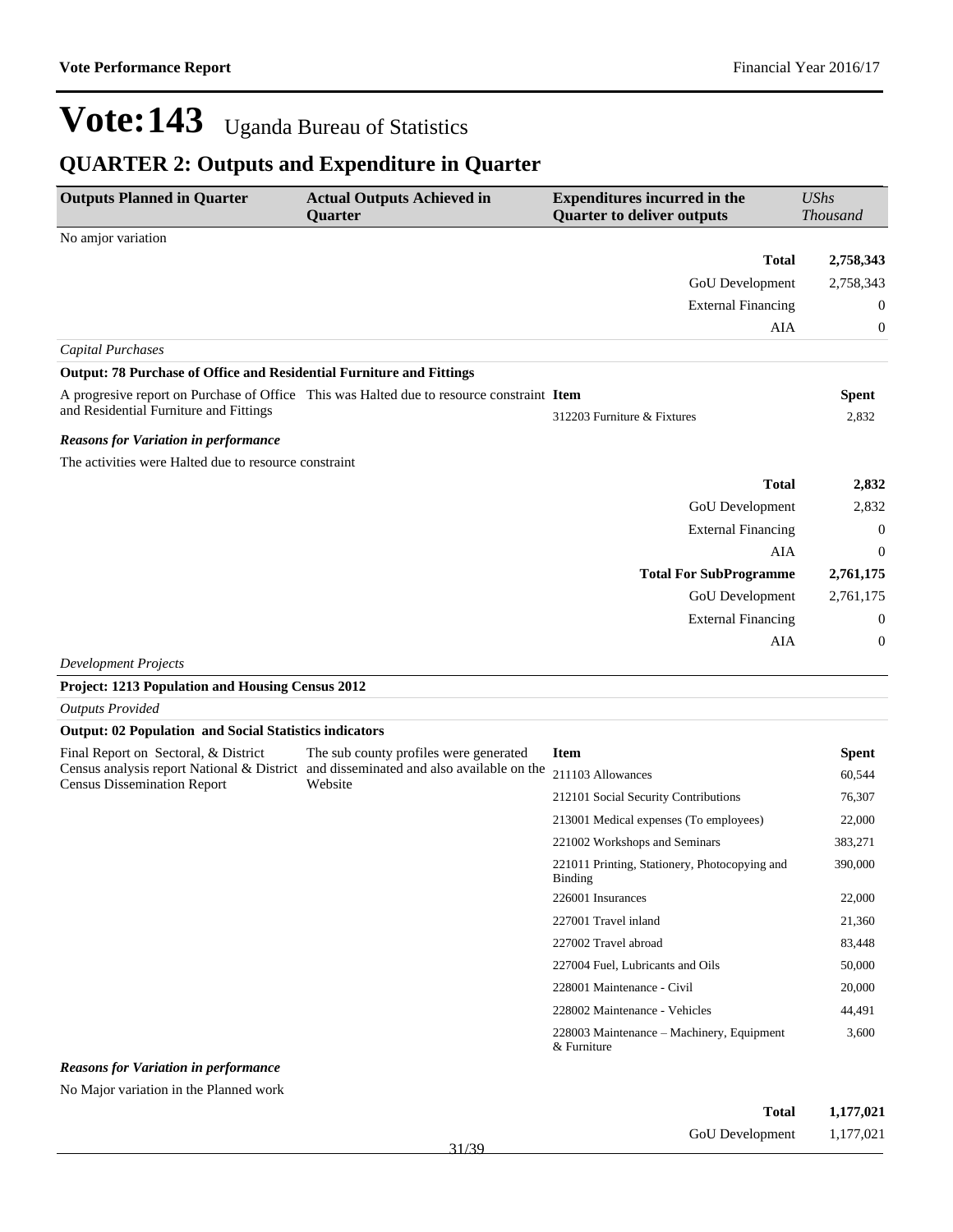## **QUARTER 2: Outputs and Expenditure in Quarter**

| <b>Outputs Planned in Quarter</b> | <b>Actual Outputs Achieved in</b><br><b>Ouarter</b> | <b>Expenditures incurred in the</b><br><b>Quarter to deliver outputs</b> | UShs<br><b>Thousand</b> |
|-----------------------------------|-----------------------------------------------------|--------------------------------------------------------------------------|-------------------------|
|                                   |                                                     | <b>External Financing</b>                                                | $\overline{0}$          |
|                                   |                                                     | AIA                                                                      | $\overline{0}$          |
|                                   |                                                     | <b>Total For SubProgramme</b>                                            | 1,177,021               |
|                                   |                                                     | <b>GoU</b> Development                                                   | 1,177,021               |
|                                   |                                                     | <b>External Financing</b>                                                | $\overline{0}$          |
|                                   |                                                     | AIA                                                                      | $\overline{0}$          |
|                                   |                                                     | <b>GRAND TOTAL</b>                                                       | 18,624,949              |
|                                   |                                                     | <b>Wage Recurrent</b>                                                    | 6,424,349               |
|                                   |                                                     | Non Wage Recurrent                                                       | 8,262,403               |
|                                   |                                                     | <b>GoU</b> Development                                                   | 3,938,196               |
|                                   |                                                     | <b>External Financing</b>                                                | $\overline{0}$          |
|                                   |                                                     | AIA                                                                      | $\overline{0}$          |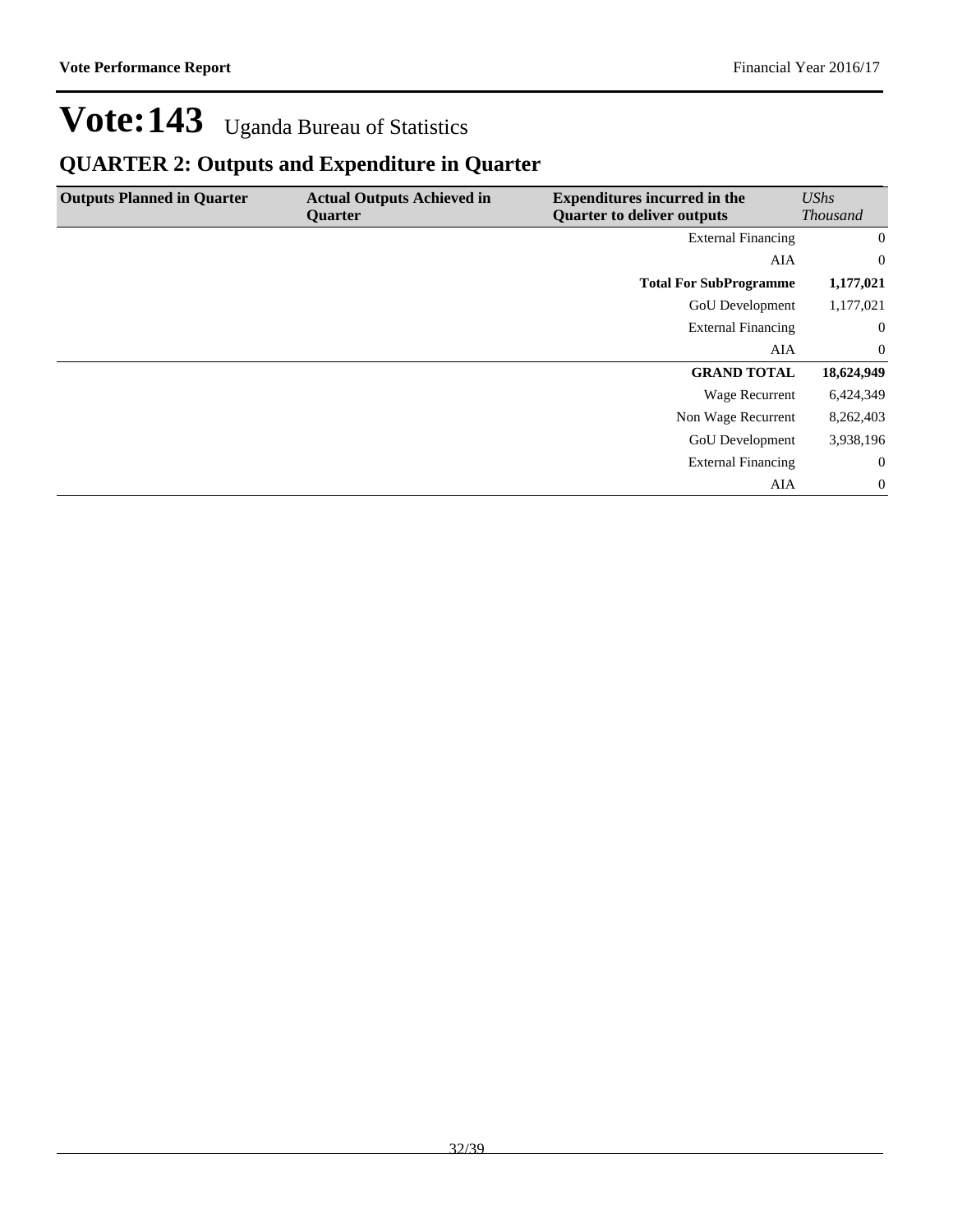## **QUARTER 3: Revised Workplan**

| <b>UShs Thousand</b> | <b>Planned Outputs for the</b> | <b>Estimated Funds Available in Quarter</b>                |
|----------------------|--------------------------------|------------------------------------------------------------|
|                      | <b>Ouarter</b>                 | (from balance brought forward and actual/expected releaes) |

### **Program: 55 Statistical production and Services**

*Recurrent Programmes*

### **Subprogram: 01 Population and Social Statistics**

*Outputs Provided*

#### **Output: 02 Population and Social Statistics indicators**

| Progressive Report on the Following activities;<br>Labour market indicators report Earnings/Wage Index<br><b>Quarterly Migration reports UDHS Progressive Report</b> | Item                          |                           | <b>Balance b/f</b> | <b>New Funds</b> | Total |
|----------------------------------------------------------------------------------------------------------------------------------------------------------------------|-------------------------------|---------------------------|--------------------|------------------|-------|
|                                                                                                                                                                      | 221002 Workshops and Seminars |                           | 3,387              | $\Omega$         | 3,387 |
| Health Report & Cause of Death report Report on the                                                                                                                  | 228002 Maintenance - Vehicles |                           | 37                 | $\Omega$         | 37    |
| national and sub national population projections Report on<br>Disability statistics A Quarter                                                                        |                               | <b>Total</b>              | 3.424              | $\Omega$         | 3.424 |
|                                                                                                                                                                      |                               | <b>Wage Recurrent</b>     | 0                  | 0                | 0     |
|                                                                                                                                                                      |                               | <b>Non Wage Recurrent</b> | 3,424              | 0                | 3.424 |
|                                                                                                                                                                      |                               | AIA                       | 0                  | 0                | 0     |

### **Subprogram: 02 Macro economic statistics**

*Outputs Provided*

### **Output: 01 Economic statistical indicators**

| Progressive Reports on the following activities;                                                                 | Item                 |                           | <b>Balance b/f</b> | <b>New Funds</b> | Total    |
|------------------------------------------------------------------------------------------------------------------|----------------------|---------------------------|--------------------|------------------|----------|
| Weekly & Monthly Inflation rates Quarterly & Annual GDP                                                          | 227002 Travel abroad |                           | 1.350              | $\Omega$         | 1,350    |
| Estimates Monthly Data for the Harmonized Consumer Price                                                         |                      | <b>Total</b>              | 1.350              | 0                | 1.350    |
| Indices and International Comparison Prices Formal Trade<br>Flows and Indices ICBT Report Government Revenue and |                      | <b>Wage Recurrent</b>     | 0                  | 0                | $\theta$ |
| <b>Expenditure Estimates St</b>                                                                                  |                      | <b>Non Wage Recurrent</b> | 1.350              | $\theta$         | 1.350    |
|                                                                                                                  |                      | AIA                       | 0                  | 0                | $\theta$ |
|                                                                                                                  |                      |                           |                    |                  |          |

#### **Subprogram: 03 Business and Industry Statistics**

*Outputs Provided*

### **Output: 03 Industrial and Agricultural indicators**

| Progressive reports on the following activities                                                                                                                 | Item                 |                           | <b>Balance b/f</b> | <b>New Funds</b> | Total    |
|-----------------------------------------------------------------------------------------------------------------------------------------------------------------|----------------------|---------------------------|--------------------|------------------|----------|
| Monthly Producer Indices for Manufacturing Monthly                                                                                                              | 227002 Travel abroad |                           | 874                |                  | 874      |
| Producer Price Indices (Hotels and Restaurants) Index of                                                                                                        |                      | <b>Total</b>              | 874                |                  | 874      |
| <b>Production Monthly Construction Sector Indices Monthly</b><br>Infrastructure (ICT and Transport) Statistics Monthly Energy<br>Statistics (Energy Oil and Gas |                      | <b>Wage Recurrent</b>     | 0                  |                  | $\theta$ |
|                                                                                                                                                                 |                      | <b>Non Wage Recurrent</b> | 874                |                  | 874      |
|                                                                                                                                                                 |                      | AIA                       | 0                  | 0                | 0        |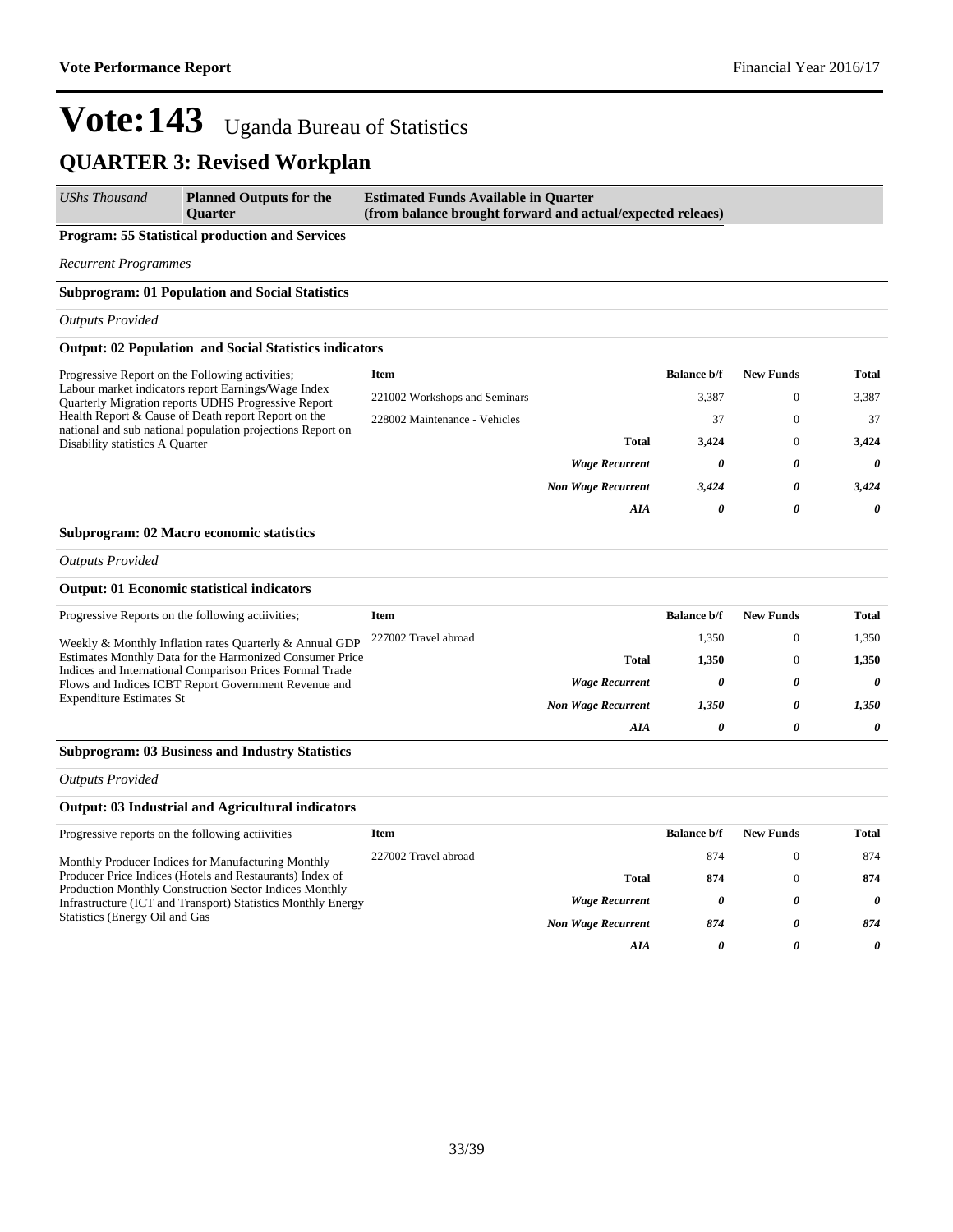#### *UShs Thousand* **Planned Outputs for the Quarter Estimated Funds Available in Quarter (from balance brought forward and actual/expected releaes)**

#### **Subprogram: 04 Statistical Coordination Services**

*Outputs Provided*

#### **Output: 06 Statistical Coordination and Administrative Support Services**

| Progressive reports on the following should be in place;                                                                                                                                                                                                                 | Item                          |                           | <b>Balance b/f</b> | <b>New Funds</b> | Total |
|--------------------------------------------------------------------------------------------------------------------------------------------------------------------------------------------------------------------------------------------------------------------------|-------------------------------|---------------------------|--------------------|------------------|-------|
| 10 MDAs and 5 HLG SSPS in place Gender Statistics<br>mainstreamed data collection instruments 10 MDAs 10<br>Indicators quality Assurance (M&E) (compedium/meta data)<br>in place Three Statistical Research papers. Quarterly, Bi-<br>annual and annual NSS coordination | 221002 Workshops and Seminars |                           | 143                | $\Omega$         | 143   |
|                                                                                                                                                                                                                                                                          | 227002 Travel abroad          |                           | 2.704              | $\theta$         | 2.704 |
|                                                                                                                                                                                                                                                                          |                               | <b>Total</b>              | 2,847              | $\theta$         | 2,847 |
|                                                                                                                                                                                                                                                                          |                               | <b>Wage Recurrent</b>     | 0                  | 0                | 0     |
|                                                                                                                                                                                                                                                                          |                               | <b>Non Wage Recurrent</b> | 2,847              | 0                | 2.847 |
|                                                                                                                                                                                                                                                                          |                               | AIA                       | 0                  | 0                | 0     |

### **Subprogram: 05 District Statistics and Capacity Building**

*Outputs Provided*

#### **Output: 04 District Statistics and Capacity Building**

| The following progressive reports will be in place by end of<br>the Qtr $2$ ;                                                                                                                                                                                              | Item                          |                           | <b>Balance b/f</b> | <b>New Funds</b> | <b>Total</b> |
|----------------------------------------------------------------------------------------------------------------------------------------------------------------------------------------------------------------------------------------------------------------------------|-------------------------------|---------------------------|--------------------|------------------|--------------|
|                                                                                                                                                                                                                                                                            | 211103 Allowances             |                           | 82                 | $\mathbf{0}$     | 82           |
| A report on 2 HLGs supported to have the Community<br>Information System (CIS) established, Three (3) HLG<br>Institutional Statistics reports HLGs statistical capacity and<br>training needs assessment report A report on 15 HLGs and 5<br>Municipalities supported to d | 221002 Workshops and Seminars |                           | 1.686              | $\mathbf{0}$     | 1,686        |
|                                                                                                                                                                                                                                                                            | 227002 Travel abroad          |                           | 231                | $\mathbf{0}$     | 231          |
|                                                                                                                                                                                                                                                                            |                               | Total                     | 2.000              | $\mathbf{0}$     | 2.000        |
|                                                                                                                                                                                                                                                                            |                               | <b>Wage Recurrent</b>     | 0                  | 0                | 0            |
|                                                                                                                                                                                                                                                                            |                               | <b>Non Wage Recurrent</b> | 2,000              | 0                | 2.000        |
|                                                                                                                                                                                                                                                                            |                               | AIA                       | 0                  | 0                | 0            |

#### **Subprogram: 06 Information Technology Services**

*Outputs Provided*

#### **Output: 05 National statistical system database maintained**

| Adjustments on the draft Ubos Integrated data base<br>designed ICT Strategy developed and reviewed. awaiting<br>clearance bu the Board of Directors | Item                 |                           | <b>Balance b/f</b> | <b>New Funds</b> | <b>Total</b> |
|-----------------------------------------------------------------------------------------------------------------------------------------------------|----------------------|---------------------------|--------------------|------------------|--------------|
|                                                                                                                                                     | 227002 Travel abroad |                           | 11.240             |                  | 11,240       |
|                                                                                                                                                     |                      | <b>Total</b>              | 11.240             |                  | 11,240       |
|                                                                                                                                                     |                      | <b>Wage Recurrent</b>     | 0                  | 0                | 0            |
|                                                                                                                                                     |                      | <b>Non Wage Recurrent</b> | 11.240             | 0                | 11,240       |
|                                                                                                                                                     |                      | AIA                       | 0                  | 0                | 0            |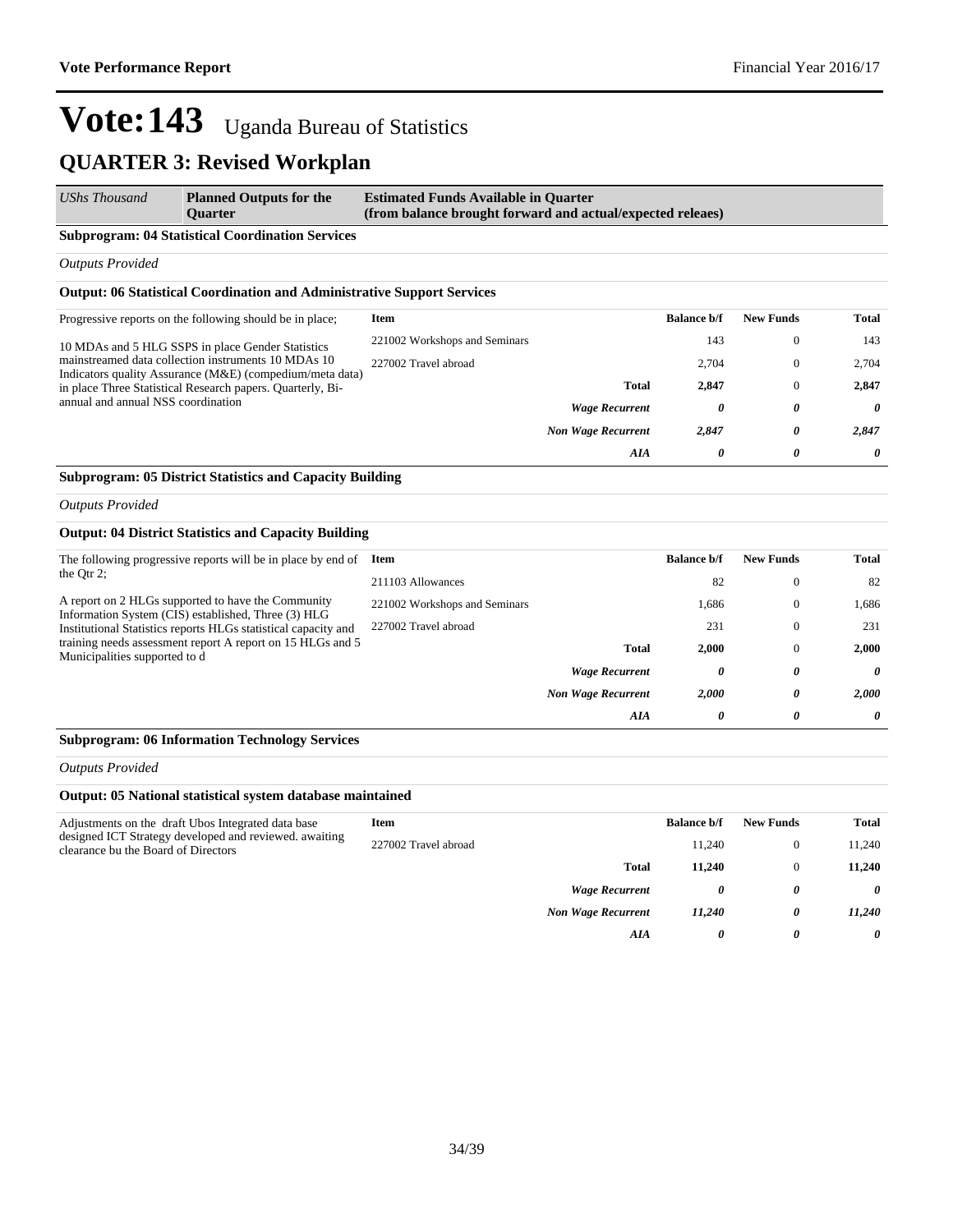| <b>UShs Thousand</b> | <b>Planned Outputs for the</b><br><b>Ouarter</b> | <b>Estimated Funds Available in Quarter</b><br>(from balance brought forward and actual/expected releaes) |
|----------------------|--------------------------------------------------|-----------------------------------------------------------------------------------------------------------|
| _____                |                                                  |                                                                                                           |

## **Subprogram: 07 Administrative Services**

*Outputs Provided*

### **Output: 06 Statistical Coordination and Administrative Support Services**

| A report on the Period's Adequate and competent staff in         | Item                                                      | <b>Balance b/f</b> | <b>New Funds</b> | <b>Total</b>   |
|------------------------------------------------------------------|-----------------------------------------------------------|--------------------|------------------|----------------|
| place Conducive working environment Well maintained<br>transport | 211102 Contract Staff Salaries (Incl. Casuals, Temporary) | 408                | $\mathbf{0}$     | 408            |
|                                                                  | 211103 Allowances                                         | 97                 | $\mathbf{0}$     | 97             |
|                                                                  | 213004 Gratuity Expenses                                  | 1,448              | $\mathbf{0}$     | 1,448          |
|                                                                  | 221004 Recruitment Expenses                               | 3,875              | $\mathbf{0}$     | 3,875          |
|                                                                  | 221007 Books, Periodicals & Newspapers                    | 880                | $\mathbf{0}$     | 880            |
|                                                                  | 221009 Welfare and Entertainment                          | 496                | $\mathbf{0}$     | 496            |
|                                                                  | 221012 Small Office Equipment                             | 126                | $\mathbf{0}$     | 126            |
|                                                                  | 223001 Property Expenses                                  | 20,000             | $\mathbf{0}$     | 20,000         |
|                                                                  | 223003 Rent – (Produced Assets) to private entities       | 1,800              | $\mathbf{0}$     | 1,800          |
|                                                                  | 223004 Guard and Security services                        | 1,162              | $\mathbf{0}$     | 1,162          |
|                                                                  | 227002 Travel abroad                                      | 8,901              | $\mathbf{0}$     | 8,901          |
|                                                                  | 227004 Fuel, Lubricants and Oils                          | $\mathfrak{2}$     | $\mathbf{0}$     | $\overline{2}$ |
|                                                                  | 228001 Maintenance - Civil                                | 915                | $\mathbf{0}$     | 915            |
|                                                                  | 228002 Maintenance - Vehicles                             | 1,889              | $\mathbf{0}$     | 1,889          |
|                                                                  | <b>Total</b>                                              | 41,999             | $\mathbf{0}$     | 41,999         |
| <b>Wage Recurrent</b>                                            |                                                           | 408                | 0                | 408            |
|                                                                  | <b>Non Wage Recurrent</b>                                 | 41,592             | 0                | 41,592         |
|                                                                  | AIA                                                       | 0                  | 0                | 0              |

#### **Subprogram: 08 Communication and Public Relations**

#### *Outputs Provided*

### **Output: 06 Statistical Coordination and Administrative Support Services**

| Monthly/Quarterly dissemination of statistics Increased<br>visibility, Diversification and use of UBOS products and<br>programmes | Item                                                        | <b>Balance b/f</b> | <b>New Funds</b> | <b>Total</b>          |
|-----------------------------------------------------------------------------------------------------------------------------------|-------------------------------------------------------------|--------------------|------------------|-----------------------|
|                                                                                                                                   | 221001 Advertising and Public Relations                     | 7,190              | $\overline{0}$   | 7,190                 |
|                                                                                                                                   | 221002 Workshops and Seminars                               | 6,298              | $\overline{0}$   | 6,298                 |
|                                                                                                                                   | 221008 Computer supplies and Information Technology<br>(TT) | 130                | $\mathbf{0}$     | 130                   |
|                                                                                                                                   | 221011 Printing, Stationery, Photocopying and Binding       | 750                | $\theta$         | 750                   |
|                                                                                                                                   | 221012 Small Office Equipment                               | 70                 | $\mathbf{0}$     | 70                    |
|                                                                                                                                   | <b>Total</b>                                                | 14,439             | $\overline{0}$   | 14,439                |
|                                                                                                                                   | <b>Wage Recurrent</b>                                       | 0                  | 0                | $\theta$              |
|                                                                                                                                   | <b>Non Wage Recurrent</b>                                   | 14,439             | 0                | 14,439                |
|                                                                                                                                   | AIA                                                         | 0                  | 0                | $\boldsymbol{\theta}$ |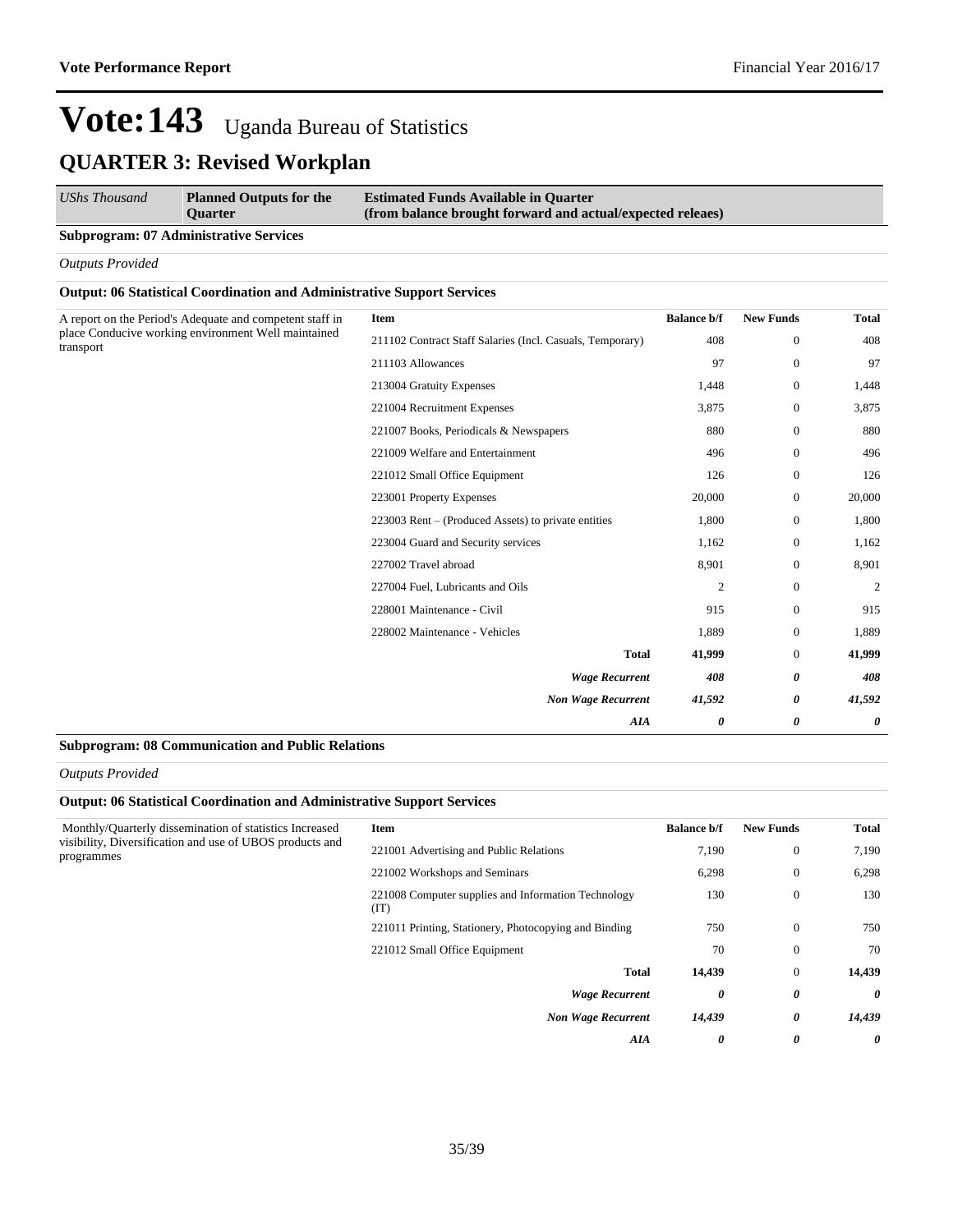| <b>UShs Thousand</b>                     | <b>Planned Outputs for the</b><br><b>Ouarter</b>                               | <b>Estimated Funds Available in Quarter</b><br>(from balance brought forward and actual/expected releaes) |                           |                    |                  |              |
|------------------------------------------|--------------------------------------------------------------------------------|-----------------------------------------------------------------------------------------------------------|---------------------------|--------------------|------------------|--------------|
| <b>Subprogram: 09 Financial Services</b> |                                                                                |                                                                                                           |                           |                    |                  |              |
| <b>Outputs Provided</b>                  |                                                                                |                                                                                                           |                           |                    |                  |              |
|                                          | <b>Output: 06 Statistical Coordination and Administrative Support Services</b> |                                                                                                           |                           |                    |                  |              |
|                                          | Budget Framework Paper (BFP) Monthly Quarterly,                                | <b>Item</b>                                                                                               |                           | <b>Balance b/f</b> | <b>New Funds</b> | <b>Total</b> |
|                                          |                                                                                | 221003 Staff Training                                                                                     |                           | 27,017             | $\mathbf{0}$     | 27,017       |
|                                          |                                                                                | 227002 Travel abroad                                                                                      |                           | 78,931             | $\mathbf{0}$     | 78,931       |
|                                          |                                                                                |                                                                                                           | <b>Total</b>              | 105,948            | $\mathbf{0}$     | 105,948      |
|                                          |                                                                                |                                                                                                           | <b>Wage Recurrent</b>     | 0                  | 0                | $\theta$     |
|                                          |                                                                                |                                                                                                           | <b>Non Wage Recurrent</b> | 105,948            | 0                | 105,948      |
|                                          |                                                                                |                                                                                                           | AIA                       | 0                  | 0                | 0            |

### **Subprogram: 10 Internal Audit Services**

*Outputs Provided*

#### **Output: 06 Statistical Coordination and Administrative Support Services**

| Qtr 2 Reports are in place | Item                                    | <b>Balance b/f</b> | <b>New Funds</b> | Total                 |
|----------------------------|-----------------------------------------|--------------------|------------------|-----------------------|
|                            | 225001 Consultancy Services- Short term | 1,880              | $\mathbf{0}$     | 1,880                 |
|                            | <b>Total</b>                            | 1,880              | $\mathbf{0}$     | 1,880                 |
|                            | <b>Wage Recurrent</b>                   | 0                  | 0                | $\boldsymbol{\theta}$ |
|                            | <b>Non Wage Recurrent</b>               | 1,880              | 0                | 1,880                 |
|                            | AIA                                     | 0                  | $\theta$         | $\boldsymbol{\theta}$ |

### **Subprogram: 11 Social Economic Surveys**

*Outputs Provided*

### **Output: 02 Population and Social Statistics indicators**

| A Progress Report about on the step by step Guide for                                             | Item                          |                           | <b>Balance b/f</b> | <b>New Funds</b> | Total |
|---------------------------------------------------------------------------------------------------|-------------------------------|---------------------------|--------------------|------------------|-------|
| conducting Household and Economic Surveys,<br>Developed/Documented methodologies for surveys, Man | 228002 Maintenance - Vehicles |                           | 2,872              |                  | 2,872 |
| power survey reports Uganda National Panel Survey Report                                          |                               | <b>Total</b>              | 2.872              |                  | 2.872 |
| Wave V Progress report for the Uganda National Panel<br>Survey Wave VI Progre                     |                               | <b>Wage Recurrent</b>     | 0                  | 0                | 0     |
|                                                                                                   |                               | <b>Non Wage Recurrent</b> | 2,872              | 0                | 2.872 |
|                                                                                                   |                               | AIA                       | 0                  | 0                | 0     |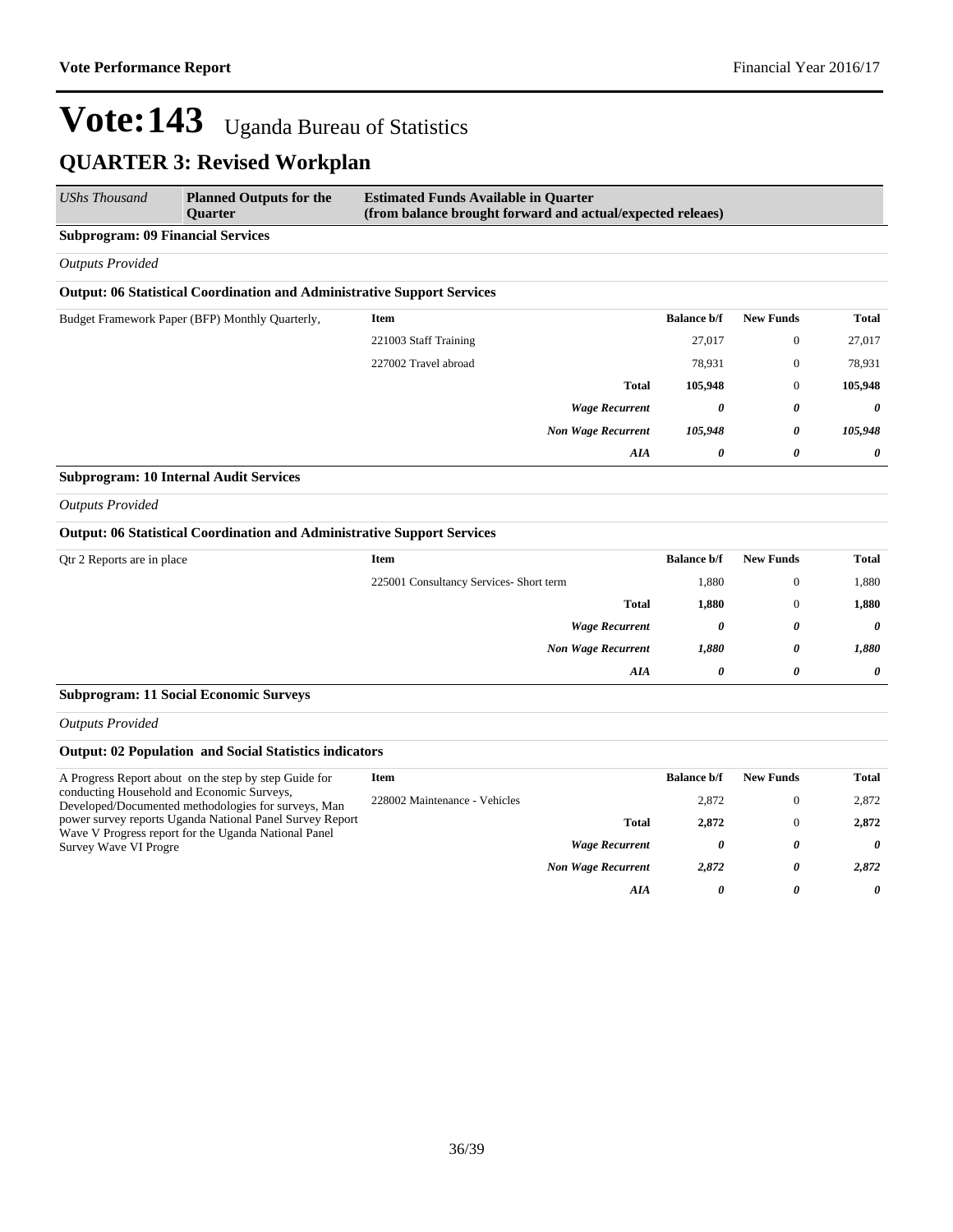#### *UShs Thousand* **Planned Outputs for the Quarter Estimated Funds Available in Quarter (from balance brought forward and actual/expected releaes)**

#### **Subprogram: 12 Agriculture and Environmental Statistics**

*Outputs Provided*

### **Output: 03 Industrial and Agricultural indicators**

| <b>New Funds</b><br><b>Total</b><br><b>Balance b/f</b><br>Item<br>211103 Allowances<br>1,616<br>$\theta$<br>1,616<br>Monthly Producer Price Statistics for Agriculture Progress<br>449<br>$\theta$<br>221008 Computer supplies and Information Technology<br>449<br>(TT)<br>$\overline{0}$<br>221009 Welfare and Entertainment<br>4<br>4<br>221012 Small Office Equipment<br>1,661<br>$\theta$<br>1,661<br>222001 Telecommunications<br>$\Omega$<br>190<br>190<br>225001 Consultancy Services- Short term<br>1,535<br>$\theta$<br>1,535<br>227002 Travel abroad<br>482<br>482<br>$\theta$<br>$\theta$<br>227004 Fuel, Lubricants and Oils<br>62<br>62<br><b>Total</b><br>5,999<br>5,999<br>$\theta$<br>$\theta$<br>0<br><b>Wage Recurrent</b><br>0<br>5,999<br><b>Non Wage Recurrent</b><br>0<br>5,999<br>AIA<br>0<br>0<br>0 |                                                                                                                                                                                                             |  |  |
|------------------------------------------------------------------------------------------------------------------------------------------------------------------------------------------------------------------------------------------------------------------------------------------------------------------------------------------------------------------------------------------------------------------------------------------------------------------------------------------------------------------------------------------------------------------------------------------------------------------------------------------------------------------------------------------------------------------------------------------------------------------------------------------------------------------------------|-------------------------------------------------------------------------------------------------------------------------------------------------------------------------------------------------------------|--|--|
|                                                                                                                                                                                                                                                                                                                                                                                                                                                                                                                                                                                                                                                                                                                                                                                                                              | Progressive reports on the following targets;                                                                                                                                                               |  |  |
|                                                                                                                                                                                                                                                                                                                                                                                                                                                                                                                                                                                                                                                                                                                                                                                                                              |                                                                                                                                                                                                             |  |  |
|                                                                                                                                                                                                                                                                                                                                                                                                                                                                                                                                                                                                                                                                                                                                                                                                                              | report on the Annual Agricultural Survey Annual Crop and<br>Livestock Production Statistics Report Annual report on<br>crop and Livestock production from the UNPS Quarterly<br>Report of Livestock Slaught |  |  |
|                                                                                                                                                                                                                                                                                                                                                                                                                                                                                                                                                                                                                                                                                                                                                                                                                              |                                                                                                                                                                                                             |  |  |
|                                                                                                                                                                                                                                                                                                                                                                                                                                                                                                                                                                                                                                                                                                                                                                                                                              |                                                                                                                                                                                                             |  |  |
|                                                                                                                                                                                                                                                                                                                                                                                                                                                                                                                                                                                                                                                                                                                                                                                                                              |                                                                                                                                                                                                             |  |  |
|                                                                                                                                                                                                                                                                                                                                                                                                                                                                                                                                                                                                                                                                                                                                                                                                                              |                                                                                                                                                                                                             |  |  |
|                                                                                                                                                                                                                                                                                                                                                                                                                                                                                                                                                                                                                                                                                                                                                                                                                              |                                                                                                                                                                                                             |  |  |
|                                                                                                                                                                                                                                                                                                                                                                                                                                                                                                                                                                                                                                                                                                                                                                                                                              |                                                                                                                                                                                                             |  |  |
|                                                                                                                                                                                                                                                                                                                                                                                                                                                                                                                                                                                                                                                                                                                                                                                                                              |                                                                                                                                                                                                             |  |  |
|                                                                                                                                                                                                                                                                                                                                                                                                                                                                                                                                                                                                                                                                                                                                                                                                                              |                                                                                                                                                                                                             |  |  |
|                                                                                                                                                                                                                                                                                                                                                                                                                                                                                                                                                                                                                                                                                                                                                                                                                              |                                                                                                                                                                                                             |  |  |
|                                                                                                                                                                                                                                                                                                                                                                                                                                                                                                                                                                                                                                                                                                                                                                                                                              |                                                                                                                                                                                                             |  |  |

#### **Subprogram: 13 Geo - Information Services**

*Outputs Provided*

### **Output: 02 Population and Social Statistics indicators**

| Quarterly Report on Digitized GIS Layers. Annual Report on Item<br>the EA/LC Re-coding Updated Enumeration Area Maps<br>Database Integrated Socio-Economic Facilities<br>Database/Report Establishment of Web Based Map Services.<br>Annual Report on the Geo-Informatio |                                                             | <b>Balance b/f</b> | <b>New Funds</b> | <b>Total</b> |
|--------------------------------------------------------------------------------------------------------------------------------------------------------------------------------------------------------------------------------------------------------------------------|-------------------------------------------------------------|--------------------|------------------|--------------|
|                                                                                                                                                                                                                                                                          | 221002 Workshops and Seminars                               | 3,899              | $\mathbf{0}$     | 3,899        |
|                                                                                                                                                                                                                                                                          | 221004 Recruitment Expenses                                 | 125                | $\mathbf{0}$     | 125          |
|                                                                                                                                                                                                                                                                          | 221008 Computer supplies and Information Technology<br>(TT) | 1,280              | $\mathbf{0}$     | 1,280        |
|                                                                                                                                                                                                                                                                          | 221009 Welfare and Entertainment                            | 92                 | $\mathbf{0}$     | 92           |
|                                                                                                                                                                                                                                                                          | 221011 Printing, Stationery, Photocopying and Binding       | 618                | $\mathbf{0}$     | 618          |
|                                                                                                                                                                                                                                                                          | 221012 Small Office Equipment                               | 1,040              | $\mathbf{0}$     | 1,040        |
|                                                                                                                                                                                                                                                                          | 227002 Travel abroad                                        | 5,960              | $\mathbf{0}$     | 5,960        |
|                                                                                                                                                                                                                                                                          | 227004 Fuel, Lubricants and Oils                            | 25                 | $\mathbf{0}$     | 25           |
|                                                                                                                                                                                                                                                                          | 228002 Maintenance - Vehicles                               | 1,383              | $\mathbf{0}$     | 1,383        |
|                                                                                                                                                                                                                                                                          | <b>Total</b>                                                | 14,423             | $\mathbf{0}$     | 14,423       |
|                                                                                                                                                                                                                                                                          | <b>Wage Recurrent</b>                                       | 0                  | 0                | 0            |
|                                                                                                                                                                                                                                                                          | <b>Non Wage Recurrent</b>                                   | 14,423             | 0                | 14,423       |
|                                                                                                                                                                                                                                                                          | AIA                                                         | 0                  | 0                | 0            |

*Development Projects*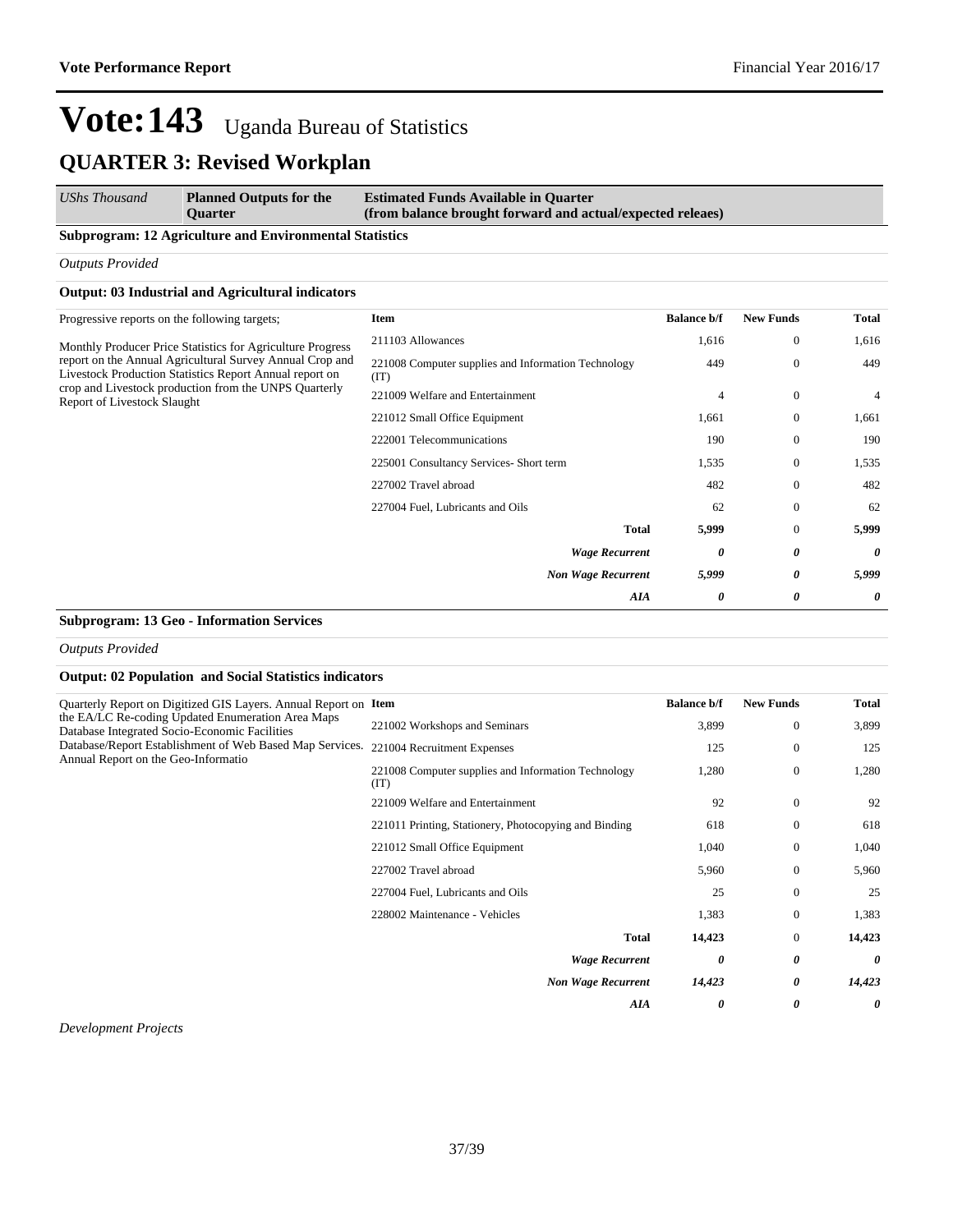| <b>UShs Thousand</b>                                                                              | <b>Planned Outputs for the</b><br><b>Ouarter</b>                         | <b>Estimated Funds Available in Quarter</b><br>(from balance brought forward and actual/expected releaes) |                           |                    |                  |              |
|---------------------------------------------------------------------------------------------------|--------------------------------------------------------------------------|-----------------------------------------------------------------------------------------------------------|---------------------------|--------------------|------------------|--------------|
| Project: 0045 Support to UBOS                                                                     |                                                                          |                                                                                                           |                           |                    |                  |              |
| <b>Outputs Provided</b>                                                                           |                                                                          |                                                                                                           |                           |                    |                  |              |
|                                                                                                   | <b>Output: 02 Population and Social Statistics indicators</b>            |                                                                                                           |                           |                    |                  |              |
| A Progressive report on UNPS wave progress report                                                 |                                                                          | Item                                                                                                      |                           | <b>Balance b/f</b> | <b>New Funds</b> | <b>Total</b> |
| Dissemination manpower survey report Unemployment<br>module in districts Informal Business module | 211103 Allowances                                                        |                                                                                                           | 1,080                     | $\mathbf{0}$       | 1,080            |              |
|                                                                                                   | 227001 Travel inland                                                     |                                                                                                           | 1,123                     | $\mathbf{0}$       | 1,123            |              |
|                                                                                                   |                                                                          |                                                                                                           | <b>Total</b>              | 2,203              | $\mathbf{0}$     | 2,203        |
|                                                                                                   |                                                                          |                                                                                                           | <b>GoU</b> Development    | 2,203              | 0                | 2,203        |
|                                                                                                   |                                                                          |                                                                                                           | <b>External Financing</b> | 0                  | 0                | 0            |
|                                                                                                   |                                                                          |                                                                                                           | <b>AIA</b>                | 0                  | 0                | 0            |
| Capital Purchases                                                                                 |                                                                          |                                                                                                           |                           |                    |                  |              |
|                                                                                                   | <b>Output: 72 Government Buildings and Administrative Infrastructure</b> |                                                                                                           |                           |                    |                  |              |
|                                                                                                   | A progressive report o Entebbe Offices peparations for                   | Item                                                                                                      |                           | <b>Balance b/f</b> | <b>New Funds</b> | <b>Total</b> |
| shifting the current Data Processing Center, Repair of<br>Cracking buildings at statistics,       | 312101 Non-Residential Buildings                                         |                                                                                                           | 650,000                   | $\mathbf{0}$       | 650,000          |              |
|                                                                                                   |                                                                          |                                                                                                           | <b>Total</b>              | 650,000            | $\mathbf{0}$     | 650,000      |
|                                                                                                   |                                                                          |                                                                                                           | <b>GoU</b> Development    | 650,000            | 0                | 650.000      |

| 0.09<br>$\mathbf{1}$ $\mathbf{2}$ $\mathbf{2}$ $\mathbf{3}$ $\mathbf{3}$ $\mathbf{4}$ $\mathbf{5}$<br>$\mathbf{a}$ , $\mathbf{a}$ , $\mathbf{a}$ , $\mathbf{a}$ , $\mathbf{a}$ , $\mathbf{a}$<br>$\sim$ $\sim$<br>$\sim$ $\sim$ $\sim$ |          |             |  |
|----------------------------------------------------------------------------------------------------------------------------------------------------------------------------------------------------------------------------------------|----------|-------------|--|
| AIA                                                                                                                                                                                                                                    |          |             |  |
| <b>External Financing</b>                                                                                                                                                                                                              |          |             |  |
| <i>soc perciopment</i>                                                                                                                                                                                                                 | $\ldots$ | $\mathbf v$ |  |

## **Output: 76 Purchase of Office and ICT Equipment, including Software**

| A progressive reprot on Purchase of Office and ICT<br>Equipment, including Software | Item                           |                           | <b>Balance b/f</b> | <b>New Funds</b> | <b>Total</b> |
|-------------------------------------------------------------------------------------|--------------------------------|---------------------------|--------------------|------------------|--------------|
|                                                                                     | 312202 Machinery and Equipment |                           | 40,000             |                  | 40,000       |
|                                                                                     |                                | <b>Total</b>              | 40,000             |                  | 40,000       |
|                                                                                     |                                | <b>GoU</b> Development    | 40.000             | 0                | 40,000       |
|                                                                                     |                                | <b>External Financing</b> | 0                  | 0                | 0            |
|                                                                                     |                                | AIA                       | 0                  | 0                | 0            |

### **Output: 78 Purchase of Office and Residential Furniture and Fittings**

| A progresive report on Purchase of Office and Residential<br><b>Furniture and Fittings</b> | Item                        |                           | <b>Balance b/f</b> | <b>New Funds</b> | <b>Total</b>          |
|--------------------------------------------------------------------------------------------|-----------------------------|---------------------------|--------------------|------------------|-----------------------|
|                                                                                            | 312203 Furniture & Fixtures |                           | 168                | $\theta$         | 168                   |
|                                                                                            |                             | <b>Total</b>              | 168                | $\theta$         | 168                   |
|                                                                                            |                             | <b>GoU</b> Development    | 168                | 0                | 168                   |
|                                                                                            |                             | <b>External Financing</b> | 0                  | 0                | $\boldsymbol{\theta}$ |
|                                                                                            |                             | AIA                       | 0                  | 0                | $\boldsymbol{\theta}$ |